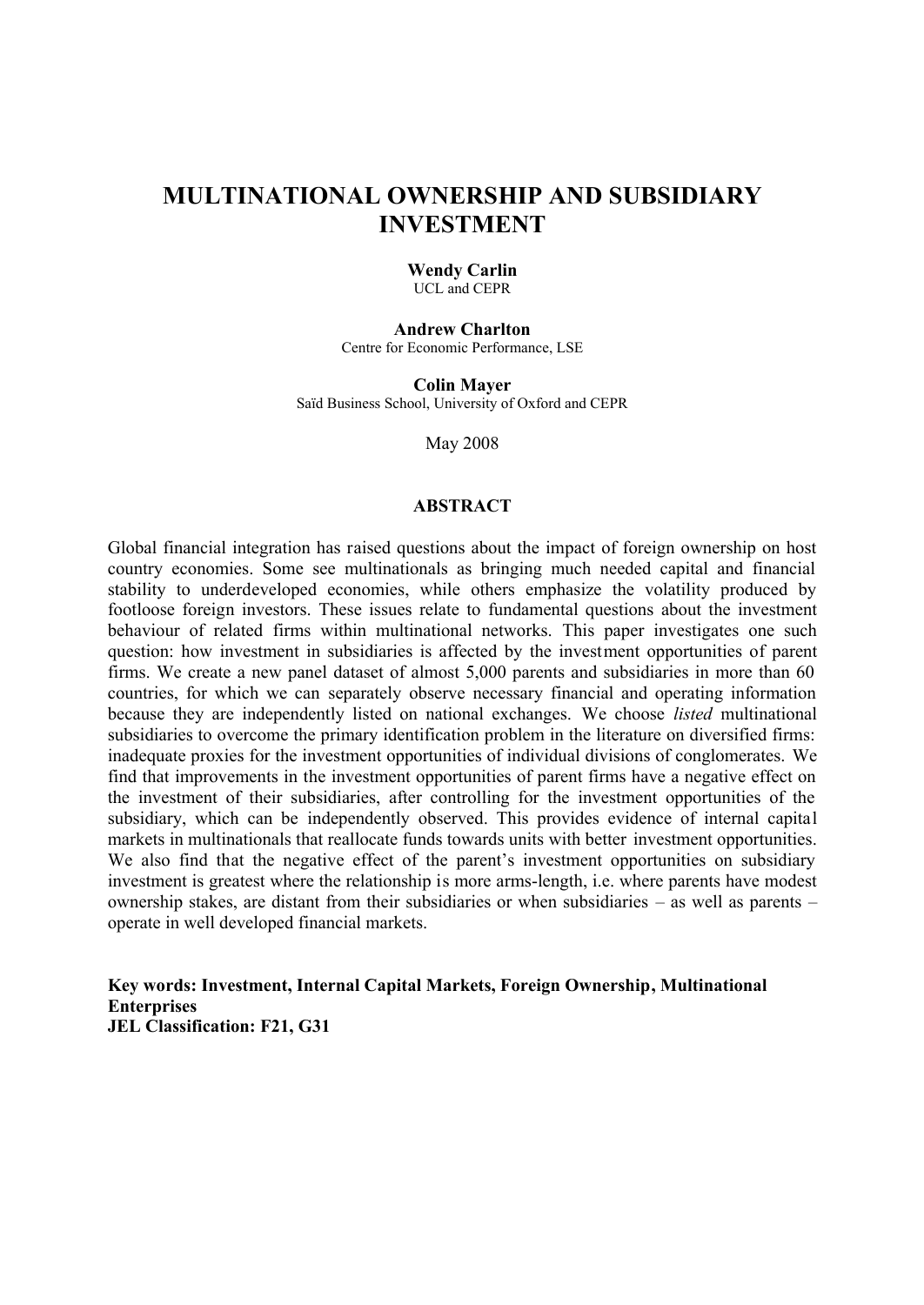## **I. Introduction**<sup>1</sup>

 $\overline{a}$ 

The pace of global financial integration has raised questions about the impact of foreign ownership on host country economies. Some see multinationals as bringing much needed capital and financial stability to underdeveloped economies, while others emphasize the volatility produced by footloose foreign investors.<sup>2</sup> Underlying these issues are fundamental questions related to the investment behaviour of related firms within multinational networks.

In this paper we investigate one aspect of the operation of internal capital markets within multinational firms. We examine how investment in subsidiaries is affected by the investment opportunities of parent firms. We create a new panel dataset of almost 5,000 parents and subsidiaries for which we can separately observe necessary financial and operating information because they are independently listed on different national exchanges. As a consequence we are able to identify separately the investment opportunities available to the parent and subsidiary firm. The paper is a thorough exploration of the influence of the opportunities available to the parent on the subsidiary firm, controlling for those available to the subsidiary.

As we describe below, there are several existing literatures to which this is relevant. However, the issue of how investment opportunities available in one part of an organization pertain to those in another is in itself of fundamental importance. In the absence of resource constraints (financial or managerial), the opportunities available to the subsidiary should be a sufficient statistic for describing its investment activities and the opportunities available elsewhere in the organization should be irrelevant. However, if the financial or managerial resources available to the subsidiary are limited then enhanced opportunities elsewhere in the organization may have one of two effects. They may expand the resources available to the

<sup>&</sup>lt;sup>1</sup> We are grateful for comments and suggestions made on an earlier version of this paper by Nick Bloom, Richard Blundell, Michael Devereux, Andrew Glyn, Tomasz Mickiewiecz, Imran Rasul and Jeremy Stein and in seminars or conferences at CEDI (Brunel), CEP (LSE), CERGE-EI, Prague, the EBRD, RIETI, Tokyo and the WZB, Berlin.  $2^2$  For example, Rodrik (1997), Radelet and Sachs (1998).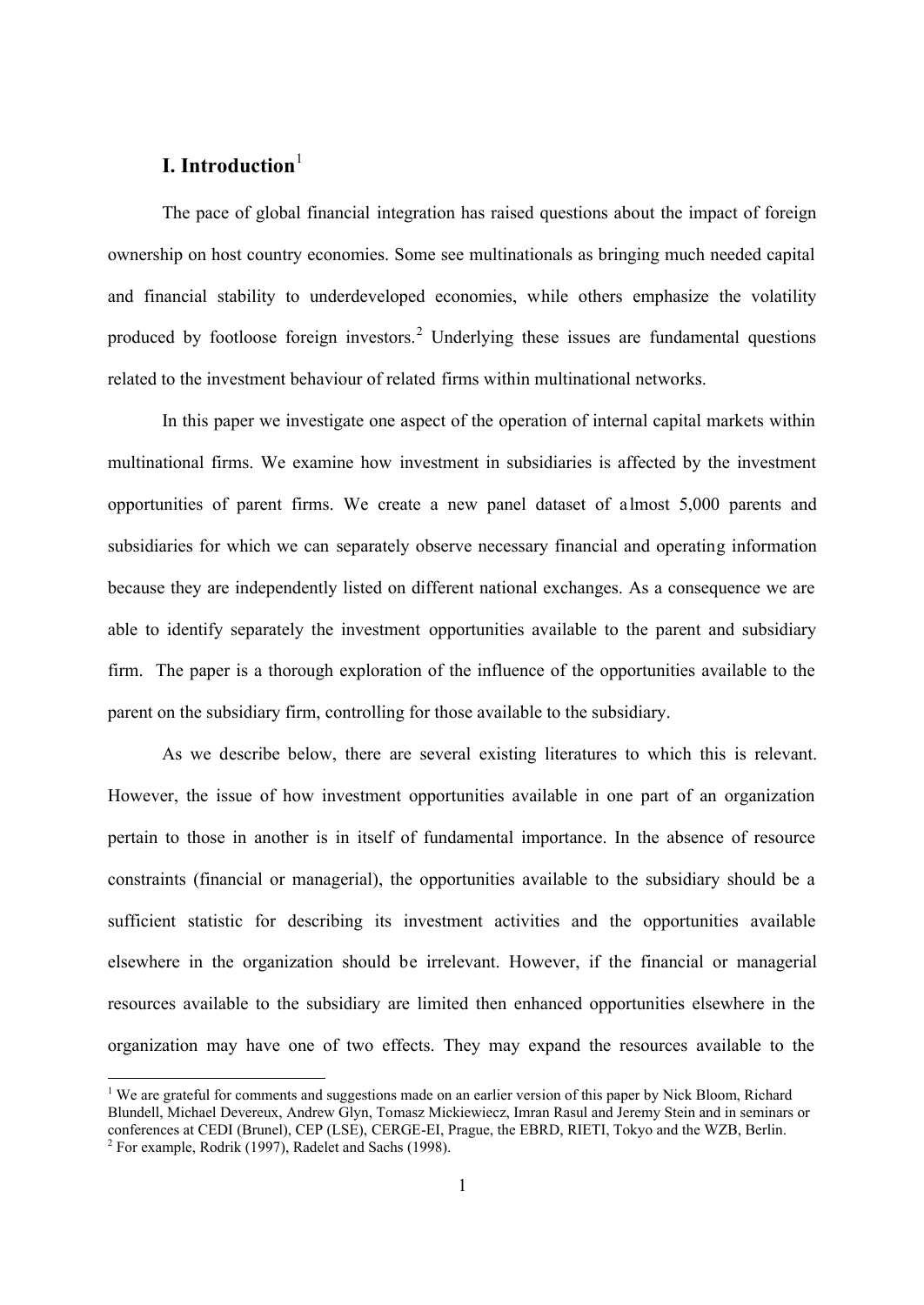subsidiary and thereby increase investment in the subsidiary or they may divert the scarce resources elsewhere and reduce investment in the subsidiary. They may therefore be complementary to or substitutes for investment in the subsidiary.

We find that increased investment opportunities in the parent firm have a negative effect on the investment of the subsidiary after controlling for the subsidiaries' investment opportunities, i.e. they are substitutes for investment in the subsidiaries. We further analyze how financial decisions are affected by the characteristics of the parent-subsidiary relationship. We find that reallocation is strongest when parents are distant from their subsidiaries and have modest ownership stakes and when subsidiaries operate in well developed financial markets. This suggests that internal competition is strongest where the scope for "influence activities" of the parent on the subsidiary is weakest.

The investment behaviour of firms inside multinational networks relates to two distinct debates in the literature – on the existence and effects of internal capital markets and on the impact of foreign ownership on parent and host economies. The existing literature on intrafirm financial relationships suggests ambiguous predictions of the effect of an increase in the multinational parent's investment opportunities on the investment of the subsidiary. On the one hand, parents may impose discipline on subsidiaries by reallocating funds from those with greater access to those with greater need of resources (Stein, 2003). In the presence of capital market imperfections, subsidiaries benefit from the access to external markets that parents provide (Inderst and Muller, 2003) or are able to access finance from other units within the multinational network (Stein, 2003). This is the 'bright' side of the internal capital market referred to in the literature as 'internal Darwinism'. On the other hand, headquarters may support their poorly performing entities. Brusco and Panunzi (2005) claim that redistribution of capital between divisions weakens managerial incentives and Milgrom (1988), Milgrom and Roberts (1988) and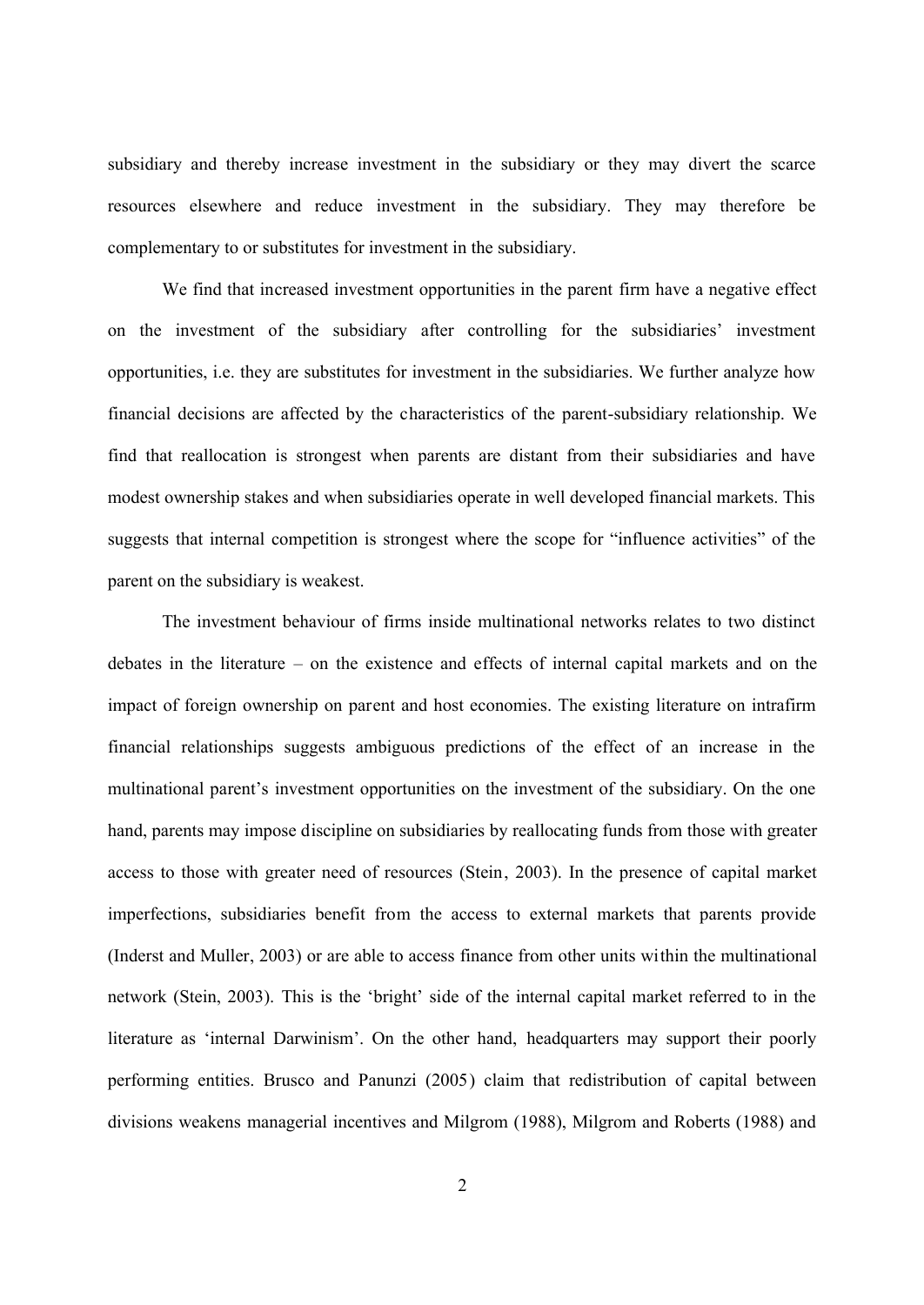Meyer, Milgrom and Roberts (1992) point to the wasteful influence activities – rent-seeking and power struggles – in which managers of large organizations engage.<sup>3</sup> This leads to soft budget constraints that cause internal capital markets to allocate too many resources to low value divisions and too few to high value divisions (Lamont 1997, Rajan, Servaes and Zingales, 2000, Scharfstein, 1998, Scharfstein and Stein, 2000, Shin and Stulz, 1998). This is the 'dark side' of the internal capital market, referred to as 'internal socialism'.

The first contribution of the paper is to extend this literature to the context of separate firms within multinational networks. We analyze investment in a sample of subsidiary firms in more than 60 countries, which are more than 50 per cent owned by a parent firm, and which are also separately listed on stock markets. We choose *listed* multinational subsidiaries to overcome the primary identification problem in the literature on diversified firms: inadequate proxies for the investment opportunities of individual divisions of conglomerates. Since both our parents and subsidiaries are quoted we can separately observe their investment opportunities as proxied by their separate Tobin's *Q*. By contrast, in studies of diversified conglomerates, the investment opportunities of the division are proxied by the Tobin's *Q* of the industry segment in which it operates. We find that increases in the parent's investment opportunities (proxied by its *Q*) are associated with reductions in the subsidiary's investment, after controlling for the subsidiary's *Q*. We interpret this as evidence of a substitution effect that multinational parents reallocate funds towards units with better investment opportunities.

These results bear on the debate on the impact of foreign capital on host economies. On the one hand, foreign direct investment may bring various technology and productivity advantages that spill over to domestic firms and it may be more stable than other forms of foreign capital. On the other hand, FDI may crowd out domestic firms and may be more volatile than

<sup>&</sup>lt;sup>3</sup> Diversified conglomerates generally trade at lower value than comparable portfolios of specialized firms (Bhagat, Shleifer and Vishny, 1990, Berger and Ofek, 1996).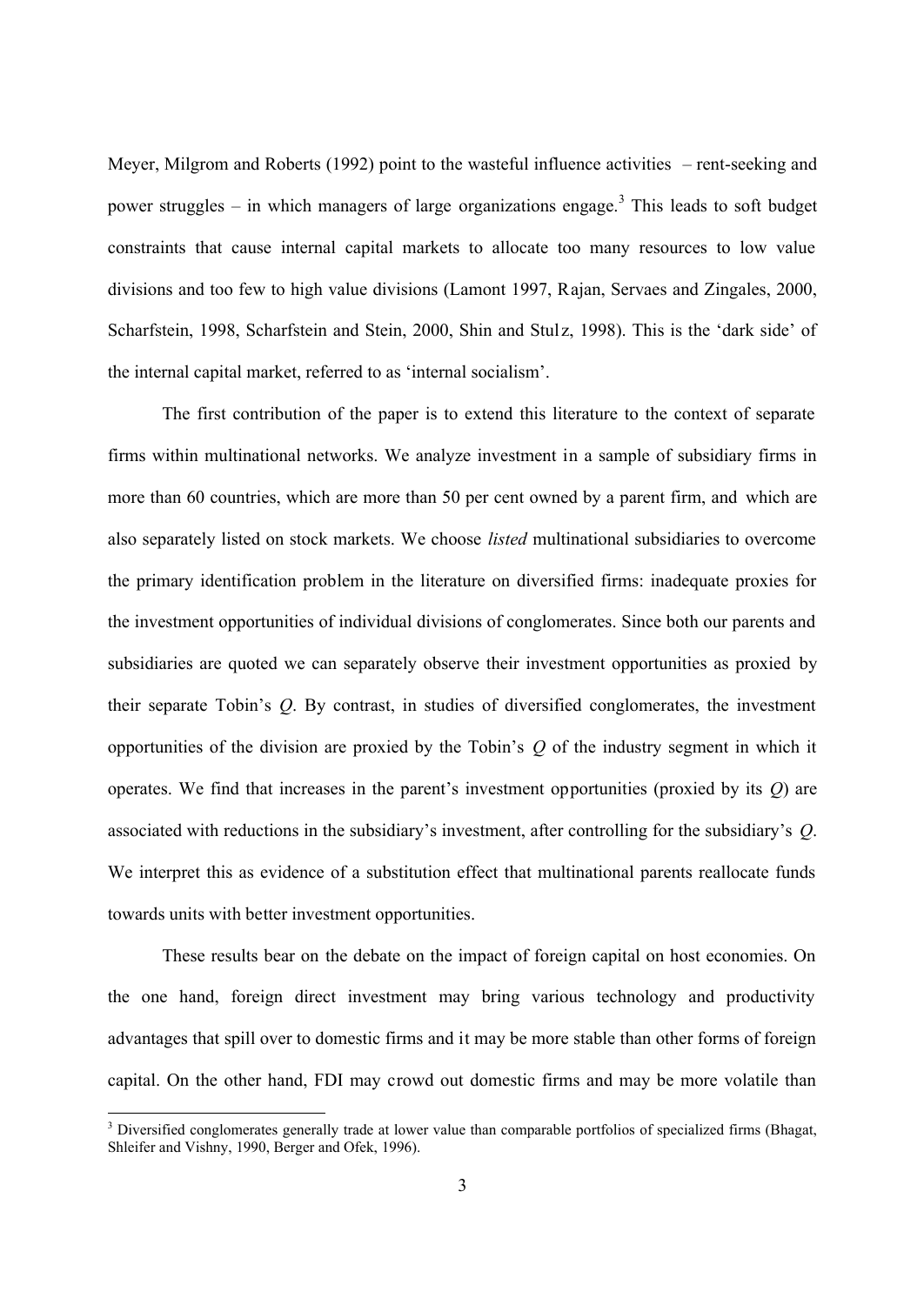domestic investment. Understanding how internal capital markets operate in multinational firms is relevant to the question of whether foreign owners support their subsidiaries through downturns as suggested by the 'bail out' hypothesis or whether they are the first to withdraw their investment in the face of negative shocks (Lipsey, 2001, Desai, Foley and Forbes, 2007).

To motivate our investigation with an example, consider the Asian crisis of 1997-98 – an event that generated considerable interest in the potential macroeconomic impact of the presence of foreign-owned firms on host economies. We find in our data that during the crisis foreign owned firms decreased their investment by significantly more than domestically owned firms (Table 1). Moreover, amongst the foreign-owned firms, investment was cut back by more in subsidiaries with parents located outside the region than by those with parents in Asia. As shown in Table 1, the investment opportunities (measured by their Tobin's *Q*) of the parent firms with headquarters outside the region rose whilst they fell for the Asian-based parents. This pattern – of a negative correlation between the change in a parent's investment opportunities and the change in the investment of their subsidiaries – is consistent with multinational firms reallocating capital to more profitable investment opportunities within their international network.

#### Table 1: Change in Investment in East Asian Firms in 1996-1998 This table reports summary statistics for listed firms operating in Hong Kong, Indonesia, Korea, Malaysia, the

Philippines, Singapore and Thailand, which reported their capital exp enditure as a proportion of total assets. The table shows the average change in investment on total assets over the period 1996 -1998. Parent's Q is the Tobin's Q of the parent firms divided into those parents located in the same region and those located ou tside the region. For each row \*\*\*, \*\*, \* indicates the significance of difference with previous colum n at 1%; 5% and 10% level.

|                                             |          | by foreign-owned<br>firms | by domestic firms |
|---------------------------------------------|----------|---------------------------|-------------------|
| Change in investment/total assets (Inv./TA) |          | $-0.031$                  | $-0.022**$        |
| Change in Inv./TA $(\% )$                   |          | $-68\%$                   | $-48%$            |
|                                             |          | where parent is           |                   |
|                                             | in       |                           |                   |
|                                             | Asia     | outside Asia              |                   |
| Change in parent's Q                        | $-0.35$  | $0.12***$                 |                   |
| Change in subsidiary's Inv./TA              | $-0.021$ | $-0.035*$                 |                   |
|                                             |          |                           |                   |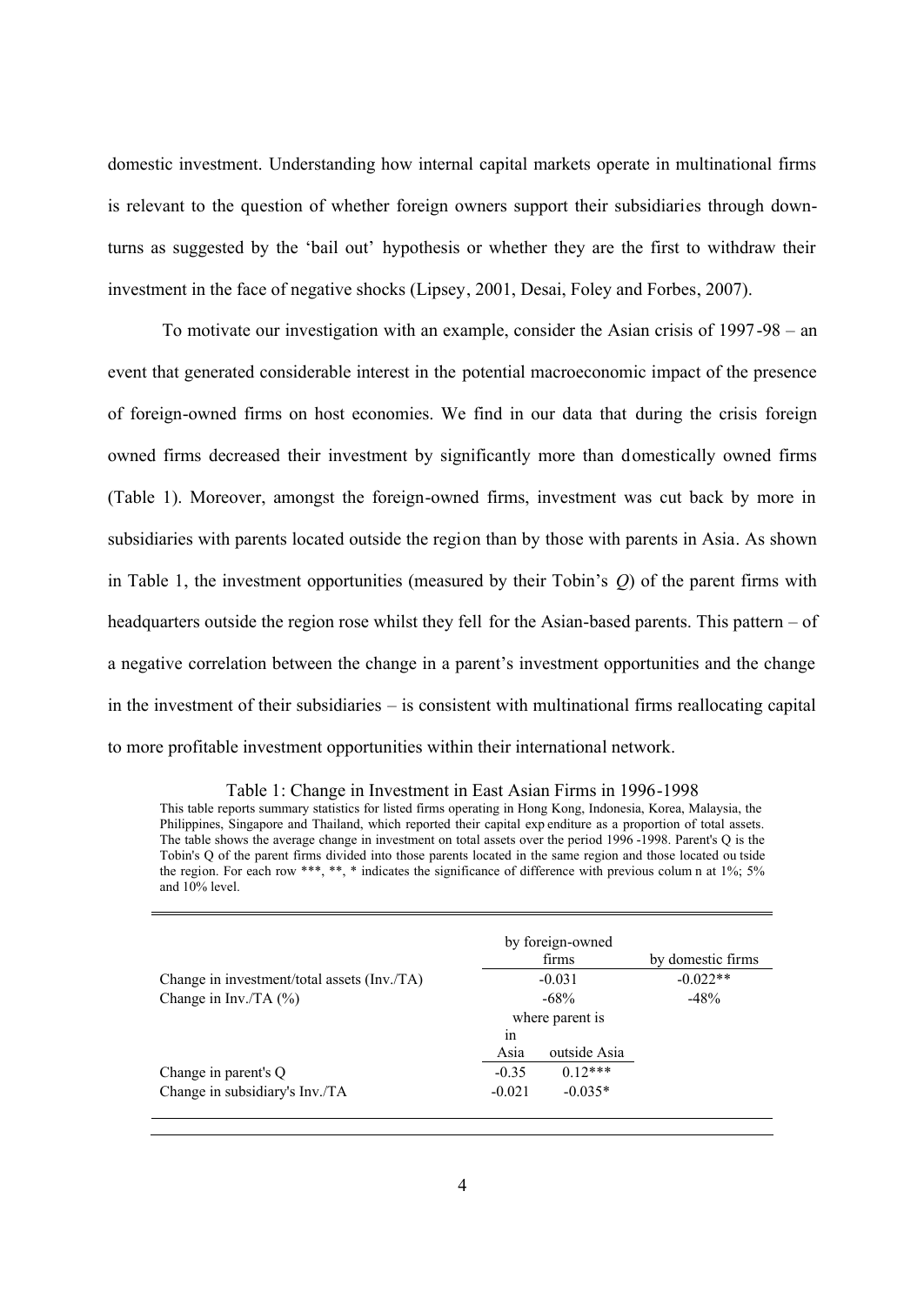Our investigation of the pattern of reallocation of investment in multinational firms adds to the literature on the behaviour of 'footloose' MNEs. It complements recent findings on plant closures in *host* countries where a number of studies report that once plant characteristics are controlled for, plants with some foreign ownership are more likely to close than purely domestically owned firms (e.g. Gibson and Harris, 1996, Görg and Strobl, 2003, Bernard and Sjöholm, 2003). Bernard and Jensen (2007) show that this effect is also found for plant shutdowns by US MNEs in the *home* country.

Our second contribution is to examine how the parent-subsidiary financing relationship is affected by their proximity and by the characteristics of the host country. Proximity has an a priori ambiguous effect on the extent of reallocation within the multinational network. On the one hand, more proximate owners may have more control over their subsidiaries and thus be in a stronger position to reallocate. On the other hand, proximity may increase the potential for influence activities on the part of the managers of under-performing units. To examine these effects we consider various concepts of proximity. We use geographical distance between the two (physical proximity), differences in the level of financial development between the parent and subsidiary countries (institutional proximity), and the size of the parent's stake in the subsidiary (concentration of ownership) as proxies for the proximity of the parent-subsidiary relationship.

There is no consensus in the existing theoretical or empirical literature as to whether a more arms-length relationship along these dimensions is likely to enhance or reduce the responsiveness of subsidiary investment to the parent's investment opportunities. Concentrated owners may be able to exercise stronger governance (Allen and Gale, 2000) than dispersed owners but may intervene excessively and undermine the autonomy of local management (Burkhart, Gromb and Panunzi, 1997). Financial relationships and the quality of information about subsidiaries may weaken with distance between parents and subsidiaries (Portes and Rey,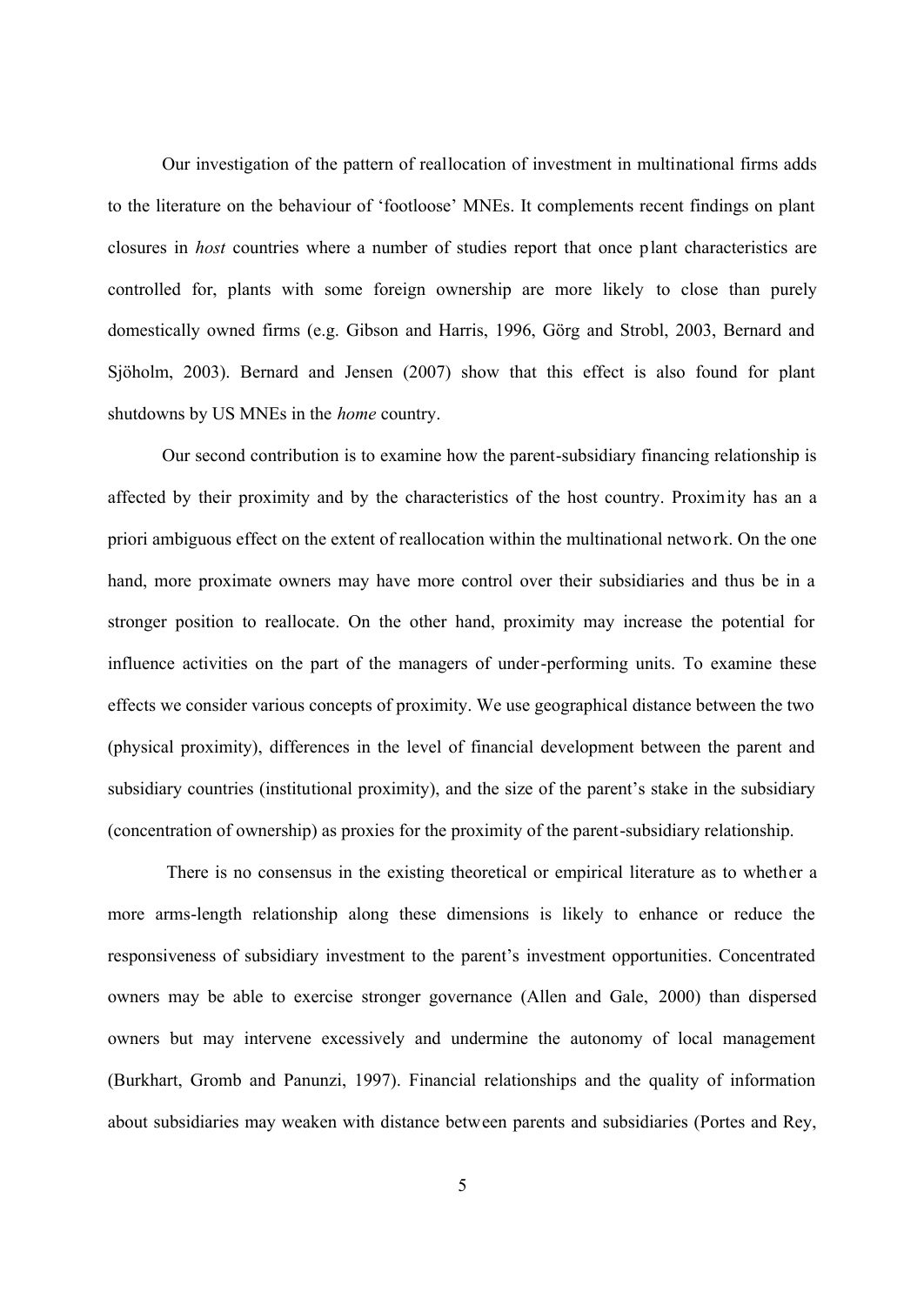2001 and Wei and Wu, 2002) but so too may influence costs. Foreign affiliates may be able to substitute internal for external borrowing when operating in poorly developed financial markets (Desai, Foley and Hines, 2004) but may also be particularly prone to adverse influence costs.<sup>4</sup> We find that reallocation is strongest when parents are distant from their subsidiaries and have modest ownership stakes and when subsidiaries operate in well developed financial markets. This suggests that internal competition is strongest where the scope for influence activities is weakest.

The paper is organized as follows. Section II explains how the dataset was created and Section III reports our results on parent investment opportunities and subsidiary investment. In Section IV we investigate whether more distant parents are less strict on their subsidiaries and in Section V whether parents reallocate more when subsidiaries are located in weaker financial markets. Section VI summarizes our findings placing them within the broader context of the macro-economic effects of globalization.

## **II. Investment by Listed Multinationals**

Our sample is obtained from the OSIRIS database provided by Bureau van Dijk Electronic Publishing, which gathers its information from several sources including World'Vest Base, Fitch, Thomson Financial, Reuters, and Moody's. This database is a "comprehensive database of listed companies … around the world" and provides information on 28,915 firms listed on the world's stock exchanges. Table 2 presents the distribution of these firms by country. The 69 countries in the data base include 23 'old' OECD countries including Japan (19,576 firms), ten former Soviet bloc transition countries (281 firms), eleven Asian countries (6,456 firms), 467 firms from African countries, 910 from the Middle East and 1,225 from Central and Latin America. The US

<sup>&</sup>lt;sup>4</sup> See, for example, the discussion of the behaviour of MNEs in India toward their listed subsidiaries in 2000 ('Why Bombay's Blue Chips are down: Local investors suspect multinationals give them a raw deal' Business Week Online October  $30<sup>th</sup> 2000$ .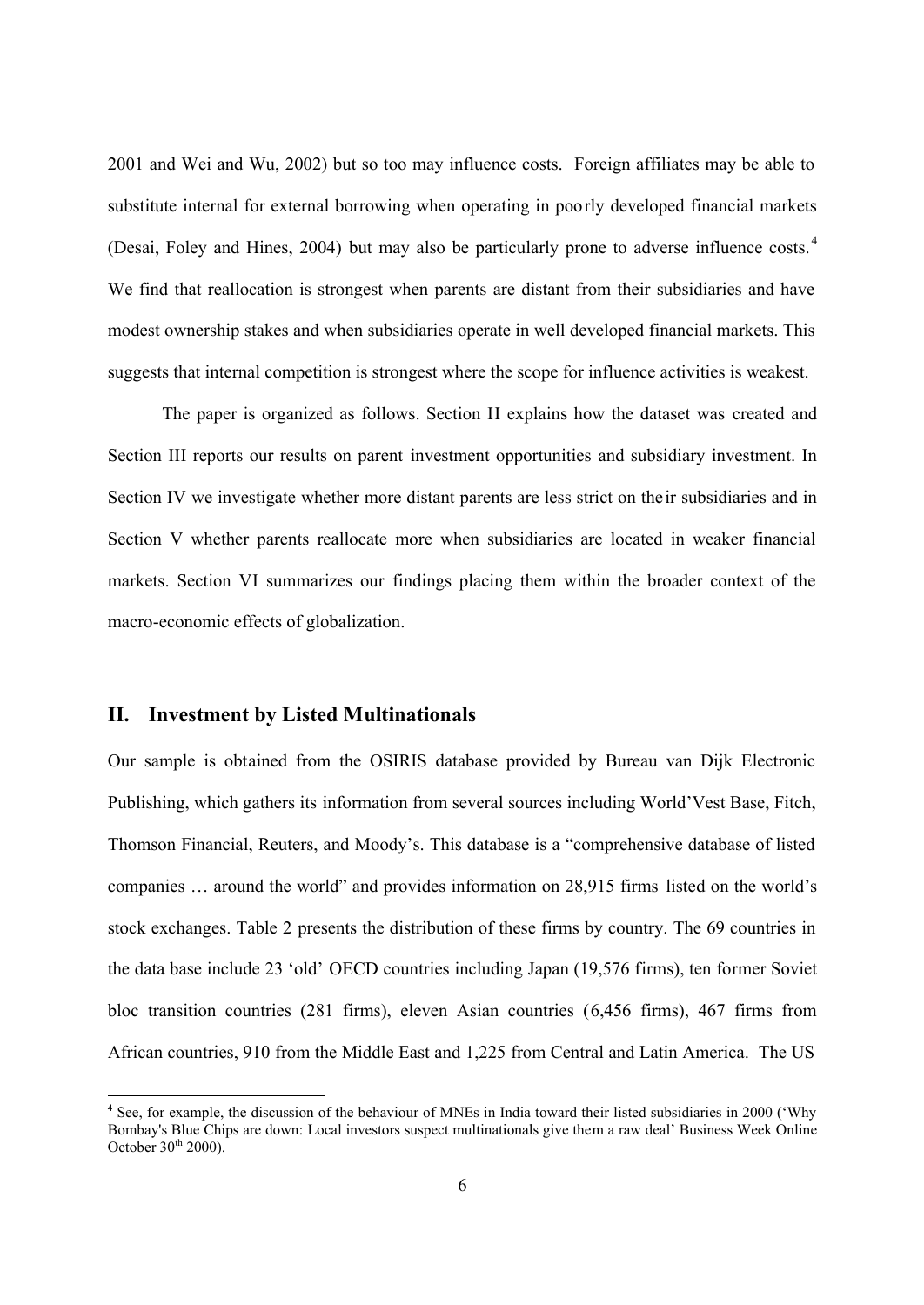accounts for approximately one quarter of the global population of listed firms and Japan for one eighth.

## **A. Ownership data**

The OSIRIS data base records a firm as having a parent if another entity has financial and legal responsibility for it, i.e. it holds more than 50 per cent and less than 100 per cent of the subsidiary's equity. This is a strong definition of ownership, which enables us to observe situations in which the parent firm has enough authority to control the financial decisions of its subsidiaries and operate an internal capital market. Table 2 indicates the distribution of listed firms in each country across ownership categories (subsidiary, parent, and the remaining stand alone firms). Several European countries including the transition countries have a high proportion of subsidiaries on their stock exchanges and some countries, such as Argentina, have a high proportion of foreign owned subsidiaries. The Netherlands has a particularly high proportion of parents of (mainly foreign) subsidiaries and some countries, such as Switzerland and the UK, are both homes and hosts to a high proportion of foreign owned subsidiaries.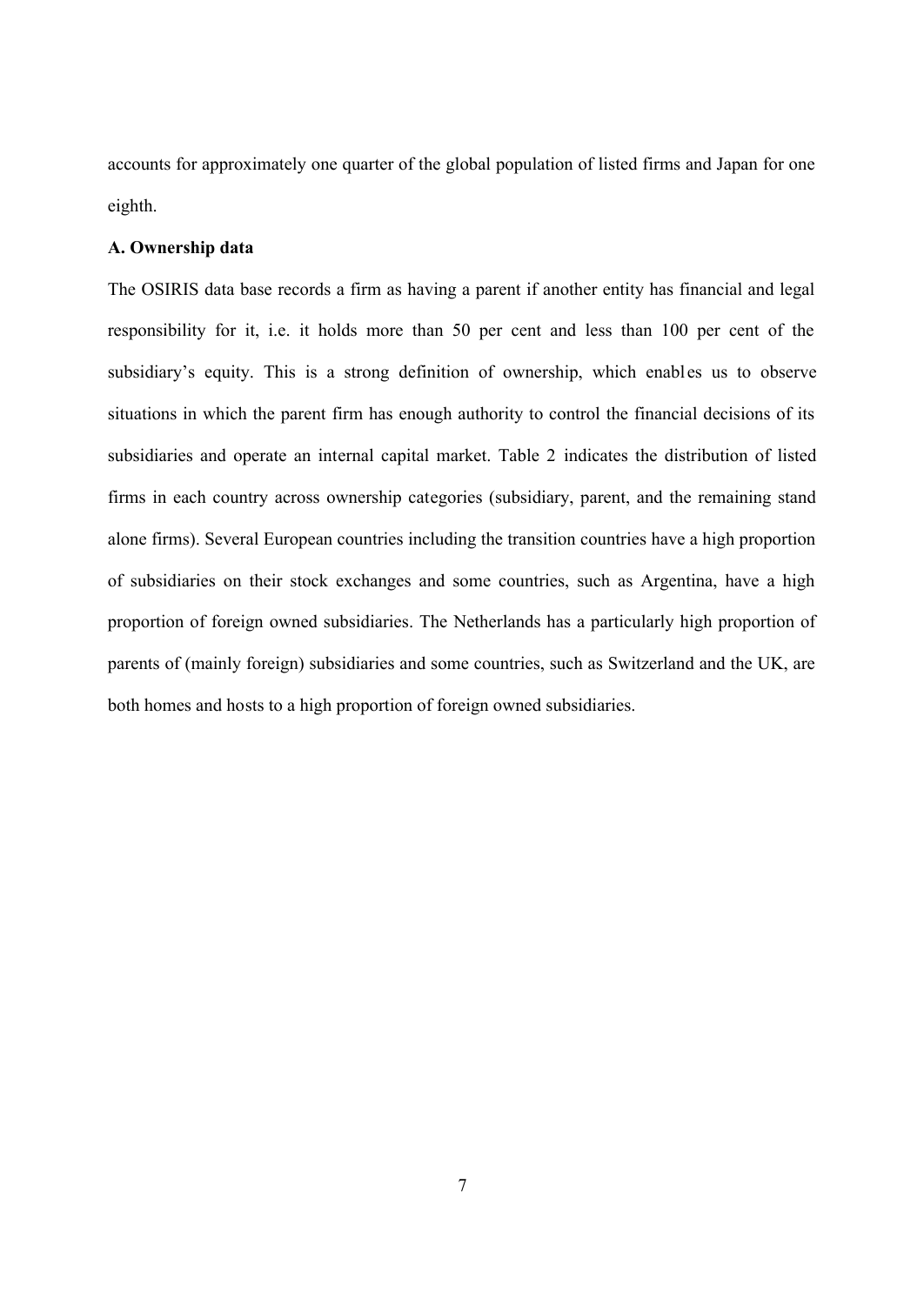Table 2: Firm Ownership Data: Summary Statistics on Listed Firms by Country

This table provides summary statistics on listed countries around the world. Firms refer to the number of listed firms in each country. Subsidiaries are the number of these that report parents, i.e. they report that they are more than 50% and less than 100% owned by another entity. Parents of subsidiaries are firms which own more than 50% of another listed firm in their own country or around the world. Stand-alone firms have neither a parent nor subsidiary relationship. Foreign owned subsidiaries are own ed by another listed firm in another country. Parent of foreign subsidiaries are firms which own a listed subsidiary in another country.

| Country        | Firms  | Subsidiaries | Parent of<br>subsidiaries | Stand-<br>alone | Foreign-<br>owned | Parent of<br>foreign |
|----------------|--------|--------------|---------------------------|-----------------|-------------------|----------------------|
|                |        |              |                           |                 | subsidiaries      | subsidiaries         |
|                | Number | $(\%$ firms) | $(\%$ firms)              | $(\%$ firms)    | $(\%$ firms)      | $(\%$ firms)         |
|                | (1)    | (2)          | (3)                       | (4)             | (5)               | (6)                  |
| Argentina      | 92     | 45%          | $1\%$                     | 54%             | 20%               | $1\%$                |
| Australia      | 1362   | 16%          | 3%                        | 81%             | 13%               | 3%                   |
| Austria        | 90     | 31%          | 3%                        | 66%             | 7%                | 3%                   |
| Bahrain        | 28     | 32%          | 4%                        | 64%             | 21%               | 4%                   |
| Belgium        | 137    | 42%          | 4%                        | 54%             | 13%               | 4%                   |
| <b>Brazil</b>  | 401    | 36%          | $1\%$                     | 63%             | 14%               | $1\%$                |
| Canada         | 1356   | 22%          | 3%                        | 76%             | 15%               | $2\%$                |
| Chile          | 232    | 26%          | $2\%$                     | 72%             | 12%               | $2\%$                |
| China          | 1316   | 15%          | $0\%$                     | 85%             | 14%               | $0\%$                |
| Colombia       | 77     | 22%          | 3%                        | 75%             | 12%               | 3%                   |
| Costa Rica     | 17     | 12%          | $0\%$                     | 88%             | 6%                | $0\%$                |
| Croatia        | 23     | 48%          | $0\%$                     | 52%             | 17%               | $0\%$                |
| Czech Republic | 49     | 45%          | $0\%$                     | 55%             | 14%               | $0\%$                |
| Denmark        | 147    | 26%          | 3%                        | 71%             | 10%               | 3%                   |
| Egypt          | 364    | 14%          | $0\%$                     | 86%             | 11%               | $0\%$                |
| Estonia        | 13     | 54%          | $0\%$                     | 46%             | 15%               | $0\%$                |
| Finland        | 127    | 28%          | 5%                        | 68%             | $8\%$             | $5\%$                |
| France         | 699    | 56%          | $6\%$                     | 38%             | 9%                | 6%                   |
| Germany        | 756    | 47%          | 4%                        | 48%             | 13%               | 4%                   |
| Greece         | 233    | 58%          | 3%                        | 39%             | $11\%$            | 3%                   |
| Hong Kong      | 269    | 19%          | 3%                        | 78%             | 7%                | 3%                   |
| Hungary        | 28     | 18%          | $7\%$                     | 75%             | 7%                | $7\%$                |
| Iceland        | 14     | 21%          | $7\%$                     | 71%             | 7%                | $7\%$                |
| India          | 736    | 21%          | $1\%$                     | 78%             | 9%                | $1\%$                |
| Indonesia      | 297    | 19%          | $0\%$                     | 81%             | 13%               | $0\%$                |
| Ireland        | 64     | 25%          | 9%                        | 66%             | $11\%$            | 9%                   |
| Israel         | 169    | 17%          | $1\%$                     | 82%             | $8\%$             | $1\%$                |
| Italy          | 229    | 53%          | 6%                        | 41%             | 11%               | 6%                   |
| Jamaica        | 30     | 43%          | 3%                        | 53%             | 3%                | 3%                   |
| Japan          | 3598   | 14%          | $2\%$                     | 83%             | $8\%$             | $2\%$                |
| Jordan         | 31     | 16%          | $0\%$                     | $84\%$          | $6\%$             | $0\%$                |
| Kazakhstan     | 15     | 27%          | $0\%$                     | 73%             | 13%               | $0\%$                |
| Kenya          | 13     | 38%          | $0\%$                     | 62%             | $0\%$             | $0\%$                |
| Korea, Rep. Of | 1460   | 39%          | $1\%$                     | 60%             | $8\%$             | $1\%$                |
| Kuwait         | 49     | 10%          | $2\%$                     | $88\%$          | 4%                | $2\%$                |
| continued      |        |              |                           |                 |                   |                      |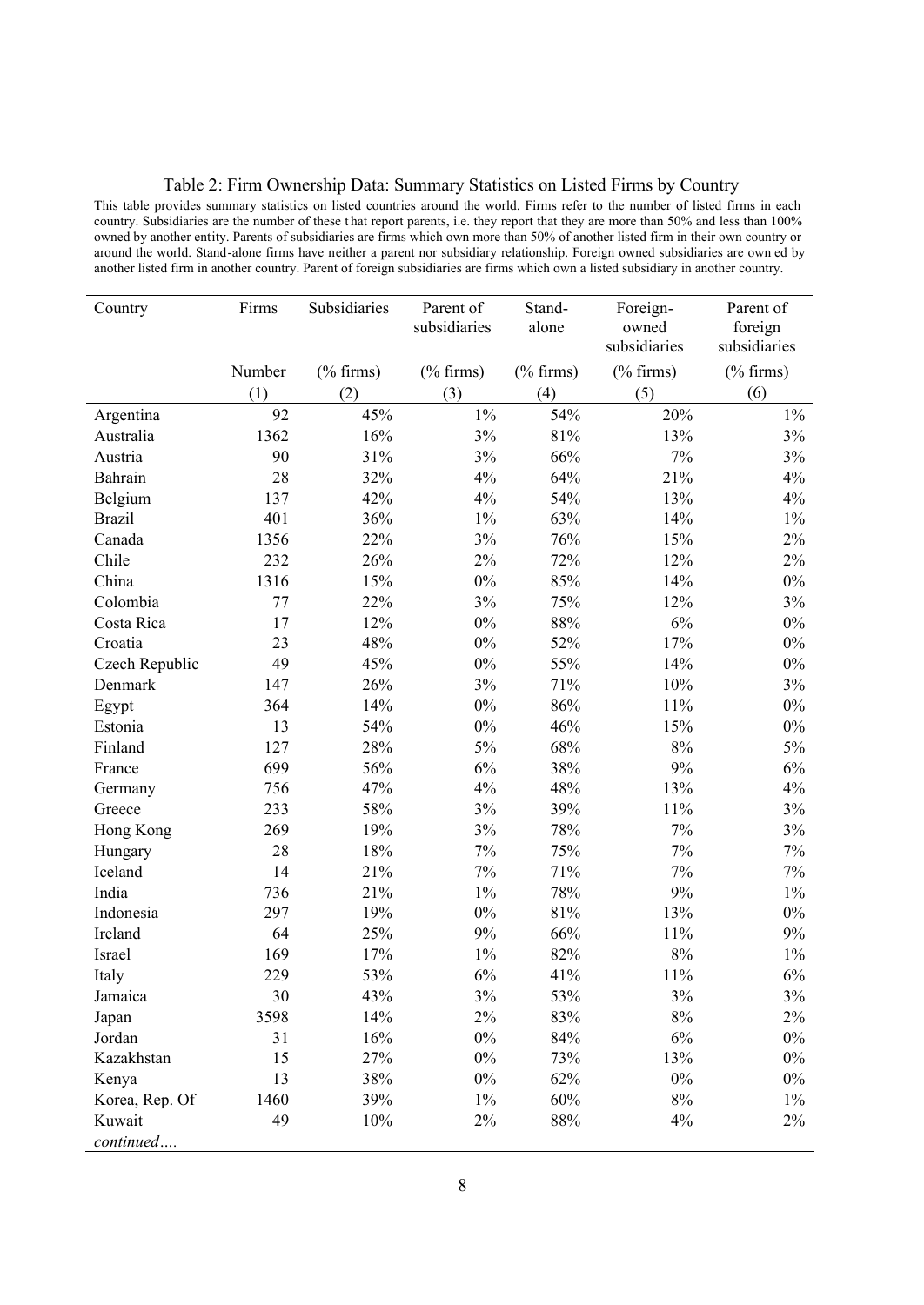| Country              | Firms  | Subsidiaries | Parent of<br>subsidiaries | Stand-<br>alone | Foreign-<br>owned<br>subsidiaries | Parent of<br>foreign<br>subsidiaries |
|----------------------|--------|--------------|---------------------------|-----------------|-----------------------------------|--------------------------------------|
|                      | Number | $(\%$ firms) | $(\%$ firms)              | $(\%$ firms)    | $(% \mathcal{L}_{0})$ firms)      | $(\%$ firms)                         |
|                      | (1)    | (2)          | (3)                       | (4)             | (5)                               | (6)                                  |
| Latvia               | 23     | 35%          | $0\%$                     | 65%             | 9%                                | $0\%$                                |
| Lithuania            | 10     | 60%          | $0\%$                     | 40%             | 20%                               | $0\%$                                |
| Luxembourg           | 37     | 41%          | 5%                        | 57%             | 14%                               | 5%                                   |
| Malaysia             | 941    | 13%          | $1\%$                     | 86%             | 7%                                | $1\%$                                |
| Mauritius            | 37     | 11%          | $0\%$                     | 89%             | 8%                                | $0\%$                                |
| Mexico               | 141    | 26%          | 8%                        | 66%             | 4%                                | $8\%$                                |
| Morocco              | 13     | 46%          | $0\%$                     | 54%             | $8\%$                             | $0\%$                                |
| Netherlands          | 175    | 22%          | 14%                       | 65%             | 6%                                | 14%                                  |
| New Zealand          | 110    | 18%          | $1\%$                     | 81%             | 8%                                | $1\%$                                |
| Nigeria              | 32     | 16%          | $0\%$                     | 84%             | 9%                                | $0\%$                                |
| Norway               | 136    | 27%          | 5%                        | 68%             | 6%                                | 5%                                   |
| Pakistan             | 140    | 21%          | 2%                        | 76%             | 2%                                | 2%                                   |
| Panama               | 15     | 20%          | $0\%$                     | 80%             | 13%                               | $0\%$                                |
| Peru                 | 162    | 26%          | $0\%$                     | 74%             | 6%                                | $0\%$                                |
| Philippines          | 226    | 16%          | $1\%$                     | 83%             | 8%                                | $1\%$                                |
| Poland               | 64     | 59%          | $0\%$                     | 41%             | 13%                               | $0\%$                                |
| Portugal             | 72     | 44%          | 7%                        | 50%             | 10%                               | 7%                                   |
| Russia               | 45     | 42%          | $0\%$                     | 58%             | 7%                                | $0\%$                                |
| Saudi Arabia         | 16     | 31%          | $0\%$                     | 69%             | 13%                               | $0\%$                                |
| Singapore            | 516    | 19%          | 2%                        | 79%             | $8\%$                             | 2%                                   |
| Slovakia             | 11     | 45%          | $0\%$                     | 55%             | $0\%$                             | $0\%$                                |
| South Africa         | 319    | 20%          | 6%                        | 73%             | $1\%$                             | 6%                                   |
| Spain                | 148    | 45%          | 8%                        | 48%             | 11%                               | $8\%$                                |
| Sri Lanka            | 135    | 10%          | 3%                        | 87%             | 4%                                | 3%                                   |
| Sweden               | 242    | 35%          | 9%                        | 57%             | 3%                                | 9%                                   |
| Switzerland          | 224    | 48%          | $8\%$                     | 44%             | 12%                               | $8\%$                                |
| Thailand             | 420    | 13%          | $1\%$                     | $86\%$          | $6\%$                             | $1\%$                                |
| Tunisia              | 40     | 28%          | 3%                        | 70%             | $5\%$                             | 3%                                   |
| Turkey               | 242    | 14%          | $1\%$                     | 84%             | $4\%$                             | $1\%$                                |
| United Arab E.       | 11     | 36%          | $0\%$                     | 64%             | $9\%$                             | $0\%$                                |
| United Kingdom       | 1869   | 20%          | 10%                       | 71%             | 9%                                | 9%                                   |
| <b>United States</b> | 7751   | 20%          | 4%                        | 76%             | $3\%$                             | 4%                                   |
| Venezuela            | 58     | 19%          | $0\%$                     | 81%             | 3%                                | $0\%$                                |
| Zimbabwe             | 13     | 31%          | $8\%$                     | 62%             | $0\%$                             | $8\%$                                |

Table 2: Firm Ownership Data: Summary Statistics on Listed Firms by Country *(Continued)*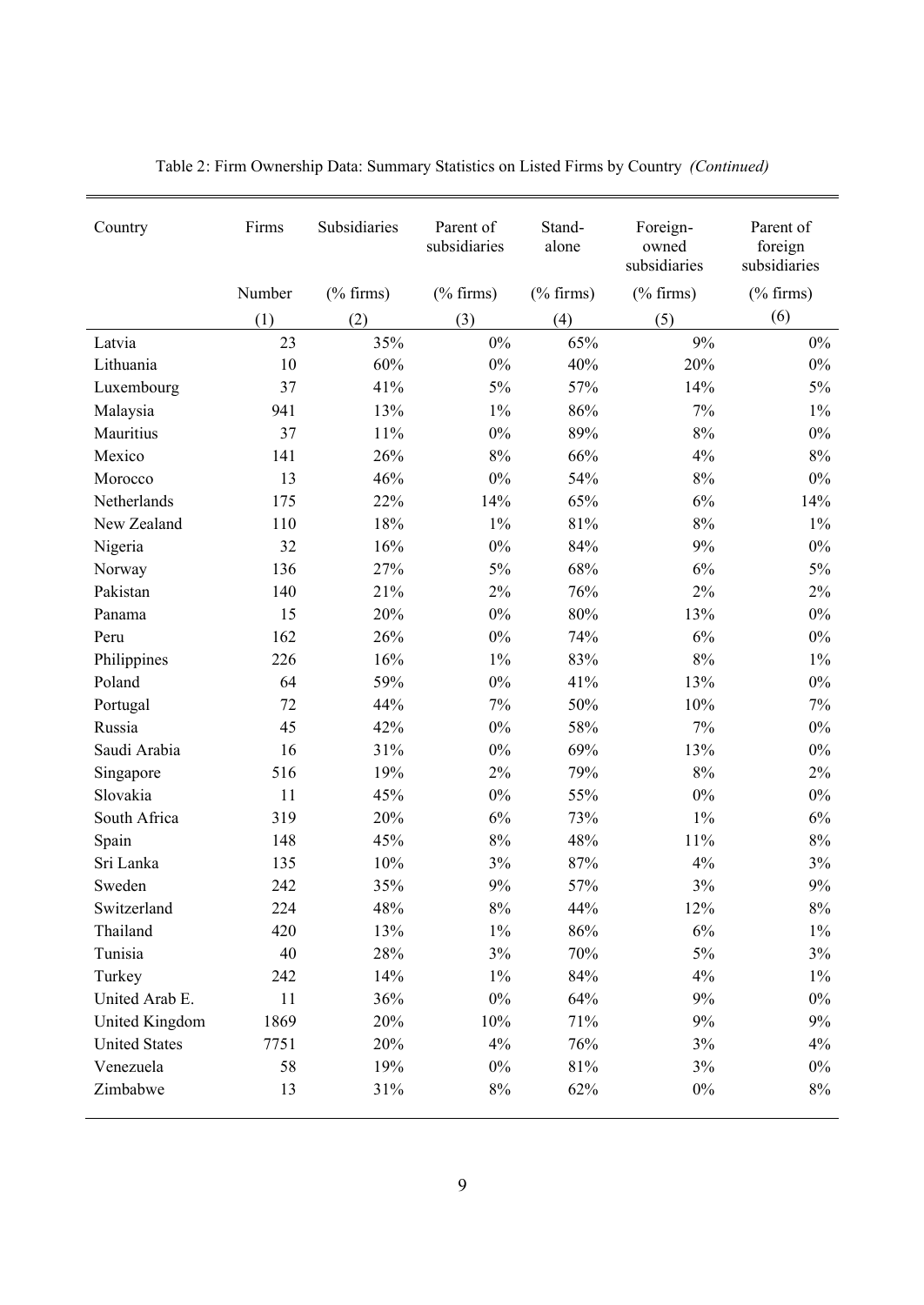We discard firms from the sample if they experienced a change in ownership over the period, or if their ownership information is unavailable, or if key financial information (matched to and collected from Datastream) is missing over the period 1994 to 2005. OSIRIS only reports ownership at one point in time, 2005, but we have older ownership data from Dun and Bradstreet, which enables us to identify ownership in 1994. After matching these data we exclude firms from the sample if the location of their owner is different in these two datasets; we cannot make use of the subsample of firms for which ownership changes since we have no in formation on when the change occurred. This leaves us with 4,886 subsidiaries which have been continuously owned and controlled by 1,028 distinct global ultimate firms over the period. By excluding subsidiaries that were spun off or acquired between 1994 and 2005 we reduce the selection problem, discussed further in Section II, which characterizes the use of spin -offs to test for the operation of an internal capital market.

Table 3 presents basic descriptive data for the sample firms. Foreign owners are the largest firms, with median employees of 74,598, foreign-owned firms have 7,252, and standalone domestic firms have an average number of 8,023. The size of the shareholding of the largest foreign owner is around 60% in the owned firms and less than 10% in the stand-alone firms. In addition to the size of ownership, we also observe the country in which parent firms are located. The average distance of foreign-owned firms from their parents is 40% of half the circumference of the world. The foreign-owned firms operate in economies in which stock markets are significantly smaller and which have lower financial development than is the case for stand-alone or owner firms in the sample (see Table 3).

## **B. Financial and investment data**

The OSIRIS data-base reports a unique identification number for each parent firm that enables us to match firms with financial data on their parents. This was merged with market and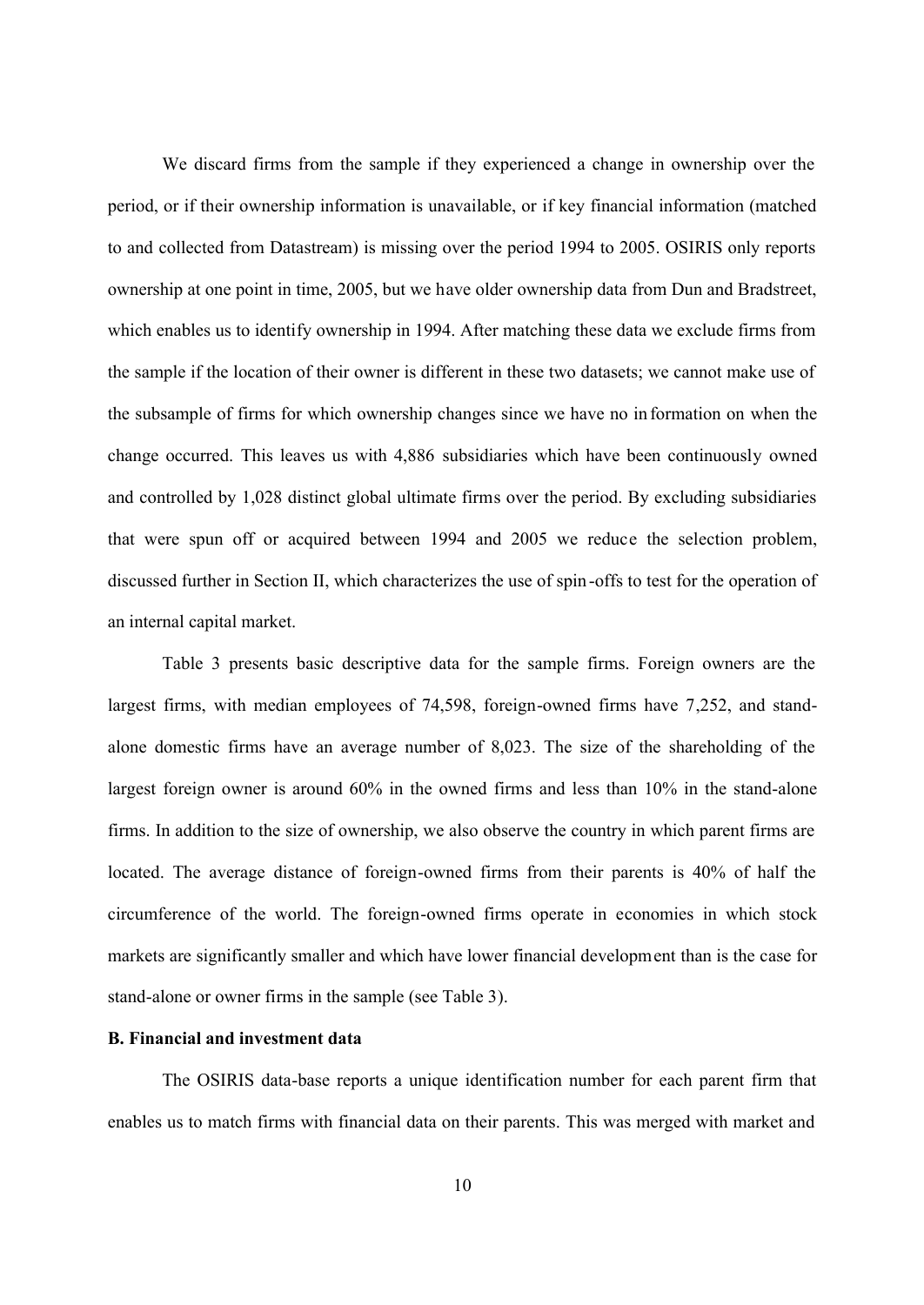financial data from Datastream. We have time series observations on firms over the period from 1994 to 2005. The average number of observations per firm is six.

Capital expenditure measures funds used to acquire fixed assets including expenditures on plant and equipment, structures and property but excluding any expenditures associated with mergers or acquisitions. To account for differences in size and for inflation over time and to avoid heteroscedasticity we divide investment by total assets at the beginning of the period.

We use a measure of Tobin's *Q* as a proxy for the assessment by the market of the investment opportunities available to the parent firm. Theoretically, marginal *Q* should be used as the approximation of present and expected future investment opportunities but since marginal *Q* is unobservable, we use average *Q* as a proxy. We measure average *Q* as the firm's market-tobook ratio at the end of the prior fiscal year. The parent's data is given in consolidated form, so we take out the effect of the subsidiary to extract the parent's  $Q$  – in essence we are measuring the  $Q$  of all the other units in the consolidated firm except the subsidiary.<sup>5</sup>

We use financial information about the subsidiary (sales growth, cash flow, and Tobin's *Q*) as controls alongside our variable of interest. These variables are subject to endogeneity concerns in the empirical *Q* model, so we are careful about our interpretation of their coefficients. Liquidity can be calculated in two different ways, either as a stock of cash or as cash flow. The flow measure has proved to be the empirically more successful proxy for liquidity in the past (Devereux and Schiantarelli, 1989). Hence, we use cash flow as a proxy for the liquidity constraints of the firm. In accordance with our procedure with respect to investment, we adjust for size and inflation by dividing cash flow by total assets at the start of the year.<sup>6</sup>

<sup>&</sup>lt;sup>5</sup> We use the employment in the subsidiary *Ei* and the total consolidated employment,  $E_T$  to determine the firm's  $Q_j$ which we call parent's *Q*, but really refers to the *Q* of the entire entity except the subsidiary. The firm's consolidated Q is  $Q_T = ((Q_i * E_i + Q_j * E_j)/E_T)$  so parent's Q is  $Q_j = (Q_T * E_T Q_i * E_j)/E_j$ <br>
There is an active debate as to whether the significance of case

There is an active debate as to whether the significance of cash flow terms in investment equations can be interpreted as evidence of financing constraints. Based on firms' annual reports and managements' discussions of liquidity requirements, Kaplan and Zingales (1997) conclude that it cannot while Fazzari, Hubbard and Petersen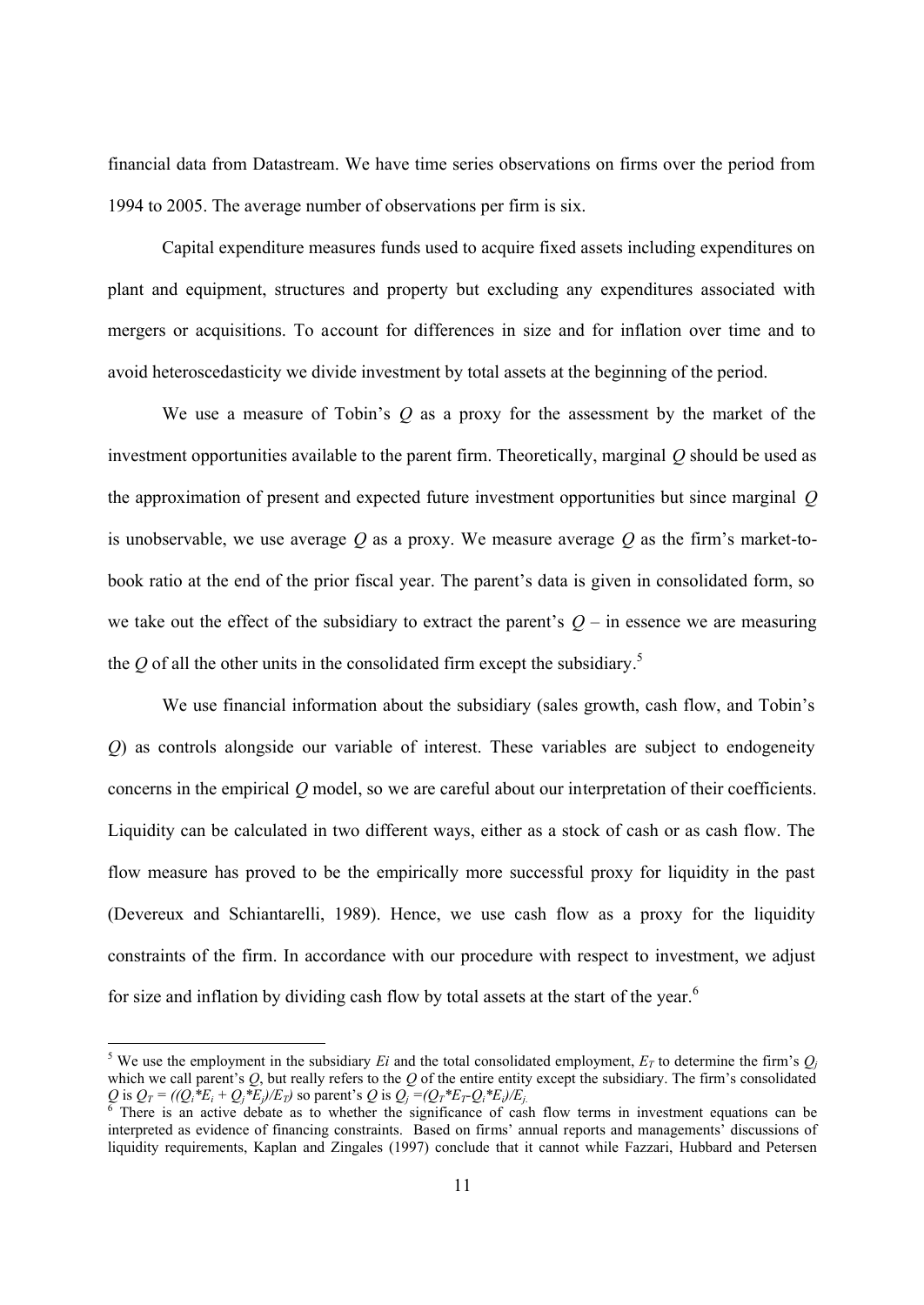## Table 3. Descriptive Characteristics of Sample Firms

These data are for the firms for which we have ownership and location and financial data (i.e. the regression sample). Investment on total assets is Datastream item 08416 Asset Utilization Ratio measured as the annual item Capital Expenditures / (Total Assets - Customer Liabilities on Acceptances). Cash-flow is Datastream item 04860 (Net cash flow from operating activities) divided by total assets. Q is the share price divided by the book value per share (Datastream PTBV). Sales growth is the log difference in sales in US\$ from Datastream item number 07240. Distance to owner is the great circle distance between capital cities of the two countries measured as a percentage of half the earth's circumference (i.e. max is 100). Employees is Datastream item WC07011.

|                               |          | Subsidiaries | Parent<br>of subs. | Stand-<br>alone | Foreign-<br>owned<br>subs. | Parent of<br>foreign<br>subs. |
|-------------------------------|----------|--------------|--------------------|-----------------|----------------------------|-------------------------------|
| Firms                         |          | 4,886        | 1,028              | 16,272          | 2,833                      | 969                           |
| Date of Incorporation         |          | 1969         | 1963               | 1974            | 1968                       | 1961                          |
| Employees                     |          | 6,643        | 63,208             | 8,023           | 7,252                      | 74,598                        |
| Investment/Assets             | Mean     | 0.051        | 0.051              | 0.045           | 0.05                       | 0.051                         |
|                               | Std dev. | 0.052        | 0.045              | 0.051           | 0.053                      | 0.044                         |
|                               | Median   | 0.036        | 0.042              | 0.032           | 0.035                      | 0.042                         |
| Cash Flow / Assets            | Mean     | 0.07         | 0.075              | 0.063           | 0.066                      | 0.075                         |
|                               | Std dev. | 0.074        | 0.062              | 0.076           | 0.073                      | 0.06                          |
|                               | Median   | 0.069        | 0.074              | 0.061           | 0.065                      | 0.074                         |
| Sales growth                  | Mean     | 0.068        | 0.092              | 0.07            | 0.069                      | 0.094                         |
|                               | Std dev. | 0.244        | 0.233              | 0.25            | 0.252                      | 0.233                         |
|                               | Median   | 0.069        | 0.085              | 0.071           | 0.074                      | 0.086                         |
| $\mathcal{Q}$                 | Mean     | 1.6          | 1.96               | 1.58            | 1.59                       | 1.96                          |
|                               | Std dev. | 1.06         | 1.05               | 1.06            | 1.08                       | 1.05                          |
|                               | Median   | 1.33         | 1.74               | 1.32            | 1.31                       | 1.74                          |
| Shareholding of Largest Owner |          | 61.91        |                    | 9.02            | 57.45                      |                               |
| Dist. to owner/ $(\pi.r)$ %   | Mean     | 35.8         | 34.5               |                 | 38.3                       | 35                            |
|                               | Std dev. | 23.7         | 25.1               |                 | 22.4                       | 24.9                          |
|                               | Median   | 36.1         | 32                 |                 | 40.4                       | 32                            |
| Stock Market/GDP %            | Mean     | 49.6         | 58.6               | 60.3            | 53.2                       | 58.1                          |
|                               | Std dev. | 30.9         | 27.7               | 32              | 34                         | 28                            |
|                               | Median   | 53.2         | 53.2               | 53.2            | 53.2                       | 53.2                          |
| Private Credit/GDP %          | Mean     | 129          | 143                | 145             | 129                        | 141                           |
|                               | Std dev. | 61.5         | 56.6               | 69.1            | 70.6                       | 56.3                          |
|                               | Median   | 104          | 121                | 139             | 104                        | 121                           |

<sup>(2000)</sup> contend that Kaplan and Zingales' methodology is flawed. Gomes (2001) argues that the presence of cash flow variables in investment equations is neither a necessary nor sufficient condition for capital market imperfections. They are not necessary since financial constraints should be reflected in firm valuations and therefore in marginal *Q* and they are not sufficient because non-linearities may be captured by cash flow in linear investment equations. Cooper and Ejarque (2001) demonstrate that the inclusion of profit variables may reflect market power rather than capital market imperfections in investment equations that use average in place of marginal *Q*. For this reason we are cautious in the following analysis about interpreting cash flow variables as evidence of financing constraints. We return to these issues in the discussion of our econometric strategy in Section III.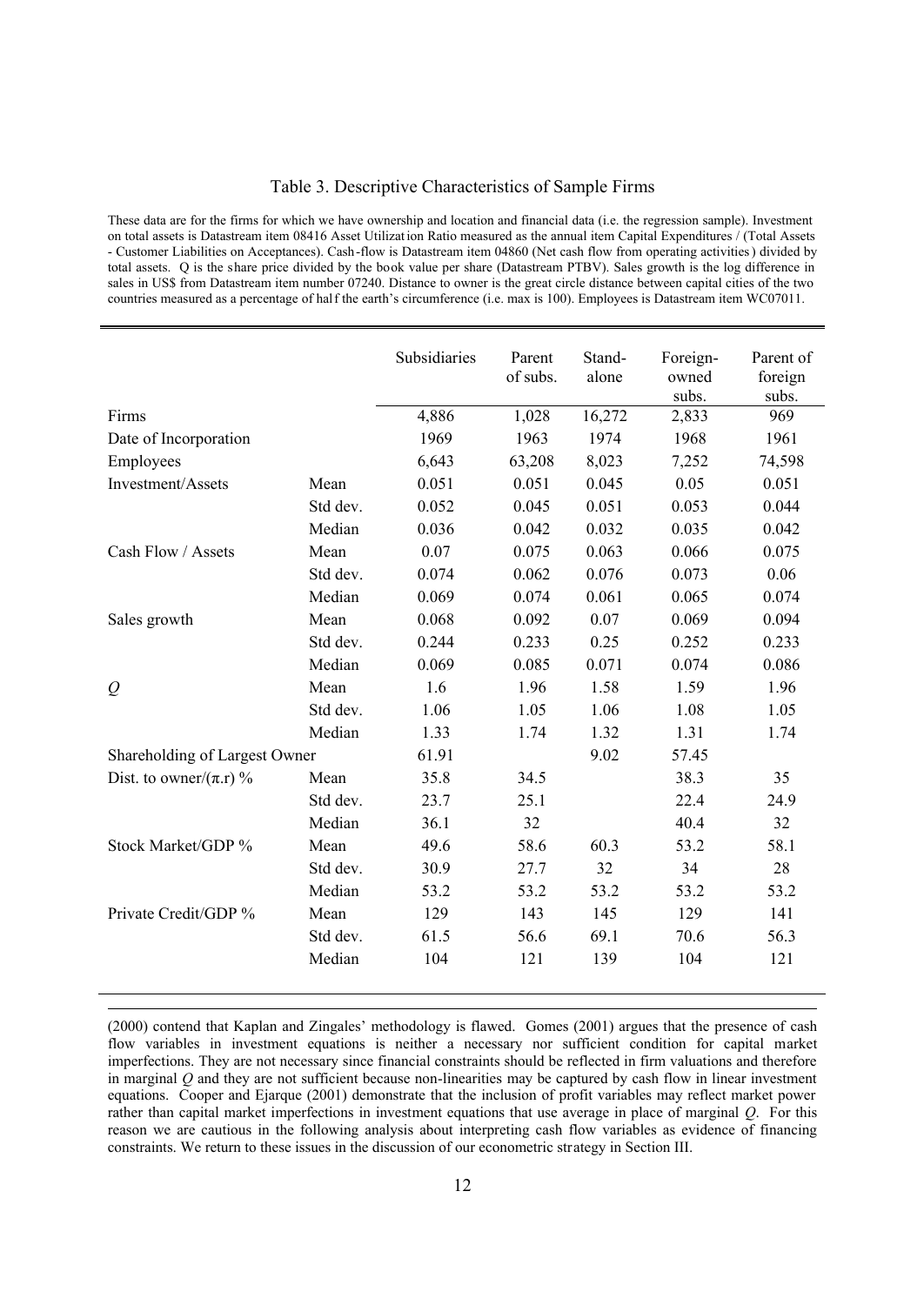## **C. The sample of listed subsidiaries**

We are concerned that our results for listed firms may not be easily generalized to the broader population of multinational subsidiaries. Table 4 provides summary information about the characteristics of listed and unlisted subsidiaries of a sub-sample of the firms in our sample. The subsample comprises all of the firms – a total of  $51$  – that are parents of at least one of the top 2,000 listed companies and at least one of the top 2,000 unlisted companies in Western Europe. These data show that parents typically have over 50% more unlisted than listed subsidiaries. The listed subsidiaries are larger in terms of both assets and employment. The median ownership stake of the parent of unlisted subsidiaries is 100% and 57% for listed subsidiaries. In general the comparison suggests that listed subsidiaries are larger and more independent than their unlisted counterparts. This indicates that our choice of sample makes it less likely that we would observe an effect of parental control on the investment decisions of the subsidiary – so any bias introduced by our sample is likely to make it harder for us to identify an effect.

#### Table 4. Comparison between Listed and Unlisted Subsidiaries

The sample includes all listed and unlisted subsid iaries of a subsample of parent firms (51 of them), where those parents are all the firms whose subsidiaries include at least one of the top 2,000 listed com panies and at least one of the top 2,000 unlisted companies in Western Europe only. Employees is Datastream item WC07011. Share of ownership is the % stock held by the largest owner reported by the subsidiary.

|                                        |           | Listed<br>Subsidiaries | Unlisted<br>Subsidiaries |
|----------------------------------------|-----------|------------------------|--------------------------|
| Number of subsidiaries in this sample. | Mean      | 1.37                   | 2.16                     |
| Total Assets (USD millions)            | Mean      | 12                     | 5                        |
|                                        | Std. dev. | 29                     | 5                        |
|                                        | Median    | 4                      | 3                        |
| Employment                             | Mean      | 31,583                 | 13,995                   |
|                                        | Std. dev. | 54,700                 | 9,175                    |
|                                        | Median    | 13,352                 | 11,143                   |
| Share of ownership $(\%)$              | Mean      | 55.2                   | 95.9                     |
|                                        | Std. dev. | 22                     | 14.1                     |
|                                        | Median    | 57                     | 100                      |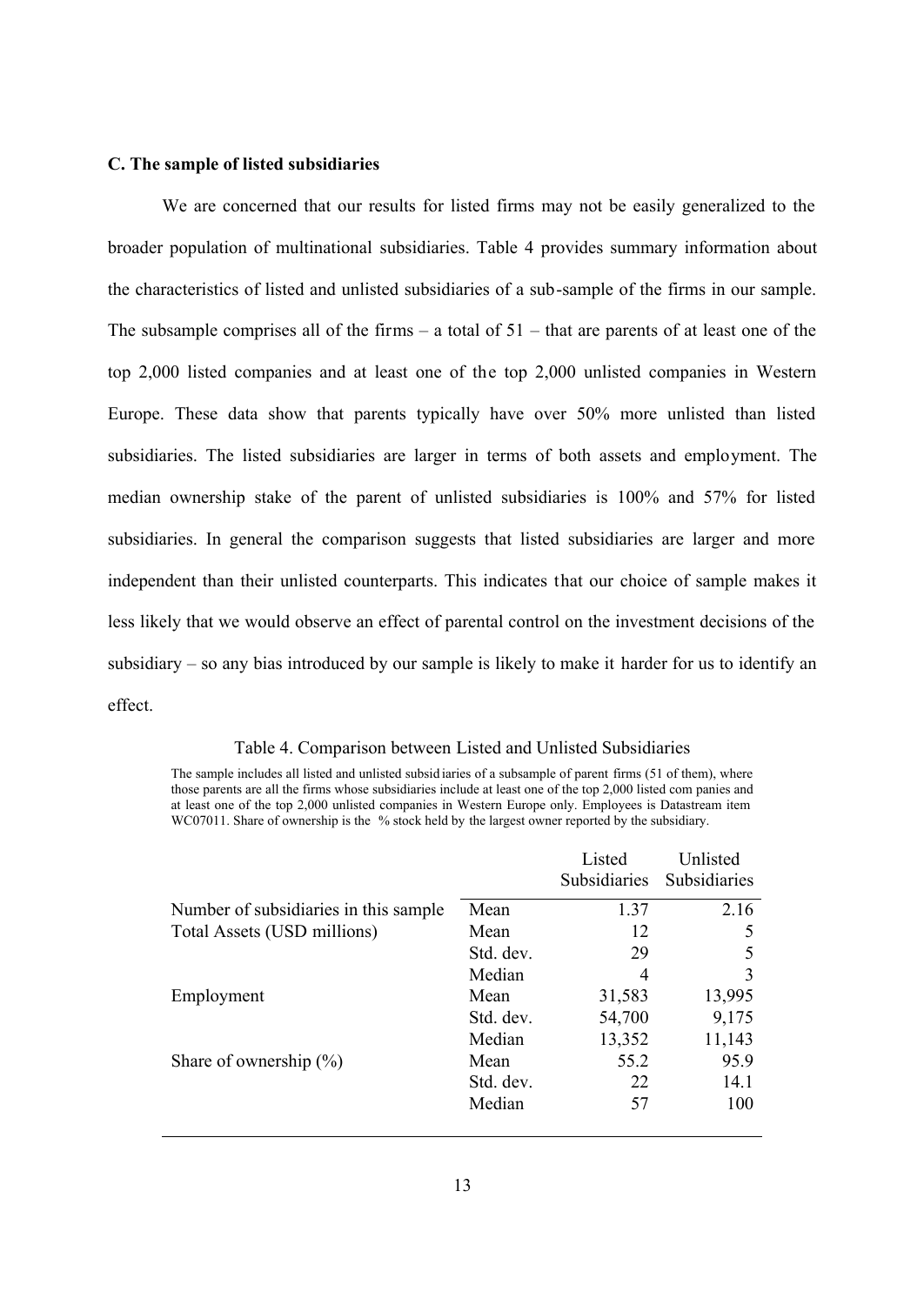Affiliate firms may benefit from liquidity spillovers in their internal capital markets. Improved access to internal capital markets may increase financing flexibility. There may be 'more money' available if integration leads to a larger total entity, which can raise more external finance than could the individual entities themselves. Table 5 compares a number of characteristics of subsidiaries and their parents in the sample of firms used in this analysis. Although cash flow and investment relative to total assets are virtually identical in parent firms and their subsidiaries, the total assets of parent firms are more than ten times as large.

Table 5. Comparison between Subsidiaries and Their Owners

Investment on total assets is Datastream item 08416 Asset Utilization Ratio measured as the annual item Capital Expenditures / (Total Assets - Customer Liabilities on Acceptances). Cash-flow is Datastream item 04860 (Net cash flow from operating activities) divided by total assets. Stock Market Size is the ratio of the total market value of listed companies to GDP from the World Bank.

|                                                              | Parent  | Subsidiary |
|--------------------------------------------------------------|---------|------------|
| Investment/Total Assets                                      | 0.0555  | 0.0581     |
| Cash flow/Total Assets                                       | 0.0924  | 0.0928     |
| Total Assets (USD millions)                                  | 23      |            |
| Cash flow (USD)                                              | 938,883 | 107,047    |
| Stock Market Size in Parent or<br>Subsidiary Country (% GDP) | 58.2    | 55         |

## **III. Subsidiary Investment and Parent Investment Opportunities**

We examine whether the parent's investment opportunities influence the investment of the subsidiary. To do this, we use the following specification

(1) 
$$
Inv_{it} = a_0 + a_1Q_{jt} + a_2X_{it} + a_3X_{jt} + u_i + v_t + e_{it}
$$

where the parent firm of subsidiary  $i$  is designated by subscript  $j$  and where  $Inv_{it}$  is capital expenditure divided by total assets for subsidiary *i, i.e.*  $Inv_{it} \equiv I_{it} / K_{i,t-1}$ ;  $X_{it}$  is a vector of financial variables for the subsidiary including  $Q_{it}$ , Tobin's  $Q$  ratio, i.e. market value of assets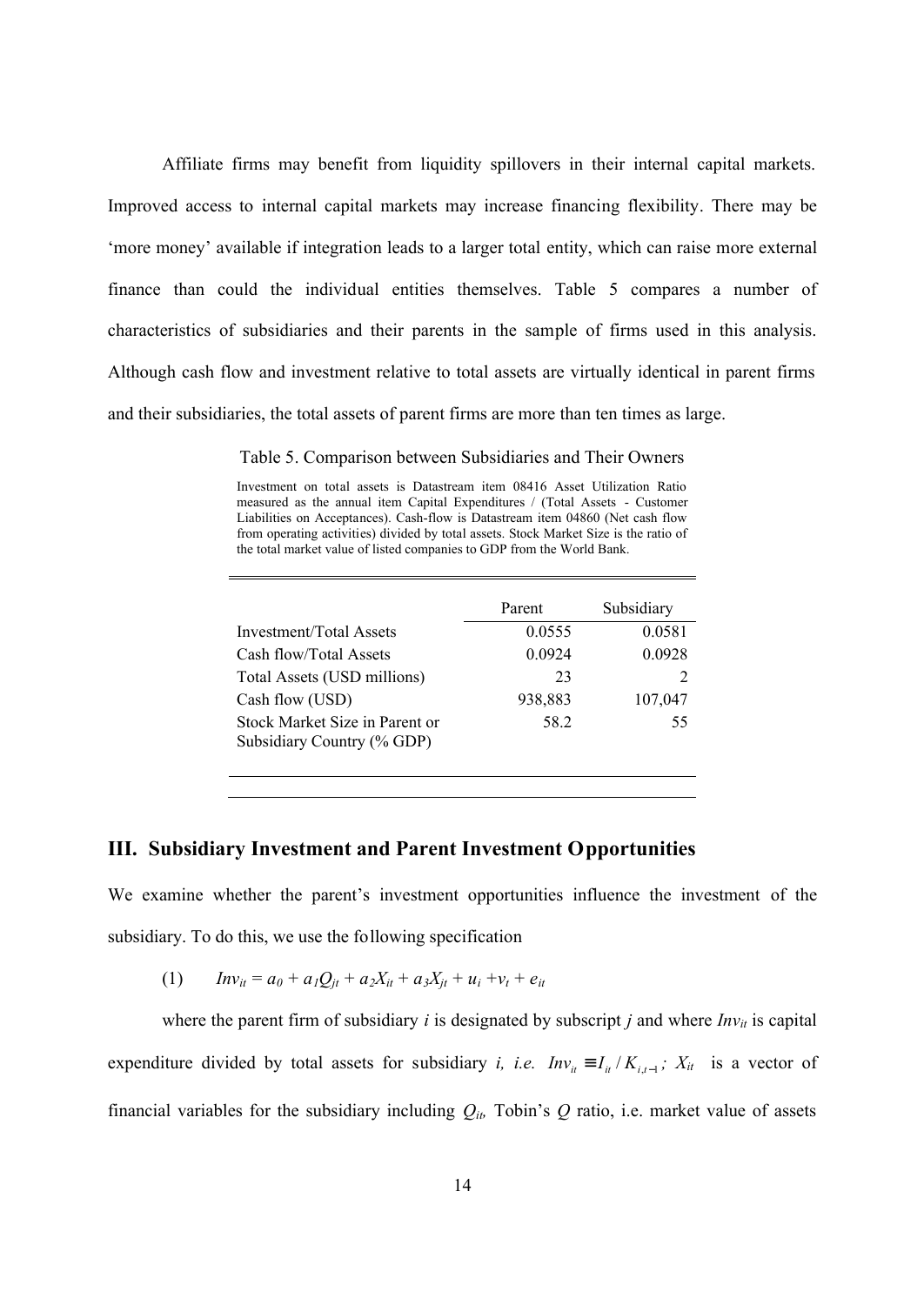divided by the book value;  $CF_{it}$  denotes firm *i*'s cash flow divided by its total assets;  $SG_{it}$  is the sales growth for firm  $i^T X_{jt}$  is a vector of financial variables for the parent including  $CF_{jt}$  denotes firm j's cash flow divided by its total assets. The firm fixed effect is  $u_i$  and the time dummy is  $v_i$ .

Our coefficient of interest is  $a<sub>l</sub>$  which describes the role of parent investment opportunities in the investment of the subsidiary. We use firm fixed effects estimation, which means that the experiment we are considering is how a shock to the parent firm's *Q* affects its subsidiary's investment, controlling for the subsidiary's investment opportunities. If the subsidiary can borrow at a lower cost of capital from the parent firm, this will already be incorporated in the subsidiary's  $Q$ . Given that we can control for  $Q_i$ , we can identify the impact on subsidiary investment of new information that affects  $Q_j$  making investment outcomes for the parent more attractive.

Thus if the internal capital market actively reallocates funds across related entities then we expect the affiliate's investment to be decreasing in the parent's *Q*, holding the affiliate's *Q* and other financial variables constant. Since we observe the cash flow and *Q* of both parent and subsidiary, we are able to test directly for effects consistent with the presence of a financing relationship between them.

Table 6 indicates that the parent's *Q* has a significant negative effect. As predicted by the 'internal Darwinism' argument and contrary to the 'internal socialism' argument, an increase in the parent's *Q* leads to a reduction in the subsidiary's investment. This result is statistically and economically significant. For example, in Column 2, a shift in parent's  $Q$  from the  $25<sup>th</sup>$  percentile  $(0.81)$  to the 75<sup>th</sup> percentile (2.63) involves a change in the subsidiary investment/total assets of -0.0018. This represents a reduction of 5% over the median subsidiary investment/total assets

<sup>&</sup>lt;sup>7</sup> Since firms typically operate under conditions of imperfect competition in the product market, it is appropriate to augment the usual *Q* equation with sales growth to capture the impact on investment of a shift in the demand curve. The firm fixed effect is  $u_i$  and the time dummy is  $v_t$ .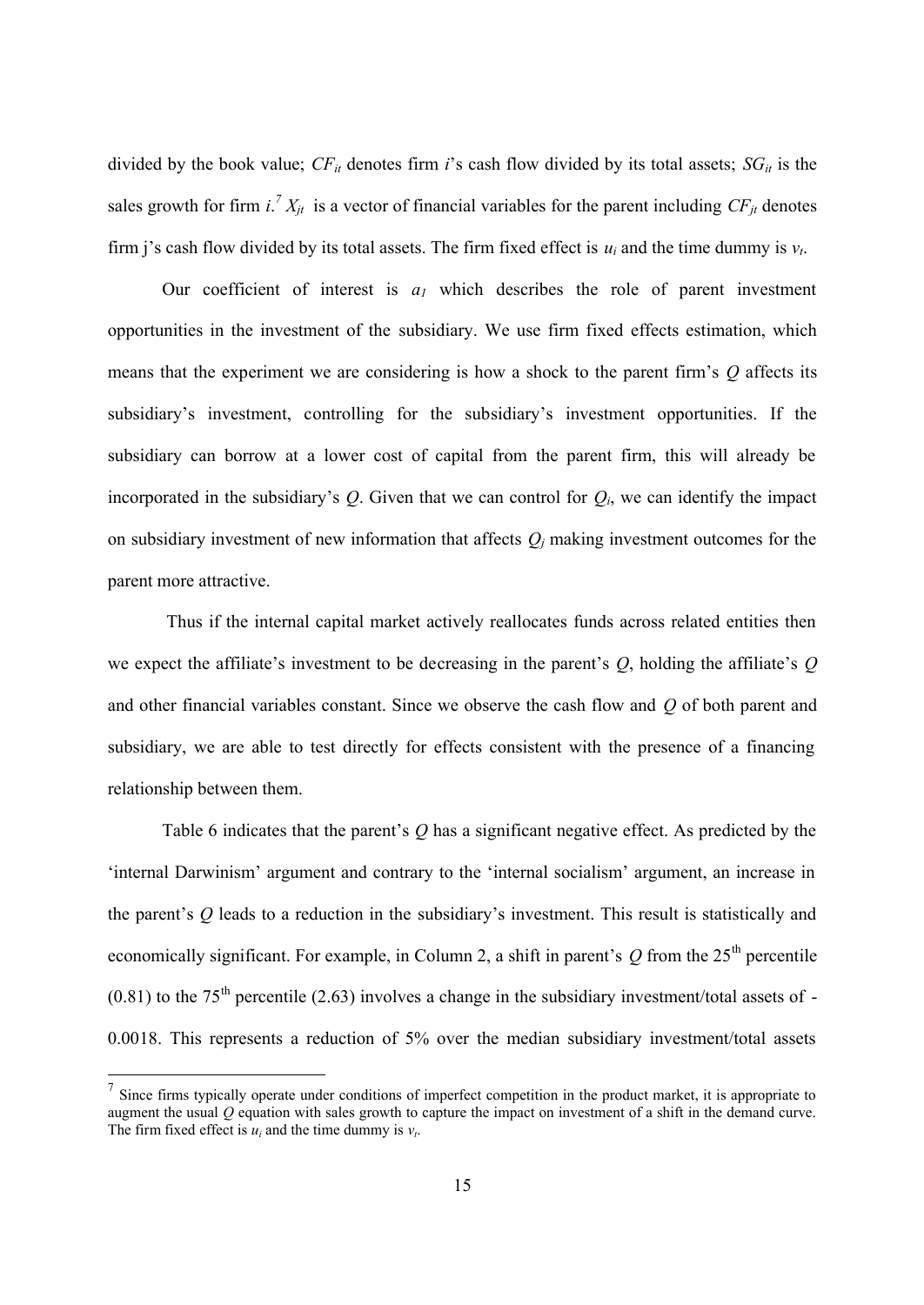(0.036). As we shall see, this is likely to be an underestimate of the true size of the effect because

of the presence of measurement error in *Q*.

Table 6. Regression of Investment by Subsidiaries on Parent's Tobin's *Q*

This table reports the results from regressions of the subsidiary's capital investment / total assets on the indicated explanatory variables. Columns 1 to 4 are estimated by OLS with firm fixed effects and year dummies. Column 3 also includes 2-digit industry dummies interacted with time. R2 is the 'within' R2. Column 5 uses IV with parent Q instrumented with a binary variable indicating the existence of a recession in the parent co untry. Robust standard errors are reported beneath the coefficients. \*\*\* 1%; \*\* 5% and \* 10% level of significance.

| Variable                       | All<br>subsidiaries       | All<br>subsidiaries       | All<br>subsidiaries         | Matched to<br>surrogate<br>parent | IV                       |
|--------------------------------|---------------------------|---------------------------|-----------------------------|-----------------------------------|--------------------------|
|                                | (1)                       | (2)                       | (3)                         | (4)                               | (5)                      |
| $Q_i$                          | $-0.0008$<br>$[0.0004]**$ | $-0.0010$<br>$[0.0005]**$ | $-0.0006$<br>$[0.0003]$ *** | 0.0001<br>[0.0005]                | $-0.0101$<br>$[0.007]**$ |
| Subsidiary controls<br>$SG_i$  |                           | 0.0058<br>$[0.001]***$    | 0.0082<br>$[0.001]***$      | 0.0053<br>$[0.0011]$ ***          | 0.004<br>$[0.000]***$    |
| $CF_i$                         |                           | 0.0445                    | 0.041                       | 0.0452                            | 0.047                    |
|                                |                           | $[0.0046]$ ***            | $[0.0046]$ ***              | $[0.0054]$ ***                    | $[0.002]$ ***            |
| $Q_i$                          |                           | 0.0082                    | 0.0066                      | 0.0084                            | 0.0083                   |
|                                |                           | $[0.0003]***$             | $[0.0003]$ ***              | $[0.0004]$ ***                    | $[0.000]***$             |
| Parent controls<br>$CF_i$      |                           | 0.0068                    | 0.0072                      | 0.0039                            | 0.018                    |
|                                |                           | [0.0119]                  | [0.0111]                    | [0.0124]                          | [0.013]                  |
| Constant                       | 0.0512<br>$[0.0006]$ ***  | 0.0346<br>$[0.0006]$ ***  | 0.0436<br>$[0.0009]***$     | 0.0345<br>$[0.0007]***$           | 0.0334<br>$[0.001]***$   |
| Firm effects<br>Time effects   | Y<br>Y                    | Y<br>Y                    | Y<br>Y                      | Y<br>Y                            | Y<br>Y                   |
| Industry x Time effects        |                           |                           | Y                           |                                   |                          |
| No. obs.                       | 29878                     | 29878                     | 29878                       | 24040                             | 23813                    |
| $R^2$                          | 0.012                     | 0.035                     | 0.062                       | 0.033                             | 0.01                     |
| First stage:                   |                           |                           |                             |                                   |                          |
| Recession in parent<br>country |                           |                           |                             |                                   | $-0.159$                 |
| F-Test on exclusion:           |                           |                           |                             |                                   | $[0.006]$ ***<br>18.96   |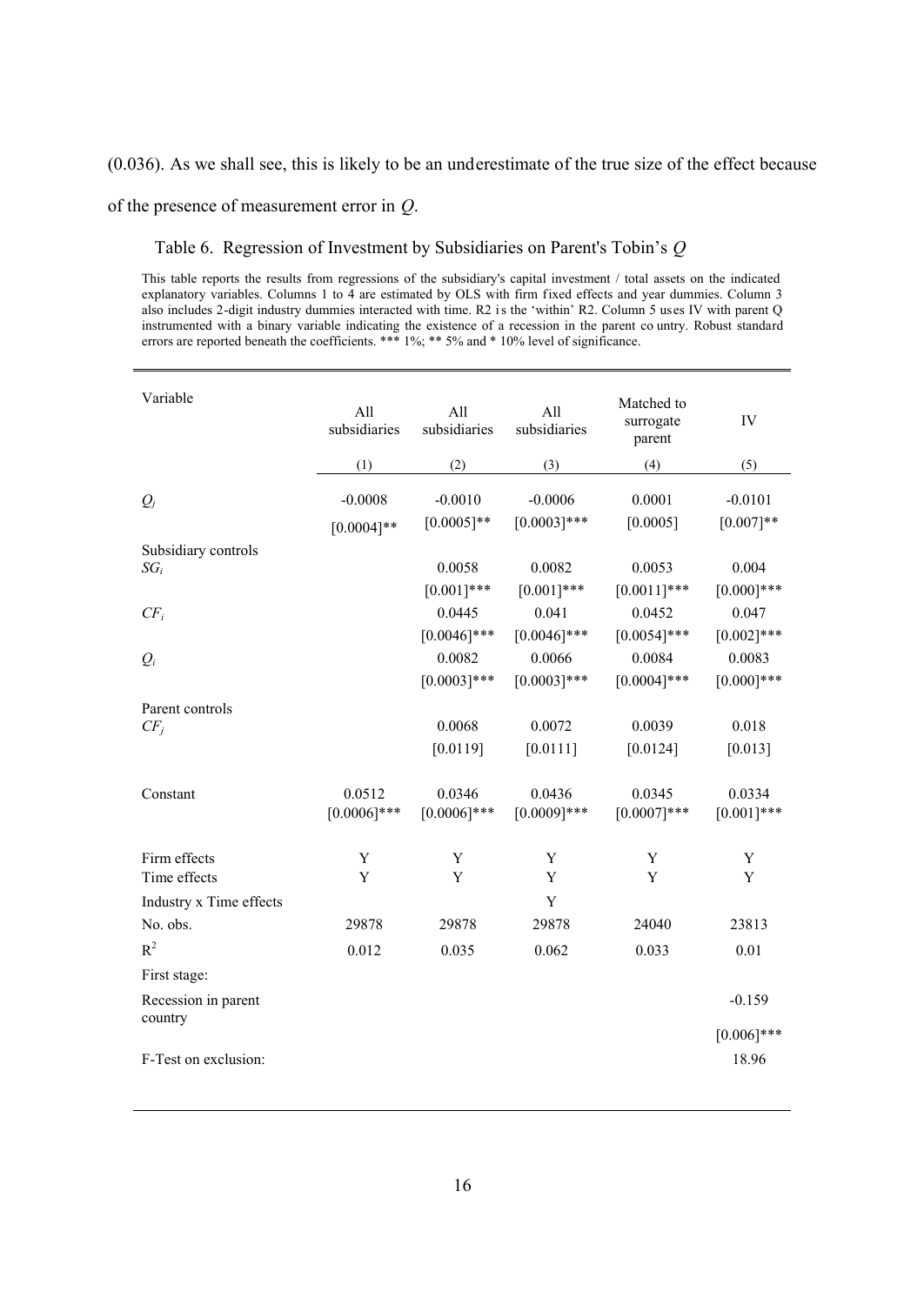## **A. Endogeneity**

There is scope for concern that parent's  $Q$  is affected by the investment of the subsidiary or that both are affected by some third variable for which we have not controlled. We take the following steps to mitigate this potential endogeneity problem. First, as described in Section II, we measure parent's *Q* by subtracting the subsidiary component from consolidated *Q*. In this way we remove the direct effect of the subsidiary from parent *Q*.

Nevertheless, it is still possible for changes in the investment of the subsidiary to be *indirectly* correlated with parent's *Q*. For example, the investment of the subsidiary may be a leading indicator of a shock that could affect the investment opportunities of the whole multinational network. However, there are several reasons to believe that our results are not invalidated by such effects. First many of the conceivable shocks that may jointly affect parent's *Q* and subsidiary investment would be likely to affect them in the same direction, making it less likely that we would find a negative relationship in our results. Second, there is little correlation between subsidiary and parent cash flow, *Q* or investment (see Table 7). Had there been a correlation then the negative relation between parent *Q* and subsidiary investment might have reflected the effect of omitted variables. Third as reported in Table 4, the average size of parents is an order of magnitude larger than that of subsidiaries.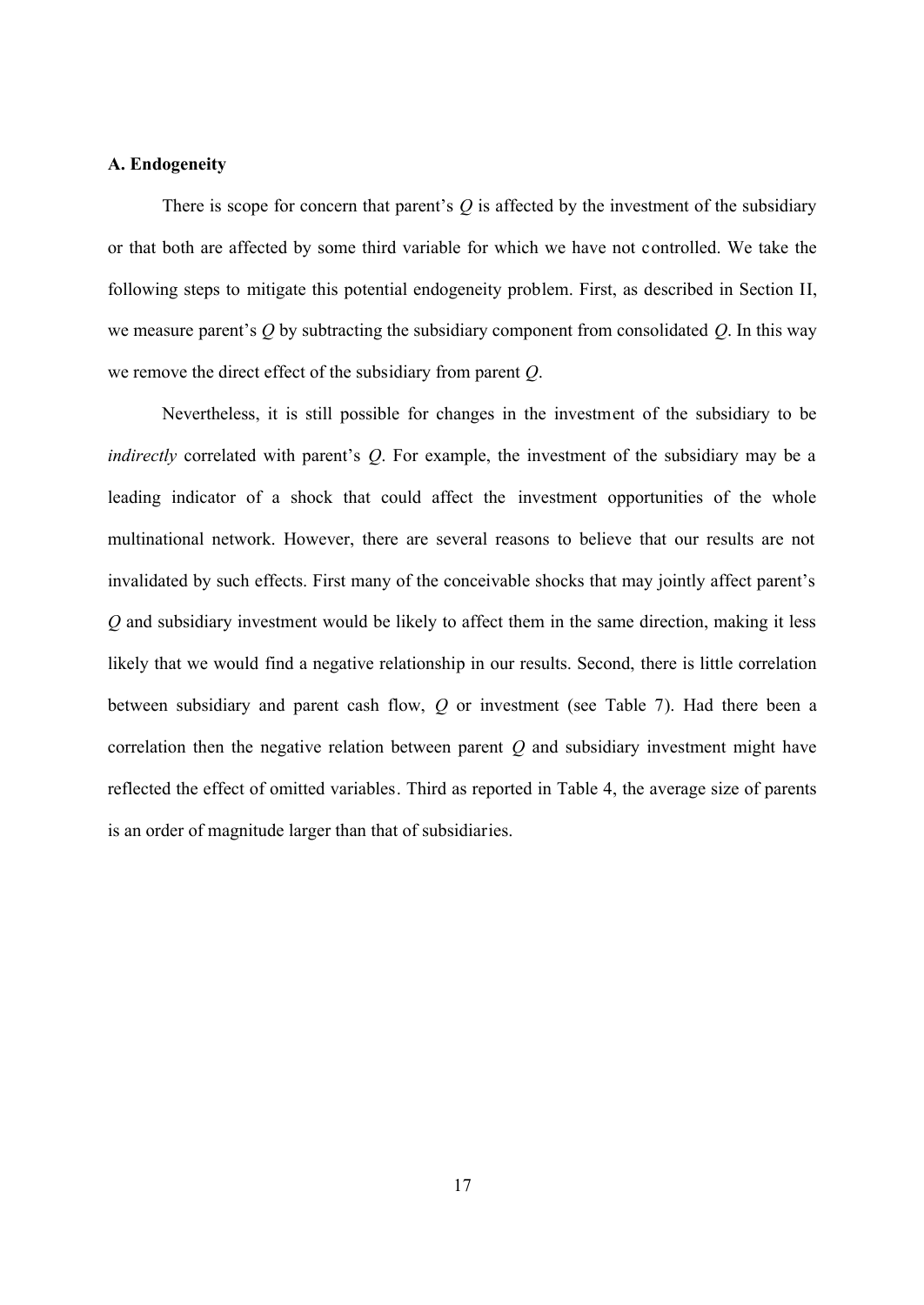#### Table 7. Correlation between Subsidiaries and their Parents

This table reports correlations between the listed variables. Investment on total assets is Datastream item 08416 Asset Utilization Ratio measured as the annual item Capital Expenditures / (Total Assets - Customer Liabilities on Acceptances). Cash-flow is Datastream item 04860 (Net cash flow from operating activities) divided by total assets. Q is the share price divided by the book value per share (Datastream PTBV). Sales growth is the lo g difference in sales in US\$ from Datastream item number 07240.

|                            | Inv/TA<br>(Subs.) | Cash<br>Fl./TA<br>(Subs.) | Sales gr.<br>(Subs.) | Cash<br>Fl/TA<br>(Parent) | Q<br>(Subs.) |
|----------------------------|-------------------|---------------------------|----------------------|---------------------------|--------------|
| Investment/TA (Subsidiary) |                   |                           |                      |                           |              |
| Cash Flow/TA (Subsidiary)  | 0.3261            |                           |                      |                           |              |
| Sales growth (Subsidiary)  | 0.0978            | 0.2009                    |                      |                           |              |
| Cash Flow/TA (Parent)      | 0.0146            | 0.0033                    | $-0.0011$            |                           |              |
| Q (Subsidiary)             | 0.1649            | 0.1994                    | 0.135                | $-0.0043$                 |              |
| Q (Parent)                 | 0.0119            | 0.0034                    | 0.0017               | 0.5691                    | 0.0073       |
|                            |                   |                           |                      |                           |              |

Whilst these arguments suggest that any bias is likely to attenuate our estimate of a 'negative parent *Q* effect', our data allows us to carry out a series of more systematic checks for the presence of omitted variable and endogeneity problems. In Column 3 of Table 6 we approach the issue in another way by running the regression from Column 2 augmented by interactions between the 2-digit industry of the firm and the year. The inclusion of the additional dummies does not affect the results. In addition, following the work of Abel and Eberly (1996) on nonconvex adjustment costs, we checked to see if higher orders of *Q* are significant in the investment equation but we found that they are not.

In Column 4 we examine whether the relationship between the parent's performance and the subsidiary's investment reflects general influences (for example macroeconomic conditions) on the total population of subsidiaries and parents rather than specific internal market relations between the parents and subsidiaries in question. We do this by constructing a matched sample of surrogate parent firms in the same industry and country as the actual parents that are closest in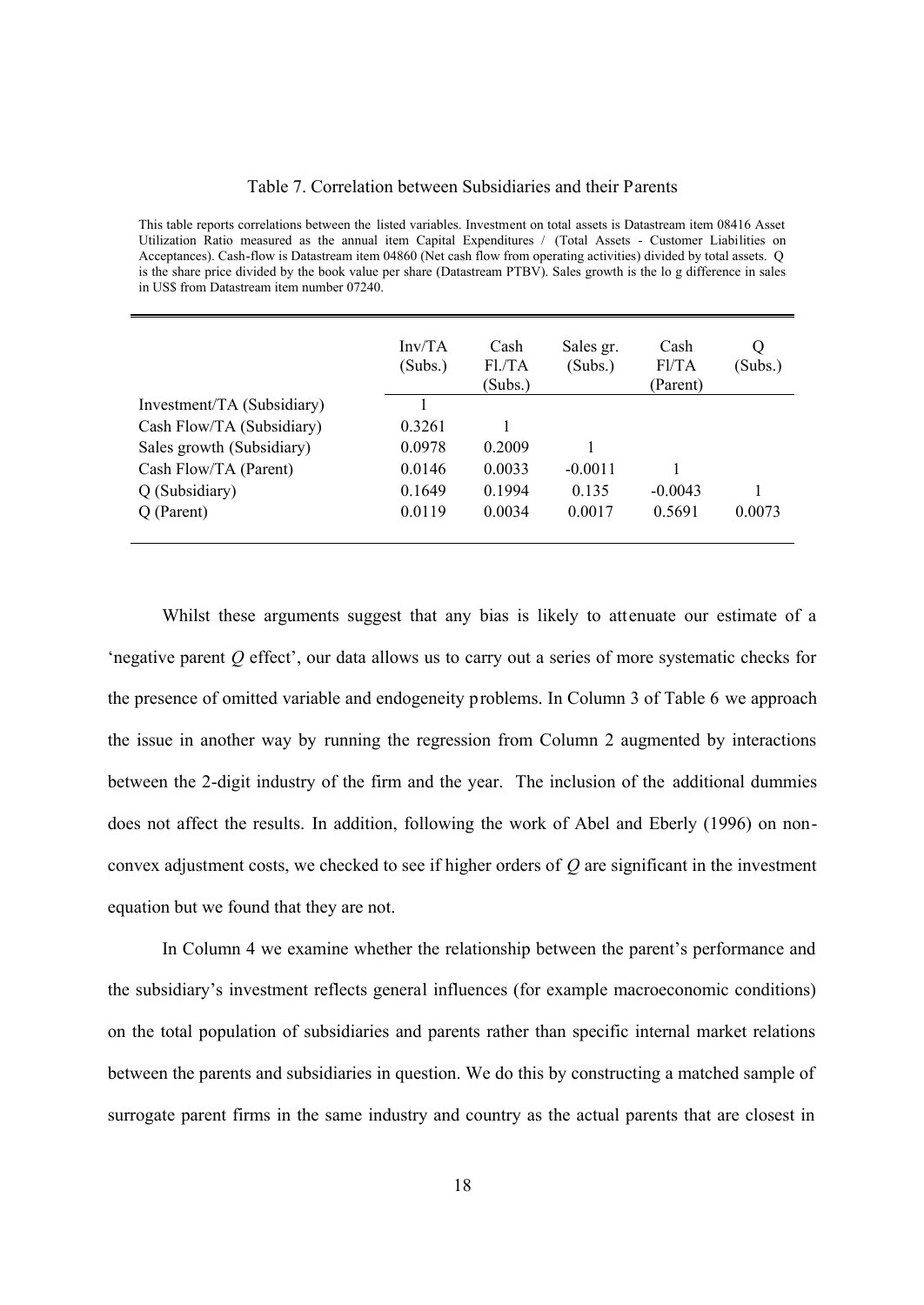size to the real parents.<sup>8</sup> In Column 4 of Table 6 we find that there is no significant influence of the surrogate parent *Q* on the subsidiary's investment.

In Column 5 we instrument parent's *Q* using a binary variable indicating the presence of a recession in the parent's country on the assumption that a macro shock in the parent country will affect the parent firm's  $Q$  but will not directly affect the subsidiary's investment.<sup>9</sup> As explained in the Data Appendix, we use quarterly GDP data to identify recession periods in our data. The validity of the instrument is supported by the first stage results: the coefficient on the recession variable in the first stage indicates that a recession in the parent country reduces the parent *Q* by 0.16. The first stage F test of the significance of the excluded instrument is  $18.96$ . <sup>10</sup> Column 5 reports that the coefficient on parent's *Q* in the IV specification remains negative and significant. The (absolute) value of the coefficient is significantly larger than in the OLS estimation, which is consistent with the presence of measurement error in  $Q$ .<sup>11</sup> This suggests that the economic significance of the parent *Q* effect reported above based on the OLS estimates is likely to be a lower bound.

In Table 8 we do some additional robustness checks to test whether particular subsamples of firms are driving the result, we repeat the base-line regression (Col. 2 of Table 6) for the sample of foreign-owned firms excluding US firms both as owners and as subsidiaries (reported in Col. 1 of Table 8). The results remain unchanged. We also split the sample between firms whose principal activity is in manufacturing and those with a non -manufacturing core. The results for manufacturing firms were similar to those for the full sample (Col. 2).

<sup>&</sup>lt;sup>8</sup> Our matching exercise was conducted simply by ordering the parent firms by their country, industry, and size. We then matched each subsidiary to the parent firm which was nearest its own parent.

<sup>&</sup>lt;sup>9</sup> Note that the correlation between our parent recession variable and subsidiary investment is low  $(0.018)$ .

 $10$  This exceeds the critical value of 16.38 for the Stock and Yogo (2003) weak-instrument test for 2SLS with exact identification and one endogenous regressor. The hypothesis of a weak instrument is rejected using their most stringent criterion.

<sup>&</sup>lt;sup>11</sup> Previous studies that correct for measurement error in  $Q$  find that the size of the coefficient goes up substantially as compared with the OLS estimate. The increase that we find lies within the range reported for own *Q* estimates in Cummins, Hassett and Hubbard (1996), Erickson and Whited (2000) and Bond and Cummins (2001).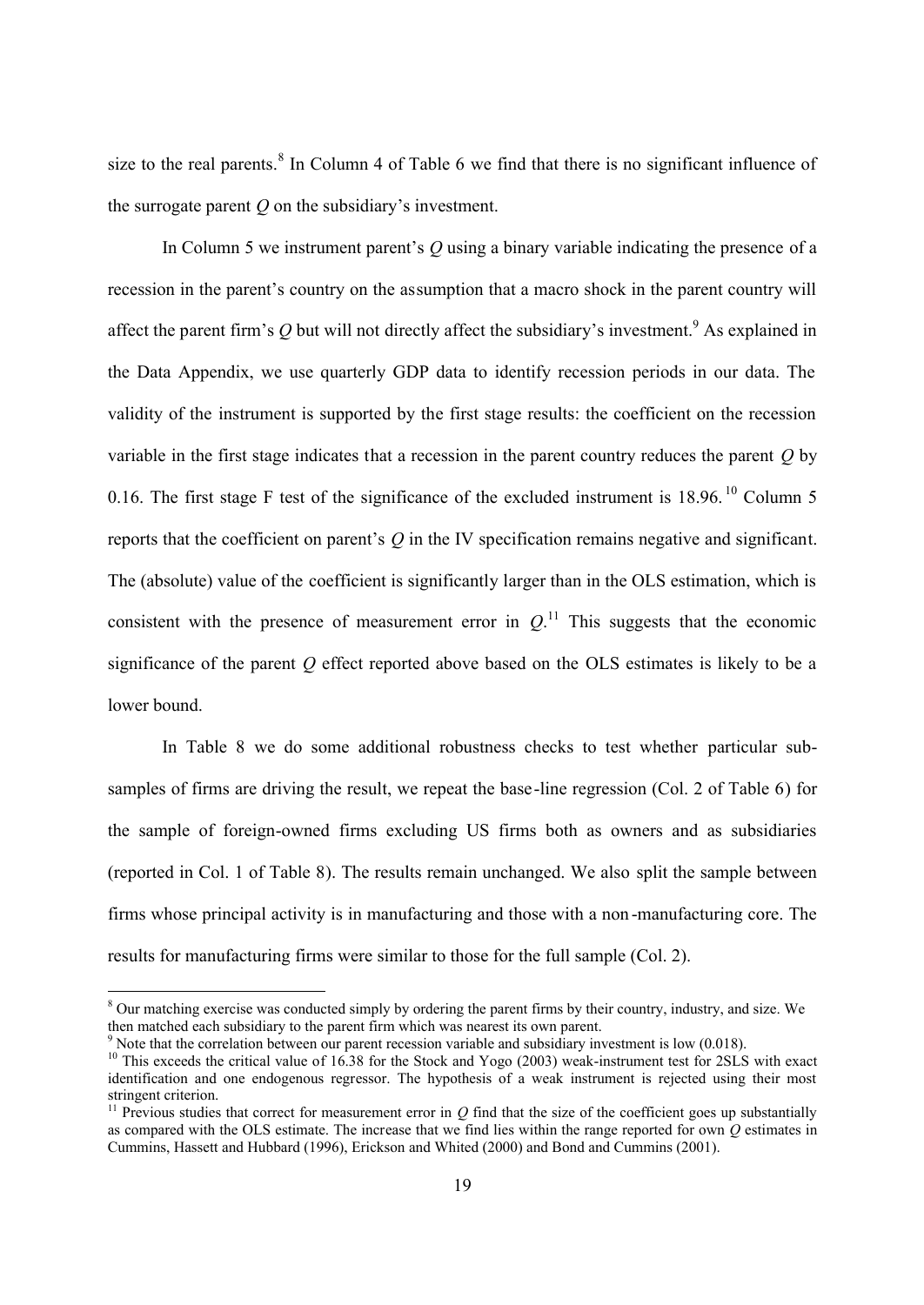#### Table 8. Robustness: Non-US Firms and Manufacturing Firms and Stand-Alone Firms

| Variable            | Non-US<br>firms | Manufacturing<br>firms | All<br>subsidiaries | All stand-<br>alone firms | Matched<br>sample of<br>stand-alone<br>firms |
|---------------------|-----------------|------------------------|---------------------|---------------------------|----------------------------------------------|
|                     | (1)             | (2)                    | (3)                 | (4)                       | (5)                                          |
| $Q_j$               | $-0.001$        | $-0.0016$              |                     |                           |                                              |
|                     | $[0.0005]***$   | $[0.0005]***$          |                     |                           |                                              |
| Subsidiary controls |                 |                        |                     |                           |                                              |
| $SG_i$              | 0.0065          | 0.0037                 | 0.0057              | 0.0039                    | 0.0055                                       |
|                     | $[0.001]***$    | $[0.0015]***$          | $[0.0009]***$       | $[0.0005]$ ***            | $[0.0007]***$                                |
| $CF_i$              | 0.0446          | 0.0516                 | 0.0446              | 0.0488                    | 0.0542                                       |
|                     | $[0.0048]***$   | $[0.0064]$ ***         | $[0.0046]$ ***      | $[0.0025]***$             | $[0.0032]$ ***                               |
| $Q_i$               | 0.0082          | 0.0082                 | 0.0081              | 0.0075                    | 0.0075                                       |
|                     | $[0.0003]***$   | $[0.0005]***$          | $[0.0003]***$       | $[0.0001]***$             | $[0.0002]$ ***                               |
| Parent controls     |                 |                        |                     |                           |                                              |
| $CF_i$              | 0.0184          | $-0.0047$              |                     |                           |                                              |
|                     | [0.0147]        | [0.0182]               |                     |                           |                                              |
| Constant            | 0.0344          | 0.0379                 | 0.034               | 0.032                     | 0.033                                        |
|                     | $[0.0007]***$   | $[0.0009]***$          | $[0.001]***$        | $[0.000]***$              | $[0.0004]$ ***                               |
|                     |                 |                        |                     |                           |                                              |
| Firm effects        | Y               | Y                      | Y                   | Y                         | Y                                            |
| Time effects        | Y               | Y                      | Y                   | Y                         | Y                                            |
| No. obs.            | 28152           | 13798                  | 29878               | 100330                    | 30381                                        |
| $R^2$               | 0.0356          | 0.0382                 | 0.0348              | 0.0337                    | 0.0361                                       |
|                     |                 |                        |                     |                           |                                              |

This table reports the results from regressions of the subsidiary's capital investment / total assets on the indicated explanatory variables. Columns 1 to 4 are estimated by OLS with firm fixed effects and year dummies. R2 is the 'within' R2. Robust standard errors are reported beneath the coefficients. \*\*\* 1%; \*\* 5% and \* 10% level of significance.

In addition we compare our sample of subsidiaries (owned firms) with the remaining (stand-alone) firms in the population of listed firms. We repeat our basic regression excluding the parent variables on the main sample of subsidiaries (Col. 3) and compare this both with the group of stand-alone firms (Col. 4) and with a matched sample of stand-alone firms (Col. 5).<sup>12</sup> We find evidence that the stand-alone firms are less responsive to their own investment opportunities than are the subsidiaries, as reflected by the smaller coefficient on their Tobin's *Q* variable. The coefficient on  $Q_i$  in column 3 for subsidiaries is statistically different at the 1% level from that in

 $12$  The propensity score matching exercise is described in the Appendix.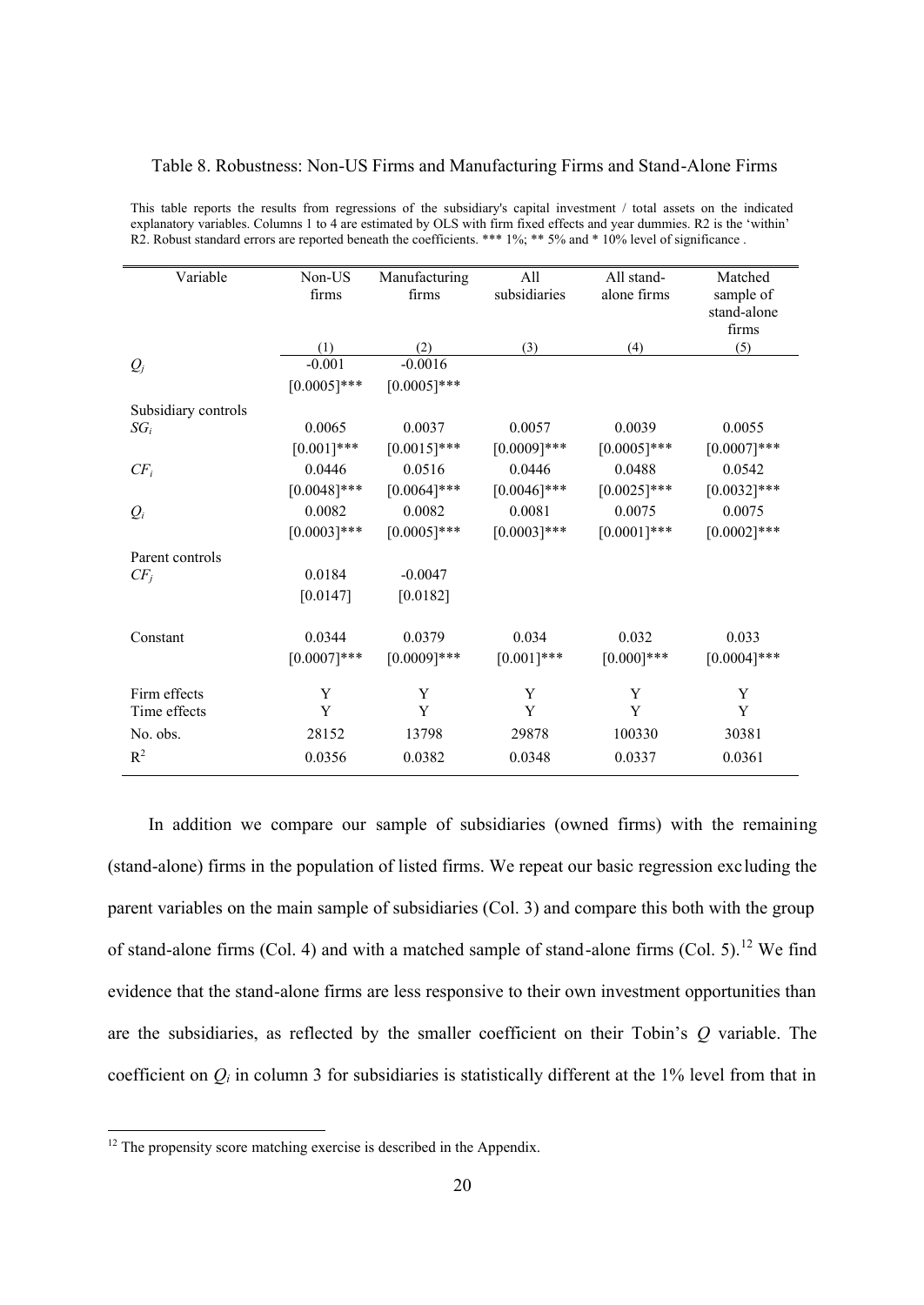column 4 and from that in the matched sample of stand-alone firms in column 5, a difference that remains when parent control variables are included in the regression as in Table 6 (Col. 2). The comparison between subsidiaries and stand-alone firms also suggests that investment by standalone firms is more sensitive to their cash-flow than is the case for subsidiaries. Both of these results point toward a role for parents in easing the financing constraints faced by their subsidiaries. However, we are reluctant to over interpret this because firms are not randomly allocated between subsidiary and stand-alone status.

## **B. Interpretation**

 $\overline{a}$ 

The above results on multinationals are consistent with the view that parents respond to shifts in investment opportunities across subsidiaries in the multinational network as reflected in a change in the parent's *Q* holding the subsidiary's *Q* constant. The positive response of subsidiary investment to a fall in parent *Q* is consistent with a substitution effect of the reallocation of funds globally across subsidiary entities. Limited financial or managerial resources are being allocated to their highest value location.

Our finding of reallocation of investment in response to profitability differences as reflected in parent and subsidiary *Q* stands in contrast to the weight of evidence in the literature on diversified firms, which suggests that, on average, diversified firms engage in internal socialism among their divisions (Shin and Stultz, 1998, Scharfstein, 1998, Rajan, Servaes and Zingales, 2000, surveyed in Stein, 2003).<sup>13</sup> For example, Shin and Stultz diagnosed inefficient cross-subsidization within conglomerates from the presence of a positive coefficient on the cash-

<sup>&</sup>lt;sup>13</sup> Rajan, Servaes and Zingales (2000) compare the investment of divisions of diversified conglomerates with investment by stand-alone firms. They find that divisions in industries with low investment prospects (measured by average industry *Q* ratios) invest more than stand-alone firms in the same industry, and divisions with high investment prospects invest less than their stand-alone counterparts. Scharfstein (1998) shows that the sensitivity of investment to industry *Q* is much lower for conglomerate divisions than for stand-alone firms.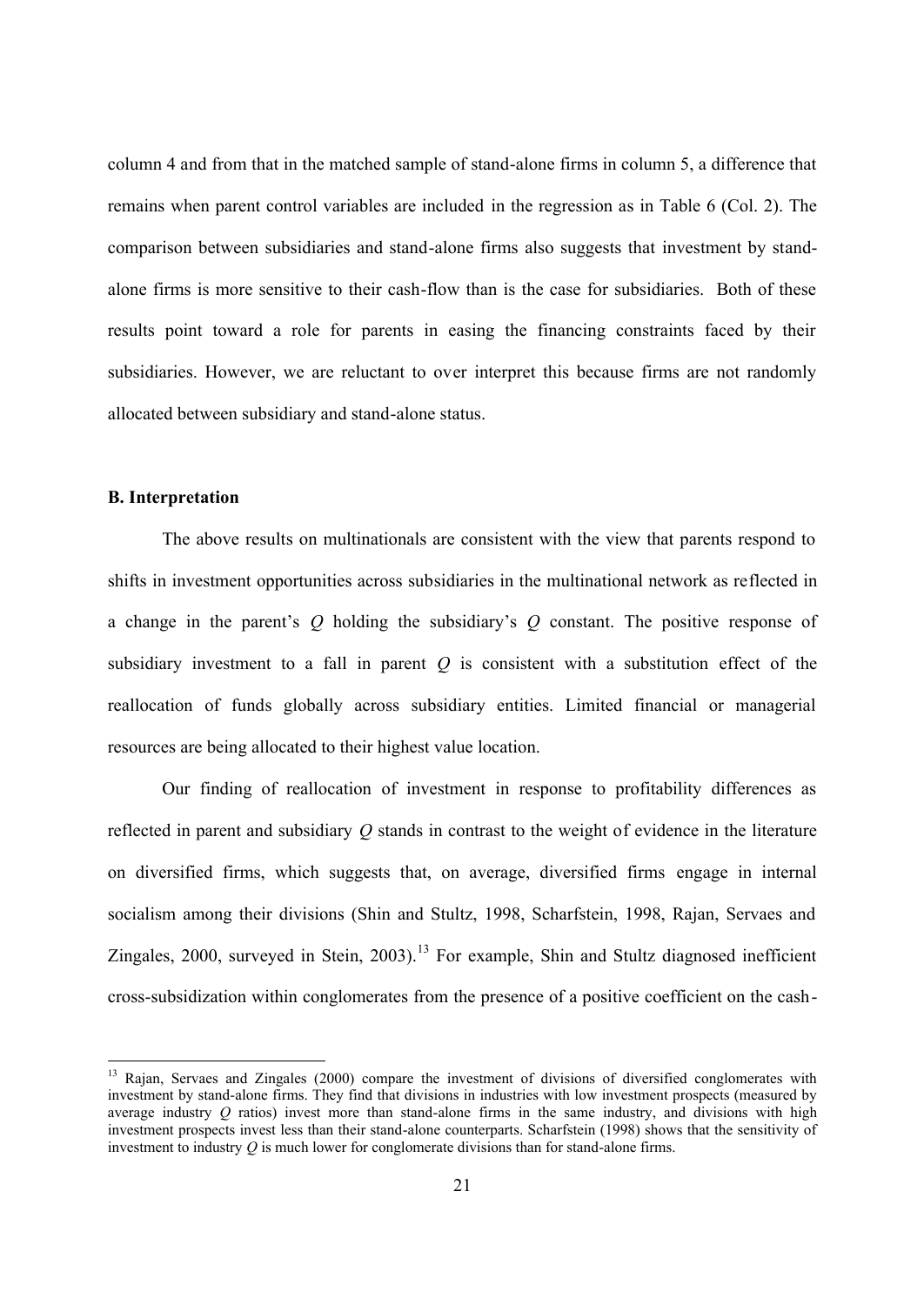flow of one division in a firm on the investment of another. Parent ca sh-flow is not significant in the regressions reported in Tables 6 and 8. We return to this issue in Section IV when we allow the relationship between parent and subsidiary to vary according to their proximity.

However, doubt was cast on the interpretation of Shin and Stulz's results<sup>14</sup> as providing evidence of 'internal socialism' by the finding that in *financially unrelated* firms known to have merged later a similar relationship between the cash flow of one firm and the investment of the other was found (Chevalier, 2004). This suggests that the correlation between cash flows was associated with complementarity between the firms that led to their merger and indicates that such a correlation inside a conglomerate could also be independent of a financial relationship. More generally, the cross-subsidisation conclusion emerged from a methodology that is vulnerable to two related problems. It assumes that the divisions of conglomerate firms are allocated randomly to parent firms and that they are drawn randomly from the same distribution as stand-alone firms. On the basis of these assumptions, the average industry (segment) *Q* serves as a reliable proxy for the division's investment opportunities.<sup>15</sup> However if the diversification decision is endogenous, then conglomerate divisions are systematically different from standalone firms and industry *Q*'s may not be good proxies for the opportunities of conglomerate divisions (Whited, 2001).<sup>16</sup> Equally Chevalier's investigation of the investment activity of firms in the period before they merge into a single entity where she finds that investment patterns that have been attributed to cross-subsidisation are visible in the behaviour of pre-merger firms,

 $14$  Industry-segment  $Q$  is used to control for the division's investment opportunities.

<sup>&</sup>lt;sup>15</sup> The average Tobin's *Q* of stand-alone firms in an industry provides a reasonable proxy for the investment opportunities of a division of a conglomerate in the same industry if, as has been suggested, industry effects account for much of the variation in Tobin's *Q* (Stein 2003).

<sup>&</sup>lt;sup>16</sup> Maksimovic and Phillips (2002) argue that a firm's diversification is an endogenous decision determined by the underlying characteristics of the pre-merger firms. Graham, Lemmon and Wolf (2002) argue that stand-alone firms are systematically different from divisions of conglomerate firms in the same industry.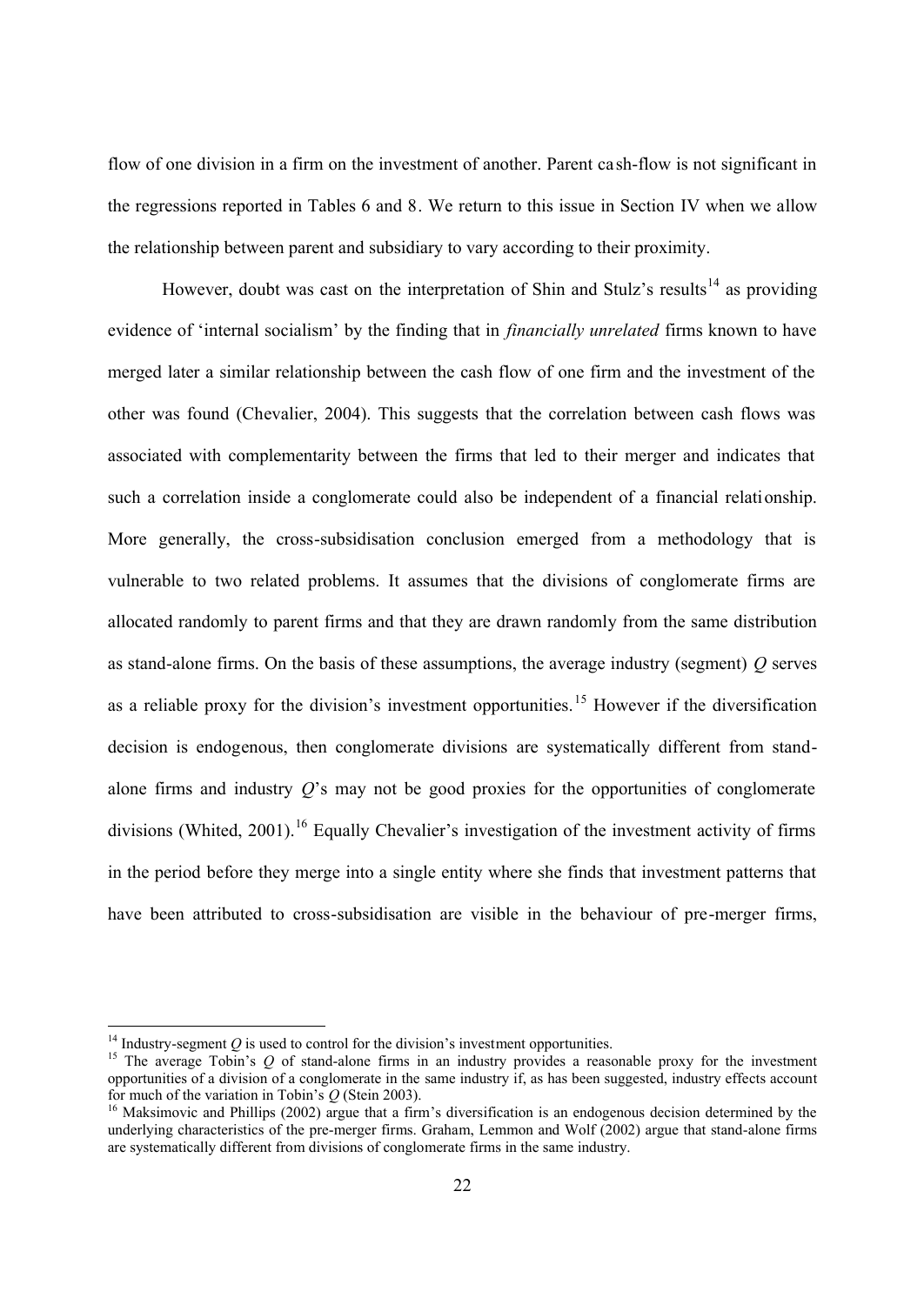suggests that some of the cross-subsidisation results in the literature are attributable to selection  $bias<sup>17</sup>$ 

In the sample of conglomerate firms we investigate in this paper, the divisions (or 'subsidiaries' in this context) are separately listed firms so we observe the Tobin's *Q* of each entity directly. We therefore avoid the central empirical problem of the previous literature that the observed differences in the investment of divisions and stand-alone firms are the consequence of their different investment opportunities rather than their different financing options.

Of course the financing relationship between a domestic owner or a multinational headquarters and its listed subsidiaries is different from the relationship between a conglomerate and its divisions. As noted in Section II, we drop from our sample subsidiaries that changed ownership during the sample period, mitigating the selection problem associated with the use of spin-offs. Listed subsidiaries are, by their nature, not wholly owned by their parents; and this lower concentration of ownership may cause managers of listed subsidiaries to have a higher degree of autonomy than divisional managers. We may therefore be less likely to observe evidence consistent with an internal capital market than would be the case in less independent subsidiaries. To minimise this difference, we restrict our sample to listed subsidiaries which report a 'global ultimate' – a particularly strong parental relationship, which requires an ownership stake of the parent of more than 50%. Our result that there is a financial relationship

<sup>&</sup>lt;sup>17</sup> In an attempt to circumvent this problem, Gertner, Powers and Scharfstein (2002) investigate the investment behaviour of firms that are spun off from a conglomerate. They observe that once a division is spun off from its parent, its investment responds more sensitively to industry *Q*, from which they infer inefficiency in the conglomerate. Çolak and Whited (2005) take issue with this approach and demonstrate that contrary to claims that it provides a clean test of the efficiency of internal capital markets, the results are contaminated by the presence of selection bias and measurement error. The decision to spin off a division is not a random one: a division is likely to be spun off only in cases where the combined entity is less valuable than the sum of its parts. Thus while the results in the 'spin off' papers provide evidence of inefficient overinvestment in their samples, it almost certainly presents a biased picture of the efficiency of internal capital markets in the population of conglomerates. Similar methodological problems have plagued the parallel literature on the costs or benefits of group membership of Japanese keiretsu. Early studies such as Hoshi, Kashyap and Scharfstein, 1991 and Prowse 1992 identified benefits of membership whereas more recent ones (e.g. Weinstein and Yafeh, 1998 and Morck and Nakamura, 1999) have identified costs. In a recent study of Korean chaebols, Ferris, Kim and Kitsabunnarat (2003) argue in favour of the inefficiency of the chaebol using a methodology similar to that criticized by Çolak and Whited.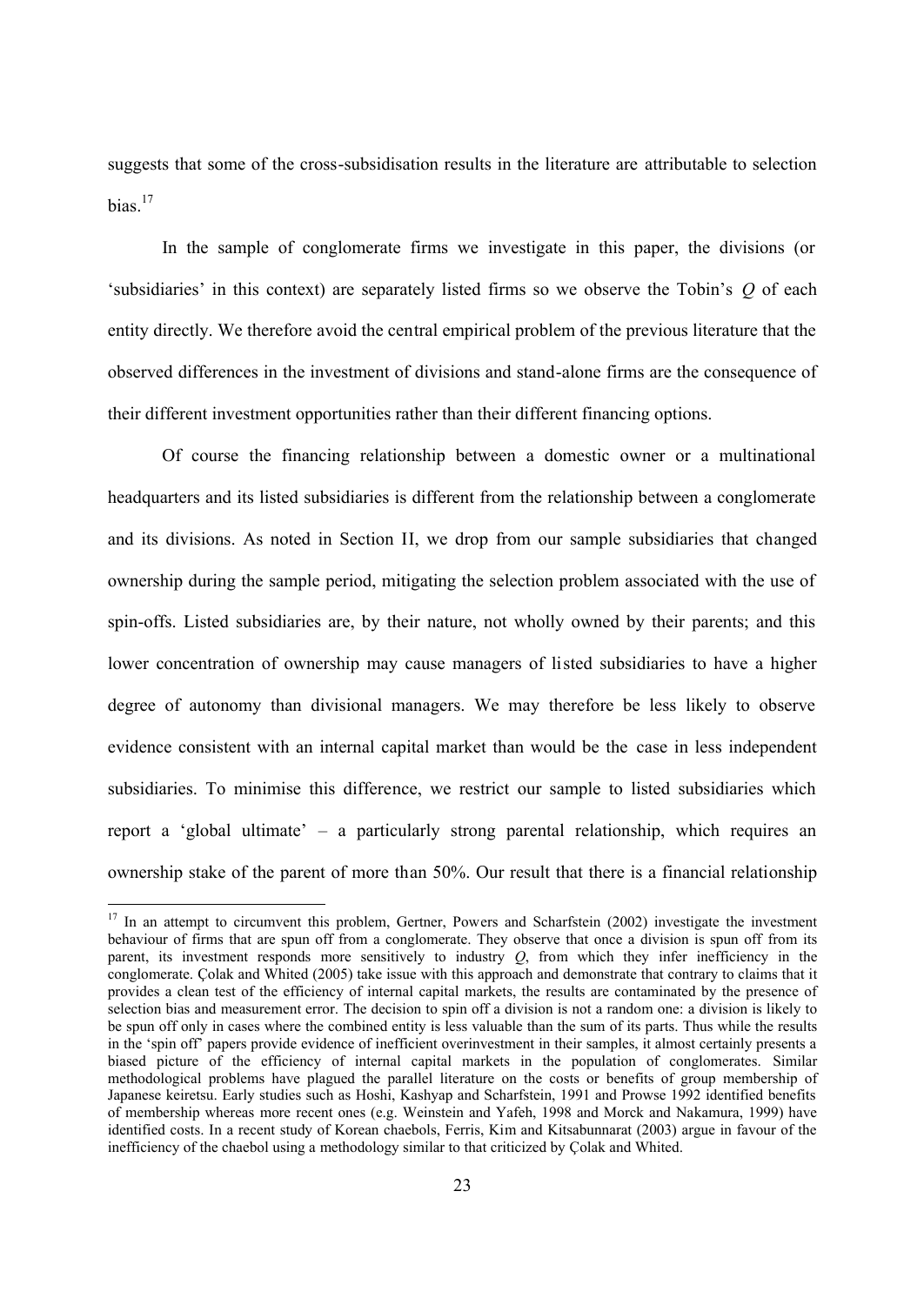between parent and subsidiary extends the evidence on the presence of an internal capital market within divisional firms to listed multinational firms.

In the next section we exploit variations in our sample to investigate whether those foreign subsidiaries that are most like divisions of domestic conglomerates in the existing literature exhibit more evidence of internal socialism than our results on average. Since the firms in our sample encompass a range of ownership stakes of the parent between 50% and 100% and varying degrees of geographic proximity, we can see whether the financing relationship changes as a foreign listed subsidiary becomes more like a wholly owned domestic division.

## **IV. Does a More Arms-length Relationship Enhance or Diminish Reallocation in the Multinational Network?**

The results above suggest that internal capital markets exist in our sample of multinational firms: finance is allocated in response to the relative profitability of projects within the group. Our sample is a convenient setting in which to analyse the operation of internal capital markets in multinational firms in more depth. In particular we are interested in how the extent of reallocation is affected by characteristics of the parent-subsidiary relationship and whether our results are diminished in settings that are more likely to invite influence activities.

Much of the theoretical work on the 'dark side' of internal capital markets considers the presence of influence activities that may arise in the relationship between managers and the CEO. Several papers have addressed the question of why such behaviour may distort the CEO's capital budget decision, rather than just affect the distribution of managerial compensation.<sup>18</sup> Scharfstein and Stein (2000) consider the case where the CEO is herself an agent and finds it more attractive to compensate the managers of poorly performing divisions with greater investment rather than

<sup>&</sup>lt;sup>18</sup> Rajan, Servaes and Zingales (2000) suggests that 'socialism', i.e. a more equal allocation of resources among divisions, might increase incentives for division managers to cooperate and reduce rent-seeking behaviour.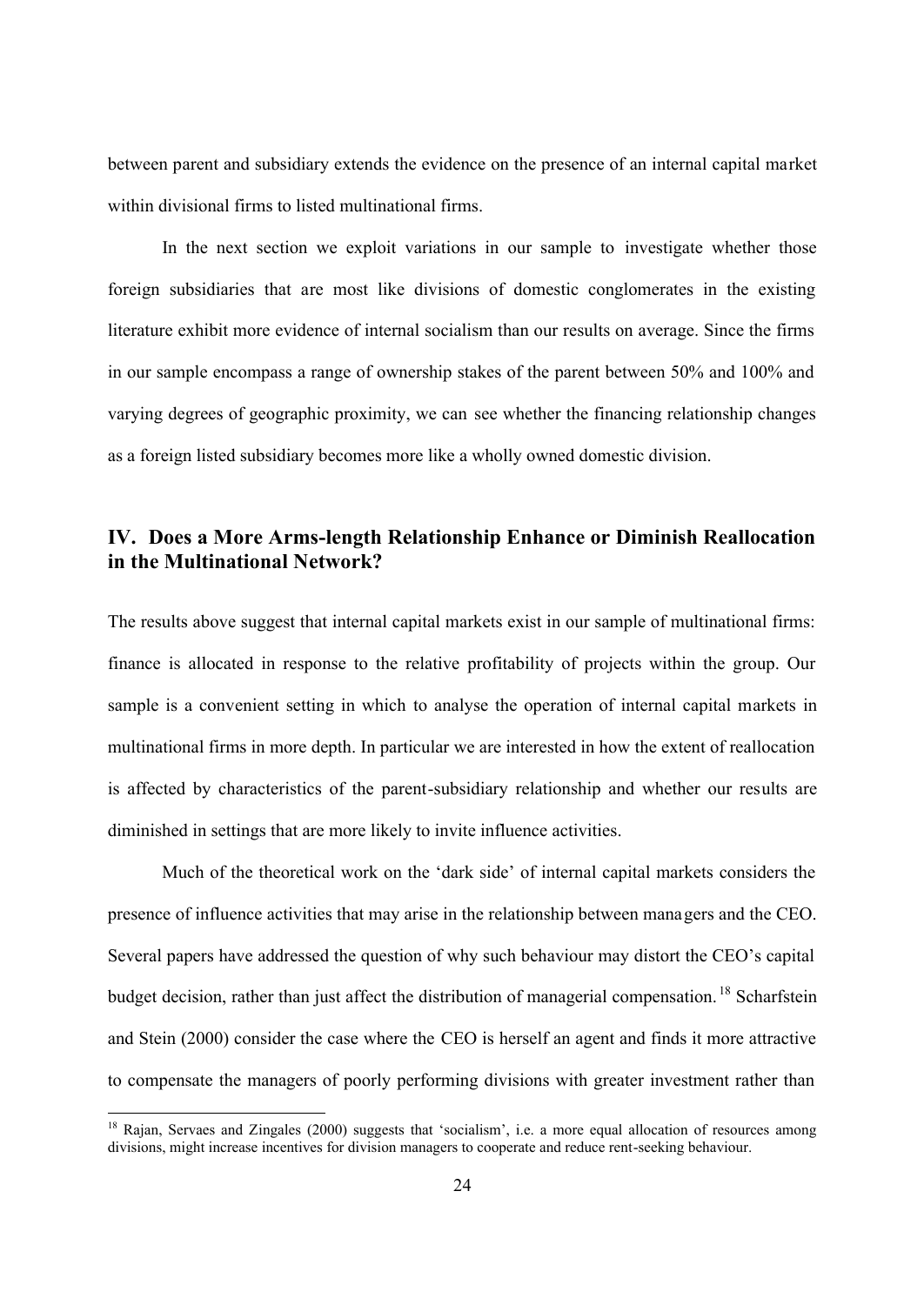with cash, which the CEO would prefer to reserve for alternative uses. Stein (2003) cites the example of the successful diversified conglomerate, General Electric, whose policy of rotating its managers between divisions has the benefit of reducing managers' incentives to lobby for excess capital. By contrast, theories that emphasize the 'bright side' of internal capital markets focus on the information and control advantages afforded to the CEO as a provider of internal finance over the providers of external finance. This theory rests on the superior ability of the CEO to pick winners from among her business units as discussed in Gertner, Scharfstein and Stein (1994) and Li and Li (1996) and suggests that proximity may enhance reallocation in line with relative profitability.

The potential for influence costs suggests that when the relationship between subsidiaries and their parents is less arms-length, we may expect the profitability-oriented reallocation observed in our main results to be weaker. We identify proxies for how arms-length the relationship is between parent and subsidiary: the first is the geographic al distance between them and the second is the strength of the control relationship, which we proxy by the size of the parent's stake in the subsidiary. If influence costs are present then proximity may inhibit the extent to which internal capital markets allocate funds to subsidiaries with more attractive investment projects. However as noted above, there may be countervailing forces at work: proximity may improve the information on which reallocation is based (as in Ozbas, 2005), or strengthen the control with which it is mandated (Allen and Gale, 2000). There is a substantial literature pointing toward the role of physical distance in hampering financial relationships and we can test whether these problems dominate the effect of influence activities inside multinational firms.<sup>19</sup>

 $\overline{a}$ 

 $19$  Grinblatt and Keloharju (2001) find that investors are more likely to trade the stocks of firms that are proximate, communicate in the investor's native tongue, and have similar cultural attributes. Guiso, Sapienza and Zingales (2004) find that even in a country with uniform regulatory and institutional structures (Italy) access to finance for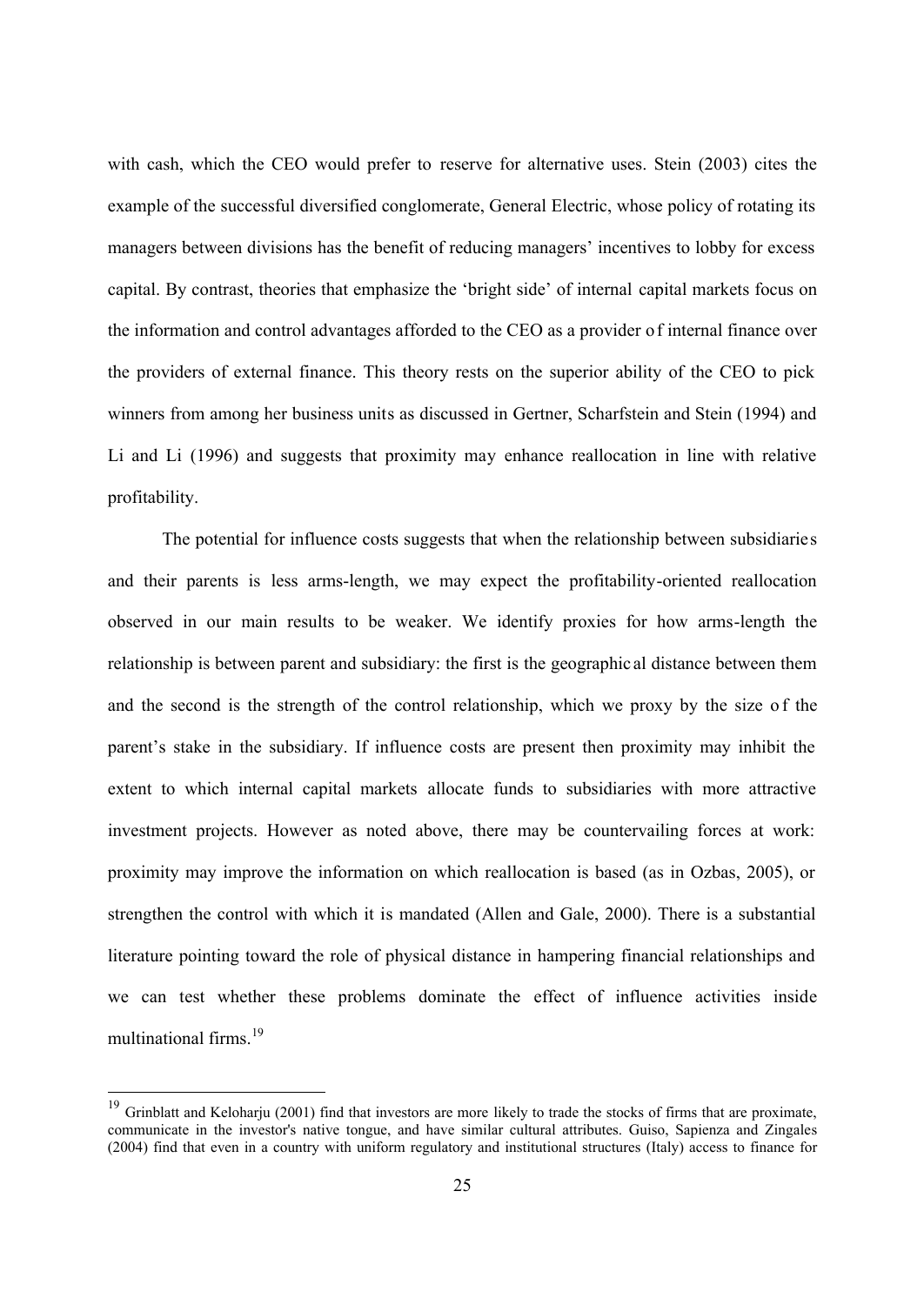Thus the effect of proximity on internal capital markets involves a trade-off between the potentially positive effects of information and control and the deleterious effects of undue influence. If parents in close proximity are able to overcome capital market imperfections better than parents at a distance then more concentrated ownership and closer parents should be associated with a more negative relationship to parents' *Q*. If the influence of the parent is to the detriment of the subsidiary, and this increases more with proximity than do the beneficial effects of increased information, then we would expect proximity to decrease the effect of parent's *Q* on the investment of the subsidiary.

Column 1 of Table 9 reports the effects of concentration of ownership of the parent on the investment of the subsidiary for the sample of foreign-owned firms. The interactive effect of the ownership stake of the largest owner on the owner's *Q* and cash flow are reported. The negative *Q* effect of the parent diminishes with the size of the largest foreign ownership. Thus the internal capital market exhibits more reallocation in response to changes in investment opportunities when the parent less tightly controls its subsidiary.<sup>20</sup>

In Column 2, we report the impact of distance from the parent on the investment of its subsidiary for the sample of foreign-owned firms. We find that the effect of the parent's *Q* becomes more negative as distance increases. Consistent with influence effects dominating information effects this suggests that investment in subsidiaries of more distant firms is more sensitive to their parent's investment opportunities. Increased investment opportunities for the headquarters are more likely to result in reduced investment by the subsidiary when the subsidiary is located further from the parent. We interpret this as evidence that the loss of

small firms depends on local financial development: distance matters. Buch (2005) finds that banks hold significantly lower assets in distant markets. In a study of loans in Pakistan, Mian (2005) finds that foreign banks do not lend to 'informationally difficult' yet fundamentally sound firms. Lending declines as geographical and cultural distance between the bank's headquarters and its local branches rises.

<sup>&</sup>lt;sup>20</sup> We find the same results for ownership concentration for the sample of subsidiaries with domestic rather than foreign owners.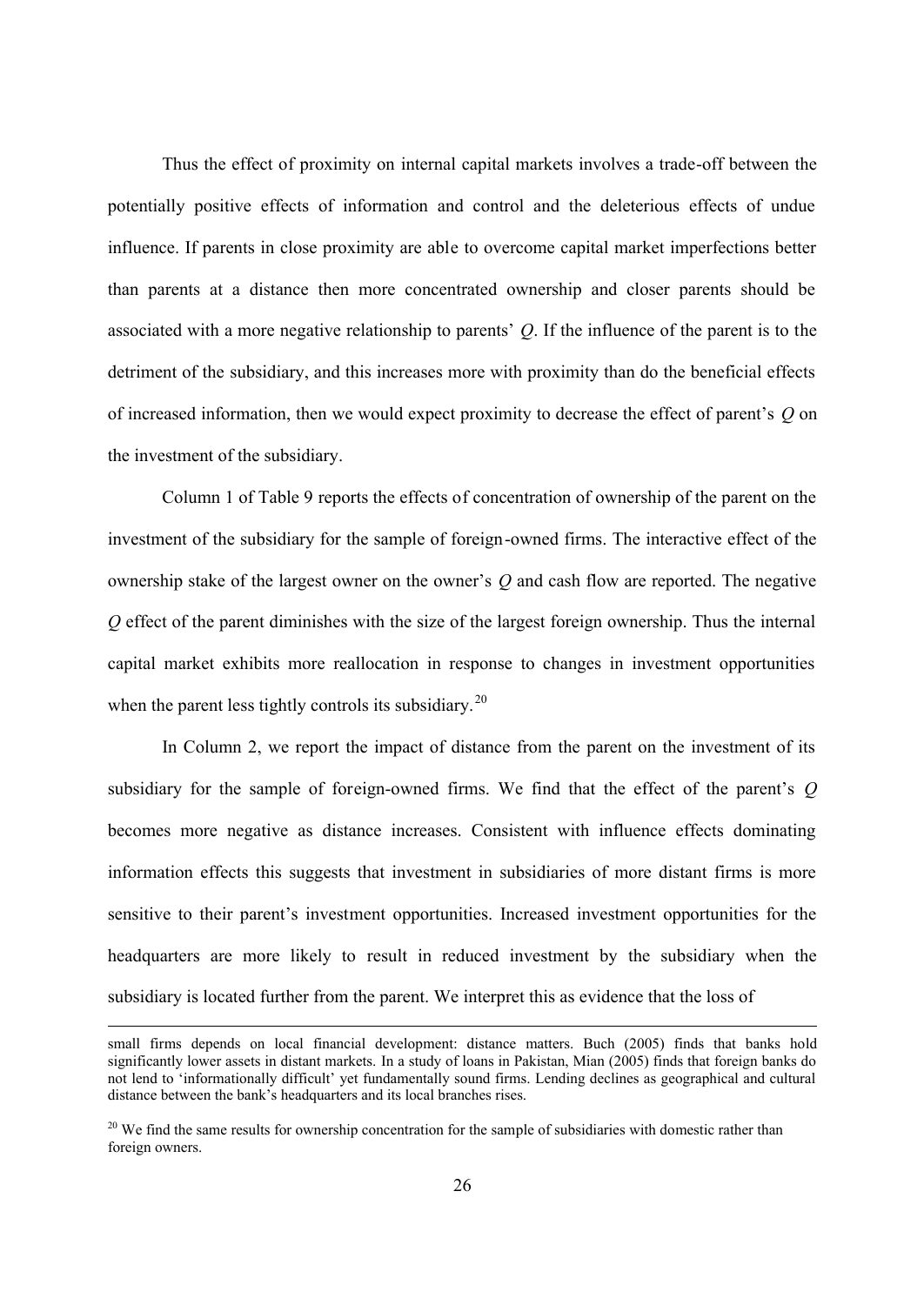#### Table 9: Ownership Concentration, Distance and Financial Development

This table reports the results from regressions of the subsidiary's ca pital investment / total assets on the indicated explanatory variables. Columns 1 to 3 are estimated by OLS with firm fixed effects and year dummies. Investment on total assets is Datastream item 08416 Asset Utilization Ratio measured as the annual item Ca pital Expenditures / (Total Assets - Customer Liabilities on Acceptances). Cash-flow is Datastream item 04860 (Net cash flow from operating activities) divided by total assets. Q is the share price divided by the book value per share (Datastream PTBV). Sales growth is the log difference in sales in US\$ from Datastream item number 07240. Distance to owner is the great circle distance between capital cities of the two countries measured as a percentage of half the earth's circumference (i.e. max is 100). Private Credit is the ratio of private credit to GDP from the World Bank. R2 is the 'within' R2. Robust standard errors are reported beneath the coeffi cients. \*\*\* 1%; \*\* 5% and \* 10% level of significance.

|                               | Foreign-owned ×<br>ownership<br>concentration | Foreign-owned ×<br>distance | Foreign-owned ×<br>financial development |
|-------------------------------|-----------------------------------------------|-----------------------------|------------------------------------------|
|                               | (1)                                           | (2)                         | (3)                                      |
| $Q_j$                         | $-0.0012$<br>$[0.0004]$ ***                   | 0.0001<br>[0.0001]          | 0.0008<br>[0.0008]                       |
| $Q_j \times Conc_j$           | 0.0003<br>$[0.0001]$ ***                      |                             |                                          |
| $Q_i \times Dist_i$           |                                               | $-0.0019$<br>$[0.0007]***$  |                                          |
| $Q_j \times PrivCred_{ij}$    |                                               |                             | $-0.0017$<br>$[0.0006]$ **               |
| Subsidiary controls<br>$SG_i$ | 0.0069<br>$[0.0022]$ ***                      | 0.0067<br>$[0.0018]***$     | 0.0057<br>$[0.0018]***$                  |
| $CF_i$                        | 0.0457<br>$[0.0115]$ ***                      | 0.0443<br>$[0.0089]$ ***    | 0.0444<br>$[0.0088]$ ***                 |
| $Q_i$                         | 0.0097<br>$[0.0007]***$                       | 0.0086<br>$[0.0006]$ ***    | 0.0087<br>$[0.0006]$ ***                 |
| Parent controls               |                                               |                             |                                          |
| $CF_i$                        | 0.0232<br>$[0.0139]*$                         | 0.0463<br>$[0.0226]$ ***    | 0.0585<br>$[0.0263]**$                   |
| $CF_i \times Conc_i$          | $-0.0029$<br>$[0.0015]*$                      |                             |                                          |
| $CF_i \times Dist_i$          |                                               | $-0.0011$<br>$[0.0005]$ *** |                                          |
| $CF_i \times Private_{ij}$    |                                               |                             | $-0.0377$<br>$[0.0177]**$                |
| Constant                      | 0.0354<br>$[0.0016]$ ***                      | 0.0348<br>$[0.0013]$ ***    | 0.0352<br>$[0.0012]$ ***                 |
| Firm effects                  | Y                                             | Y                           | Y                                        |
| Time effects                  | Y                                             | Y                           | Y                                        |
| N                             | 6798                                          | 9087                        | 6283                                     |
| R <sub>2</sub>                | 0.0464                                        | 0.0378                      | 0.0323                                   |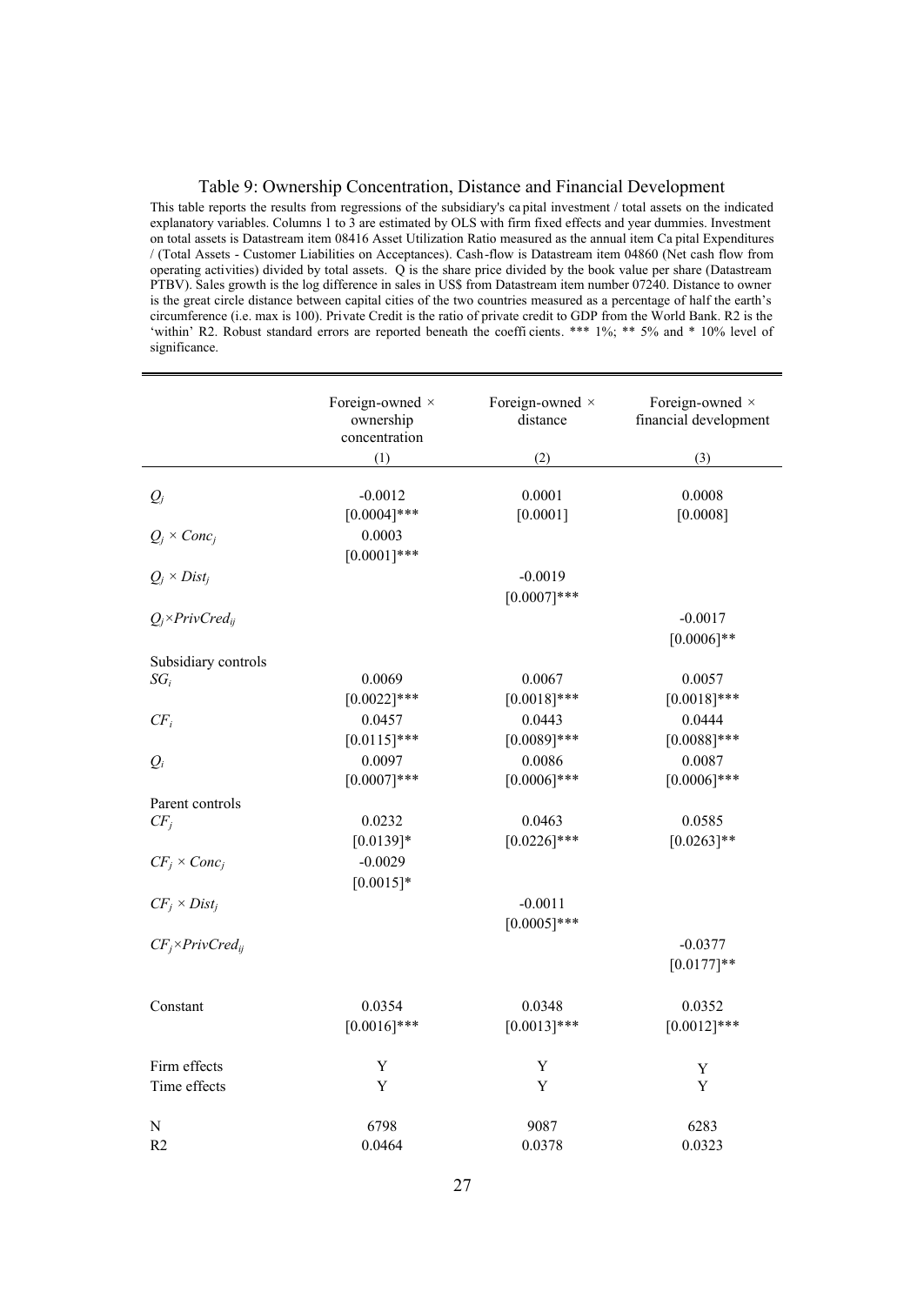information is outweighed by the benefits of reduced influence. The CEO is less susceptible to influence activities from more remote managers, with whom she has a more arms-length relationship as a result of greater geographical distance or a smaller ownership stake.

The results in Table 9 suggest that the failure to find a significant effect of parent cash flow on subsidiary investment in the basic regressions in Table 6 and 8 reflects heterogeneity in the sample. We find that controlling for parent and subsidiary investment opportunities, a positive shock to parent cash flow boosts subsidiary investment but this effect only emerges once the proximity measures are introduced. Although only weakly significant, as the ownership stake of the parent rises so that the relationship becomes less arms-length, the positive parent cash-flow effect diminishes. The opposite is found as geographical distance falls.

To summarize, there is more reallocation in response to changes in investment opportunities when the firms are more distant or the owner's stake is smaller (although above 50%). We interpret this as supporting the primacy of influence costs over information effects. The presence of other owners or lower geographical proximity serves to distance the CEO of the parent firm from the managers of the subsidiary. The costs of lower information appear to be outweighed by the benefits of reduced influence effects.

The fact that distance and dispersal of ownership promote reallocation based on profitability in internal capital markets may help to explain differences in results in multinational firms from those in conglomerates more generally. Our results predict that the lower levels of ownership concentration and the greater distance between parent and subsidiary in our sample of firms will be associated with more reallocation on a competitive basis than in wholly owned divisions of domestic firms.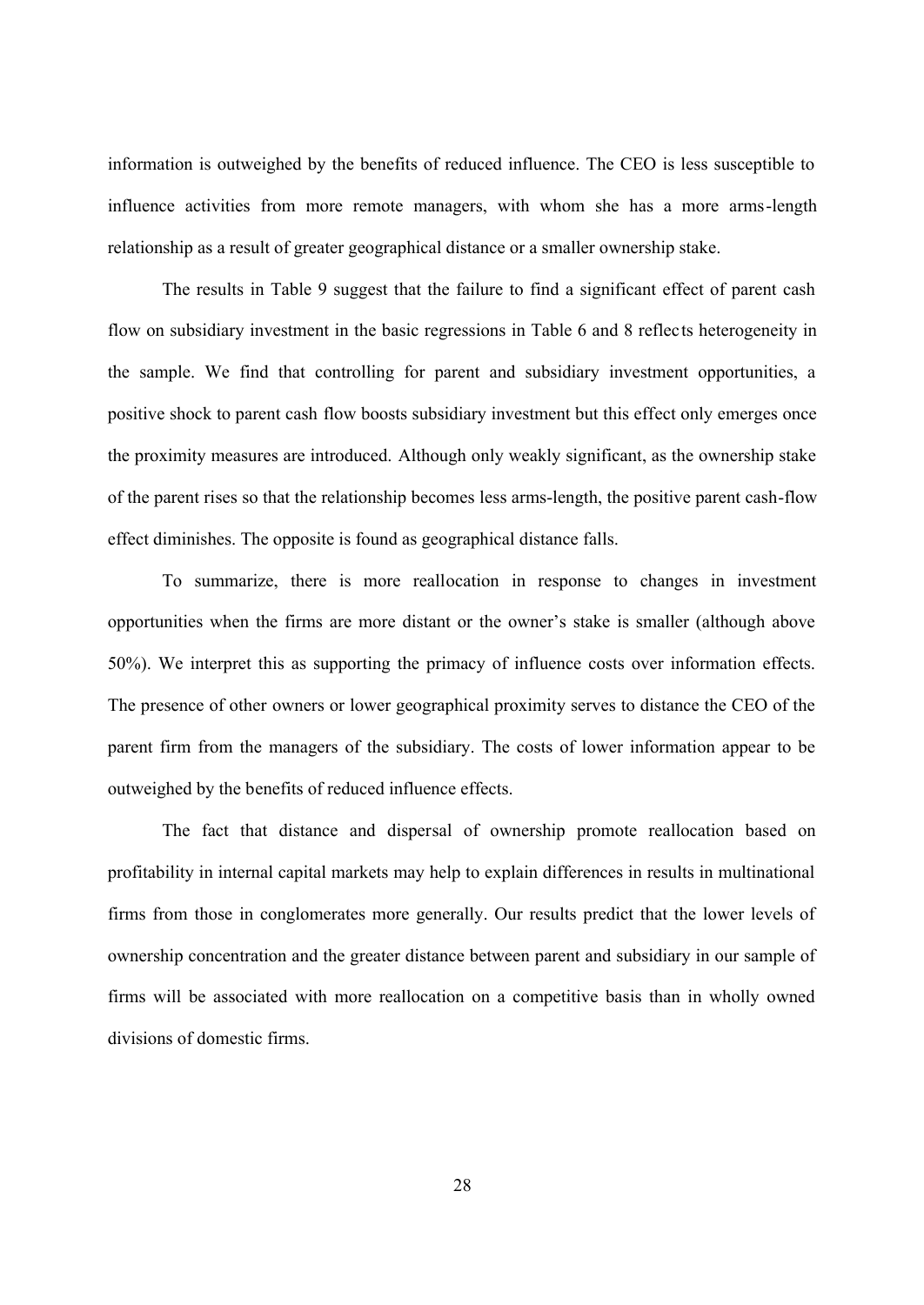## **V. Do Parents Reallocate Capital More When their Subsidiaries are in Weak Financial Markets?**

We explore whether the quality of the institutional environment of the country in which the subsidiary is located relative to that of the parent affects the 'competition for funds' effect. There is evidence suggesting that foreign affiliates often substitute internal borrowing for external borrowing when operating in environments with poorly developed financial markets (Desai, Foley, and Hines, 2004). Table 10 indicates that in our sample, over 50% of pairs of firms are 'high-high' with both subsidiaries and their parents listed in a country with a high level of financial development. In 40% of the sample, subsidiaries but not their parents are located in countries with low financial development.

Table 10. Location of Parents and Subsidiaries by Level of Financial Development This table describes the distribution of subsidiaries across categories which describe both their and their parent's home country financial development, where "High Financial Development" indicates countries with above median ratios of Private Credit to GDP as measured by the World Bank. Data is from 4,200 parent-subsidiary pairs.

|                                                     | Parent in High Financial<br>Development Country | Parent in Low Financial<br>Development Country |
|-----------------------------------------------------|-------------------------------------------------|------------------------------------------------|
|                                                     |                                                 | % Parent-subsidiary pairs:                     |
| Subsidiary in High Financial<br>Development Country | 53.70%                                          | 1.03%                                          |
| Subsidiary in Low Financial<br>Development Country  | $40.50\%$                                       | $5.64\%$                                       |
|                                                     |                                                 |                                                |

Do subsidiaries in countries with relatively poor financial institutions benefit more from the availability of an internal capital market than those in countries with institutional quality closer to that of the parent, i.e. do we observe more reallocation? Or are they more vulnerable to influence costs? If the former, we predict a stronger effect of parent *Q* on subsidiary investment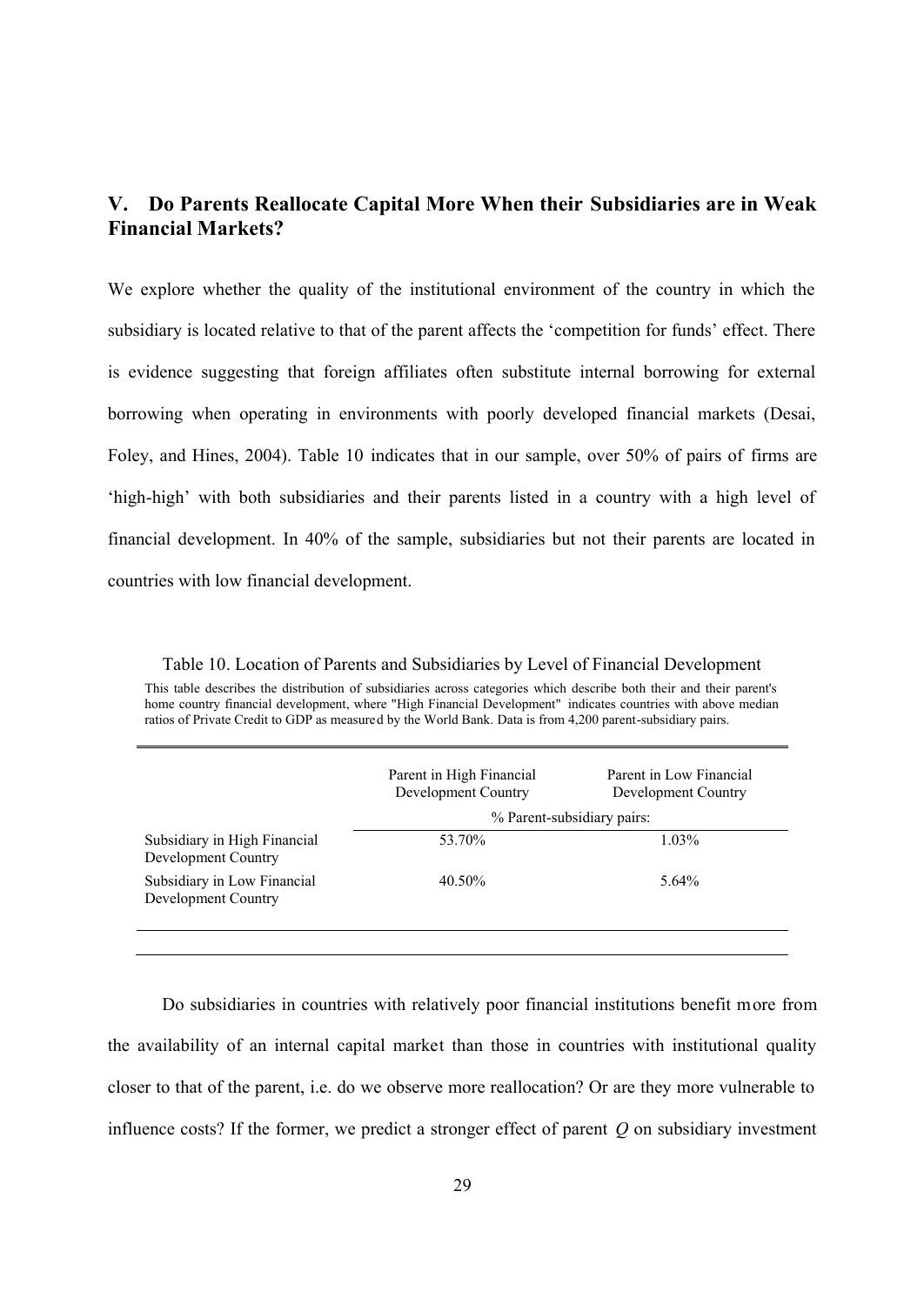when interacted with a measure of weakness of the financial institutions in the subsidiary's country. If information benefits outweigh excessive control and influence costs, we would predict enhanced Tobin's *Q* effects in subsidiaries operating in countries with weaker domestic financial markets.

We test whether the sensitivity of investment to parent *Q* in subsidiaries is responsive to the level of financial development broadly defined by the ratio of credit to the private sector to GDP. In Column 3 of Table 9, we look at foreign-owned firms and at whether the *relative* level of financial development between the country in which the subsidiary is located and that of its parent affects the role of the parent's *Q* in the subsidiary's investment. Column 3 records that as the gap between the level of financial development in the subsidiary country and the owner country narrows (as reflected by an increase in the index) the negative effect of parent *Q* intensifies and reallocation within the MNE is enhanced. There is a smaller effect of parent *Q* on investment in subsidiaries operating in weak financial markets. This is consistent with the hypothesis that influence effects are more likely to prevail when the subsidiary is in a weaker financial environment.

We note that allowing for heterogeneity in financial development brings out the significant positive effect of parent cash flow on subsidiary investment – a phenomenon we saw earlier when distance and ownership concentration were introduced. As financial development in the subsidiary country rises the effect of parent cash flow shrinks.

## **VI. Conclusions**

This paper investigates how the presence of a parent affects the investment behaviour of subsidiary firms. The study is relevant to several different but related literatures on internal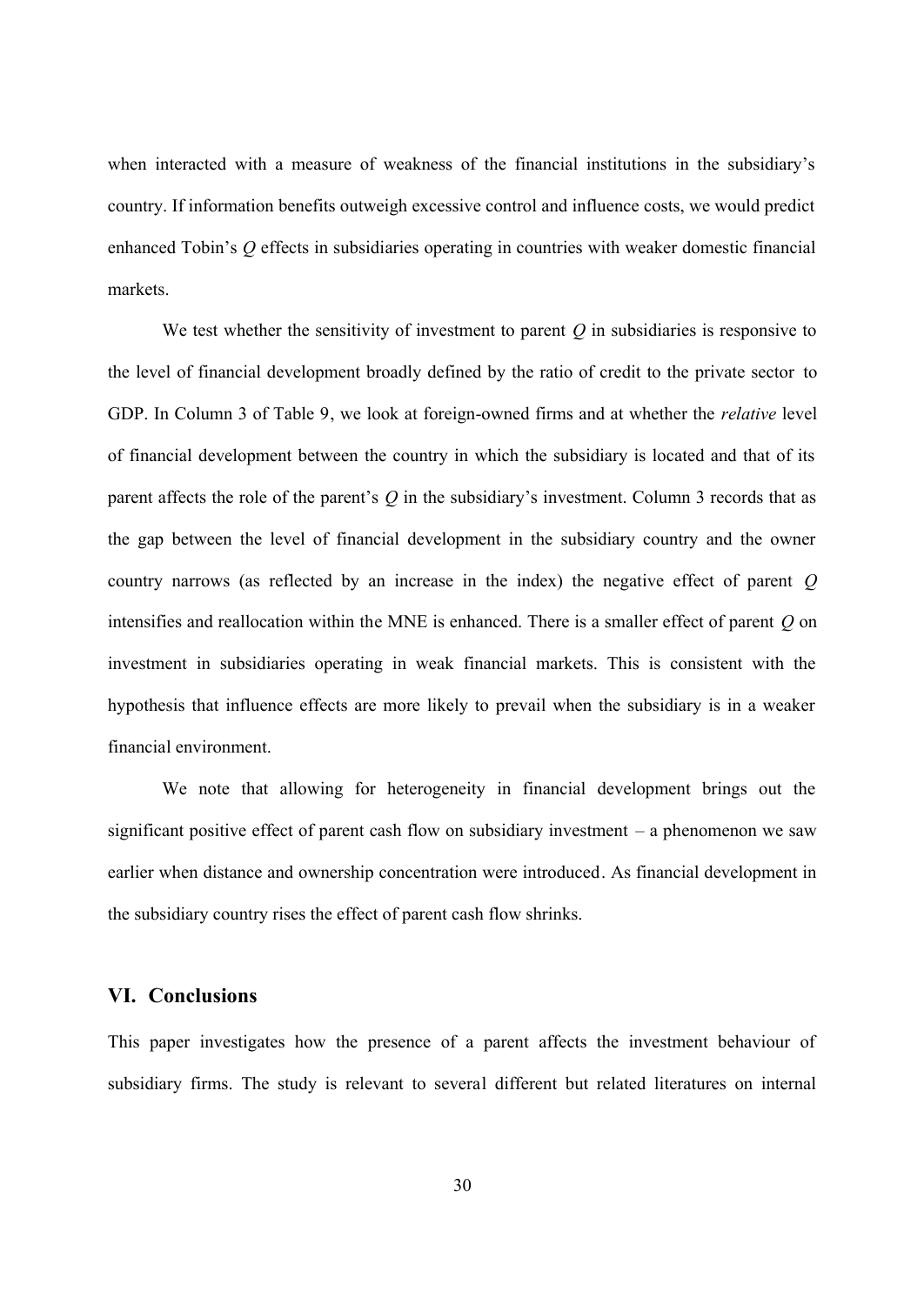capital markets, foreign direct investment and the macroeconomic experience of countries in financial crisis.

The approach we have taken is to examine the influence of foreign ownership in two stages. First in the context of internal versus external capital markets, we present evidence supporting the existence of internal capital markets that reallocate resources to members of multinational networks with superior investment opportunities. Second, we explore how various characteristics of the relationship between the subsidiary firm and its parent affect this reallocation. A new data set is employed that allows the investment opportunities of the subsidiary firm to be observed independently of those of the parent.

The results reported in this paper point to the reallocation of resources across subsidiaries in multinationals in response to changes in relative investment opportunities – a substitution effect. The effects of foreign ownership in this regard are particularly in evidence when the ownership stake of the foreign parent is relatively modest and when the parent is distant from the subsidiary. The possible loss of information associated with smaller ownership stakes and greater distance appears to be outweighed by the potential influence drawbacks that arise from large ownership stakes and close proximity of a parent. The lower levels of parental ownership and greater distance between parents and listed subsidiaries of multinationals may explain the stronger evidence on the operation of internal capital reallocation to more profitable projects that we find in multinationals than has been previously reported in divisions of domestic conglomerates.

We also find that reallocation within MNEs in response to changes in relative investment opportunities is more in evidence as the gap between the level of financial development in subsidiary and owner country diminishes. This may reflect lower influence costs over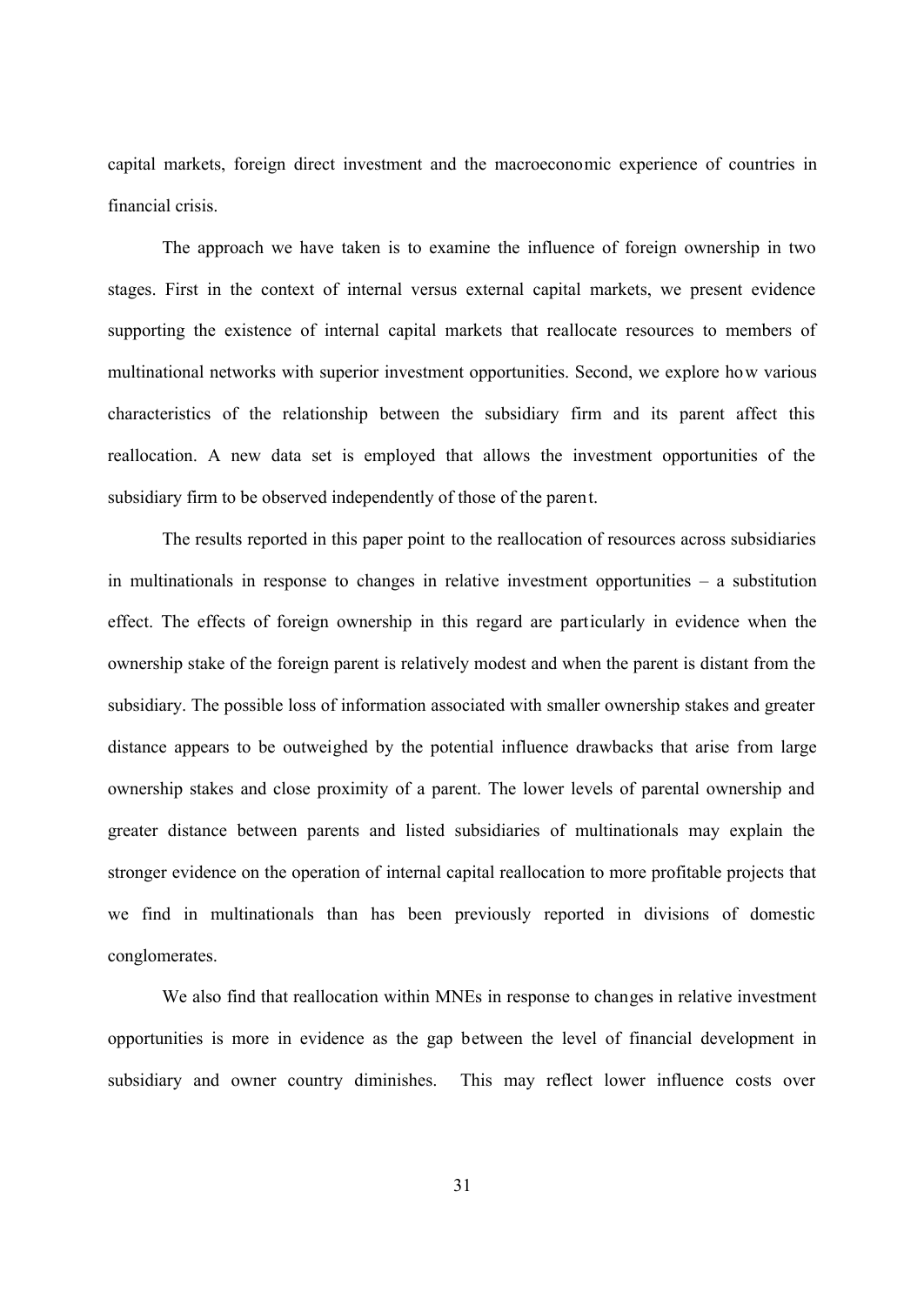subsidiaries that operate in better developed financial environments and a capital allocation process that comes closer to an arms-length 'market' relation.

Our results contribute new evidence to the ongoing debate about the macroeconomic role of the presence of multinational firms in the economy. It has been well-documented that in financial crises in host economies, foreign direct investment flows are less volatile as compared with other foreign capital flows in the form of portfolio investment and debt. Nevertheless, although FDI flows may be less volatile than other external capital flows the evidence of a negative parent *Q* effect shows why foreign-owned firms may cut back investment by more than do domestic stand-alone firms in the face of a negative host-country shock. Returning to the initial puzzle presented by investment behaviour of sample firms in the Asian crisis, our results suggest that the larger decline in investment in foreign than domestic -owned listed firms during the East Asian crisis is a consequence of the more extensive investment opportunities available to foreign-owned firms.<sup>21</sup> Aguiar and Gopinath (2005) provide evidence that a component of the stability of the FDI flows in the Asian crisis relates to the merger and acquisition activity of MNEs as they were able to purchase domestic firms at 'fire-sale' prices. Distant parents with small ownership stakes may have been particularly well placed to make obje ctive commercial assessments – including substituting M&A purchases for local fixed investment – without being subject to the same degree of local influence as domestic firms and those in close proximity to their subsidiaries.

 $\overline{a}$ 

<sup>&</sup>lt;sup>21</sup> Although we cannot check explicitly for this, our findings are not inconsistent with those of Desai, Foley and Forbes (2007) – we would predict a rise in investment in those subsidiaries in East Asia in the wake of the crisis that benefited specifically from increased profitability associated with the currency devaluations. This should have been reflected in a rise in subsidiary relative to owner *Q*. Our aggregate results suggest that such firms are not dominant in our sample of listed subsidiaries.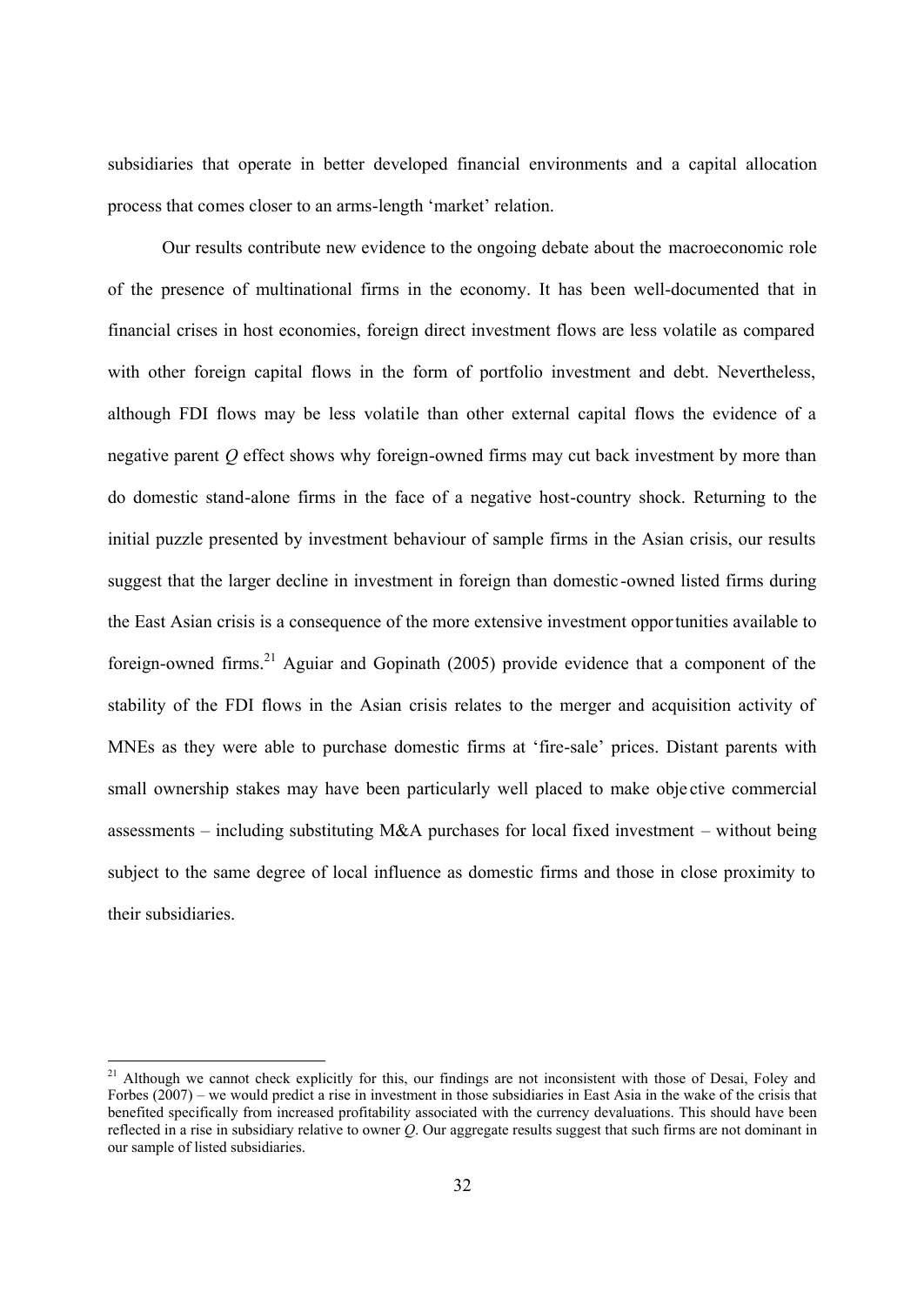## **References**

Abel, Andrew B and Janice C Eberly, 1996, Optimal Investment with Costly Reversibility, *Review of Economic Studies* 63(4), 581-93.

Berger, Philip G. and Eli Ofek, 1996, Bustup Takeovers of Value-Destroying Diversified Firms, *Journal of Finance*, 51(4), 1175-1200.

Bernard, Andrew B. and J. Bradford Jensen, 2007, Firm structure, multinationals and manufacturing plant deaths, The Review of Economics and Statistics, 89(2), 193 -204.

Bernard, Andrew B. and Fredrik Sjöholm, 2003, Foreign owners and plant survival, NBER Working Paper No. 10039.

Bhagat, Sanjai, Andrei Shleifer and Robert W. Vishny, 1990, Hostile Takeovers in the 1980s: The Return to Corporate Specialization, *Brookings Papers on Economic Activity. Microeconomics*, 1-84.

Bond, Stephen and Jason Cummins, 2001, Noisy share prices and the *Q* model of investment, *IFS Working Papers*, W01/22, Institute for Fiscal Studies.

Braun, Matias and Borja Larrain, 2005, Finance and the Business Cy cle: International, Inter-Industry Evidence, *Journal of Finance* 60(3), 1097-1128

Brusco, Sandro and Fausto Panunzi, 2005. Reallocation of corporate resources and managerial incentives in internal capital markets, *European Economic Review* 49(3), 659-681,

Buch, Claudia M., 2005, Distance and International Banking, *Review of International Economics* 13(4), 787-804.

Burkhart, Michael, Dennis Gromb and Fausto Panunzi,1997, Large shareholders, monitoring and the value of the firm, *Quarterly Journal of Economics* 112, 693-728.

Chevalier, Judith, 2004, What Do We Know About Cross-subsidization? Evidence from Merging Firms, *Advances in Economic Analysis & Policy* 4(1) Article 3. http://www.bepress.com/bejeap/advances/vol4/iss1/art3

Çolak, Gönül and Toni M. Whited, 2005, Spin -offs, divestitures, and conglomerate investment, University of Wisconsin working paper.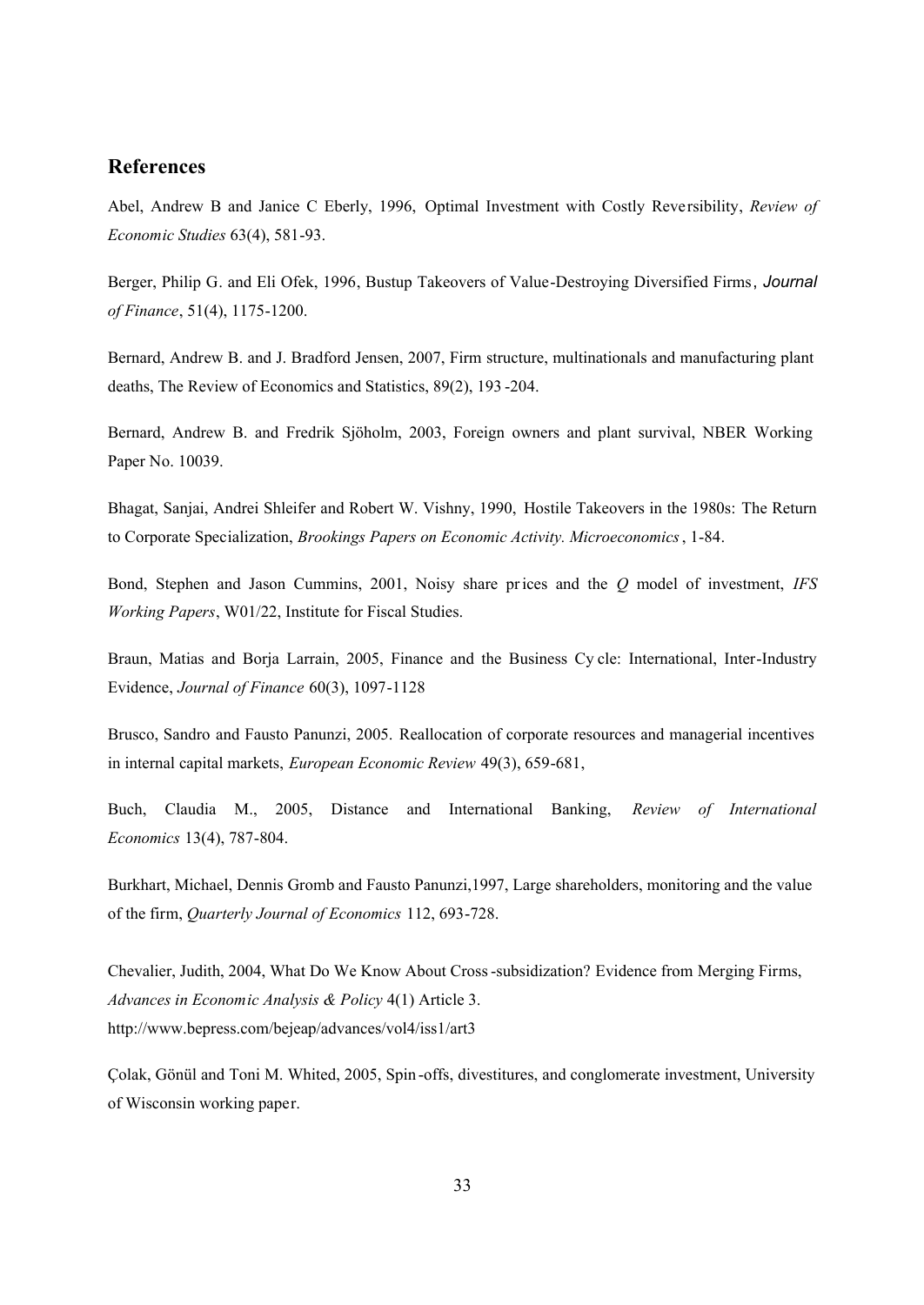Cooper, Russell and Joao Ejarque, 2001, Exhuming *Q*: Market power versus capital market imperfections, *NBER Working Papers* 8182.

Cummins, Jason G., Kevin A. Hassett and Glenn R. Hubbard, 1996, Tax reforms and investment: A crosscountry comparison, *Journal of Public Economics* 62(1-2), 237-273.

Desai, Mihir A., C. Fritz Foley and James R. Hines Jr., 2004, A Multinational Perspective on Capital Structure Choice and Internal Capital Markets, *Journal of Finance* 59, 2451- 2488.

Desai, Mihir A., C. Fritz Foley and Kristin J. Forbes, 2007, Financial Constraints and Growth: Multinational and Local Firm Responses to Currency Crises, *NBER Working Papers* 10545, 2004, National Bureau of Economic Research, forthcoming *Review of Financial Studies* 2007.

Devereux, Michael P. and Fabio Schiantarelli, 1989, Investment, Financial Factors and Cash Flow: Evidence From UK Panel Data, *NBER Working Papers* 3116, National Bureau of Economic Research.

Erickson, Timothy and Toni M Whited, 2000, Measurement error and the relationship between investment and q, *Journal of Political Economy* 108, 1027−1057.

Fazzari, Steven M., R. Glenn Hubbard & Bruce C. Petersen, 1988, Investment-Cash Flow Sensitivities are Useful: A Comment on Kaplan and Zingales, *Quarterly Journal of Economics* 115, 695-705.

Ferris, Stephen P., Kenneth A. Kim and Pattanaporn Kitsabunnarat, 2003, The costs (and benefits?) of diversified business groups: The case of Korean chaebols, *Journal of Banking and Finance* 27(2), 251- 273.

Gertner, Robert H., Eric Powers and David S. Scharfstein, 2002, Learning about internal capital markets from corporate spinoffs *Journal of Finance* 57, 2479−2506.

Gertner, Robert H., David S. Scharfstein and Jeremy C. Stein, 1994, Internal versus external capital markets, *Quarterly Journal of Economics* 109, 1211−1230

Gibson, John K. and Richard I.D. Harris, 1996, Trade liberalization and plant exit in New Zealand manufacturing, *The Review of Economics and Statistics* 78(3), 521-529.

Gomes, Joao F., 2001, Financing Investment, *American Economic Review* 91, 1263-1286.

Görg, Holger and Eric Strobl, 2003, Footloose multinationals? *The Manchester School* 71, 1-19.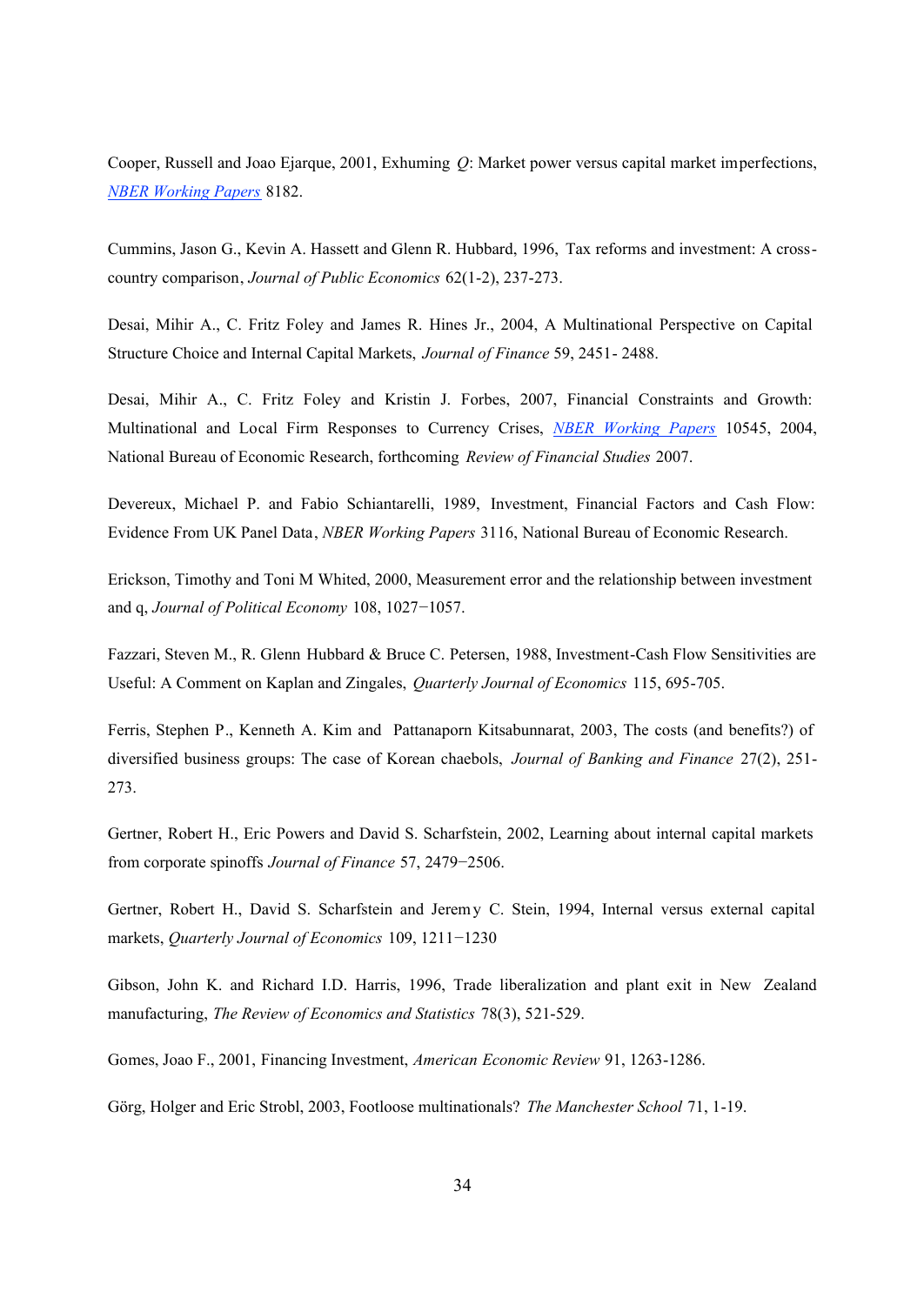Graham, John R., Michael L. Lemmon and Jack G. Wolf, 2002, Does corporate diversification destroy value, *Journal of Finance* 57, 695−720.

Grinblatt, Mark and Matti Keloharju, 2001, How Distance, Language and Culture Influence Stockholdings and Trades, *Journal of Finance* 56, 1053-1073.

Guiso Luigi, Paola Sapienza and Luigi Zingales, 2004, Does Local Financial Development Matter? *Quarterly Journal of Economics* 119(3), 929-969.

Hoshi, Takeo, Anil Kashyap and David S. Scharfstein, 1991, Corporate structure, liquidity, and investment: evidence from Japanese industrial groups, *Quarterly Journal of Economics* 106, 33−60.

Inderst, Roman and Holger M. Müller, 2003, Internal vs. External Financing: An Optimal Contracting Approach, *Journal of Finance*, 58 (3), 1033-1062.

Kaplan, Steven N. and Luigi Zingales, 1997, Do investment -cash flow sensitivities provide useful measures of financing constraints, *Quarterly Journal of Economics* 112, 169-215.

Lamont, Owen, 1997, Cash flow and investment: evidence from internal capital markets, *Journal of Finance* 52, 83−109.

Li, David D. and Shan Li, 1996, A theory of corporate scope and financial structure, *Journal of Finance* 51, 691−709.

Lipsey, Robert E., 2001, Foreign Investors in Three Financial Crises, *NBER Working Paper* No. 8084.

Maksimovic, Vojislav and Gordon M. Phillips, 2002, Do conglomerate firms allocate resources inefficiently across industries? Theory and evidence, *Journal of Finance* 57, 721−767.

Meyer, Margaret, Paul Milgrom and John Roberts, 1992, Organizational prospects, influence costs, and ownership changes, *Journal of Economics and Management Strategy* 1, 9−35.

Mian, Atif, 2005, Distance constraints: the limits of foreign lending in poor economies, Mimeo, Graduate School of Business, University of Chicago.

Milgrom, Paul, 1988, Employment contracts, influence activities, and efficient organization design, *Journal of Political Economy* 96, 42−60.

Milgrom, Paul and John Roberts, 1988, An economic approach to influence activities in organizations, *American Journal of Sociology* 94, 154−179.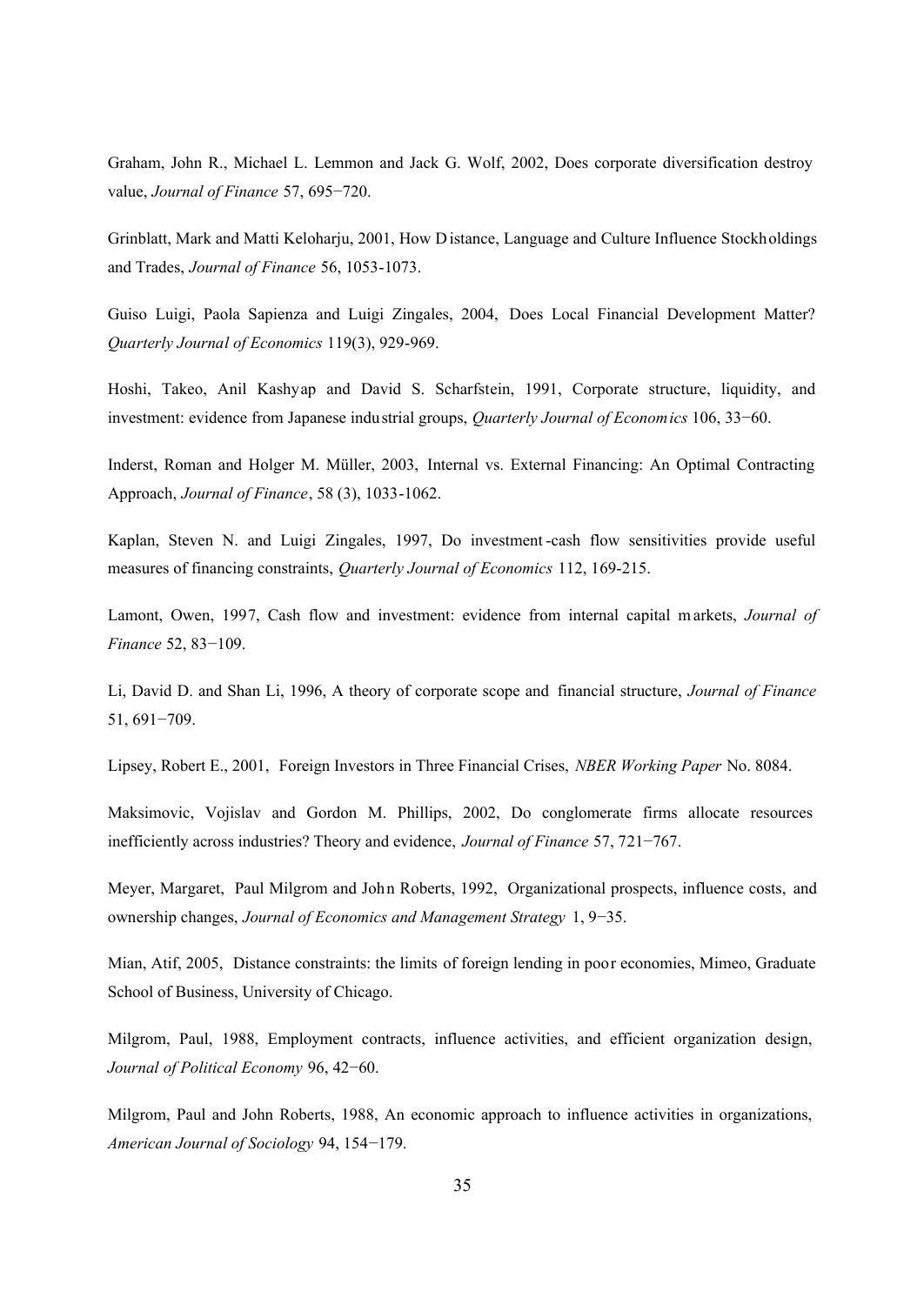Morck Randall and Masao Nakamura, 1999, Banks and Corpo rate Control in Japan, *Journal of Finance* 54(1), 319-339.

Ozbas, Oguzhan, 2005, Integration, Organizational Processes and Allocation of Resources, *Journal of Financial Economics*, 75, 201-242.

Portes Richard and Helene Rey, 2001, The Determinants of Cross -Border Equity Flows: The Geography of Information, *International Finance*, Economics Working Paper Archive

Prowse, Stephen D., 1992, The Structure of Corporate Ownership in Japan, *Journal of Finance* 47(3), 1121-40.

Radelet, Steven and Jeffrey D. Sachs, 1998, The East Asian Financial Crisis: Diagnosis, Remedies, Prospects, Brookings Papers on Economic Activity 1, 1 -90.

Rajan, Raghuran, Henri Servaes and Luigi Zingales, 2000, The cost of diversity: the diversification discount and inefficient investment, *Journal of Finance* 55, 35−80.

Rodrik, Dani, 1997, *Has Globalization Gone Too Far?* Institute for International Economics: Washington D.C.

Scharfstein, David S., 1998, The dark side of internal capital markets II: evidence from diversified conglomerates, *NBER Working Paper* 6352 NBER, Cambridge, MA.

Scharfstein, David S. and Jeremy C. Stein, 2000, The dark side of internal capital markets: divisional rent seeking and inefficient investment, *Journal of Finance* 55, 2537−2564.

Shin, Hyun-Han and René M. Stulz, 1998, Are Internal Capital Markets Efficient?, *Quarterly Journal of Economics* 113(2), 531-552.

Stein, Jeremy C., 2003), Agency, Information and Corporate Investment, in George Constantinides, Milt Harris and Rene Stulz (eds.) *Handbook of the Economics of Finance* (Elsevier), 111-165.

Stock, James H. and Motohiro Yogo, 2003, Testing for Weak Instruments in Linear IV Regression, manuscript, Harvard University.

Wei Shang-Jin and Yi Wu, 2001, Negative Alchemy? Corruption, Composition of Capital Flows, and Currency Crises, *NBER Working Papers* 8187, National Bureau of Economic Research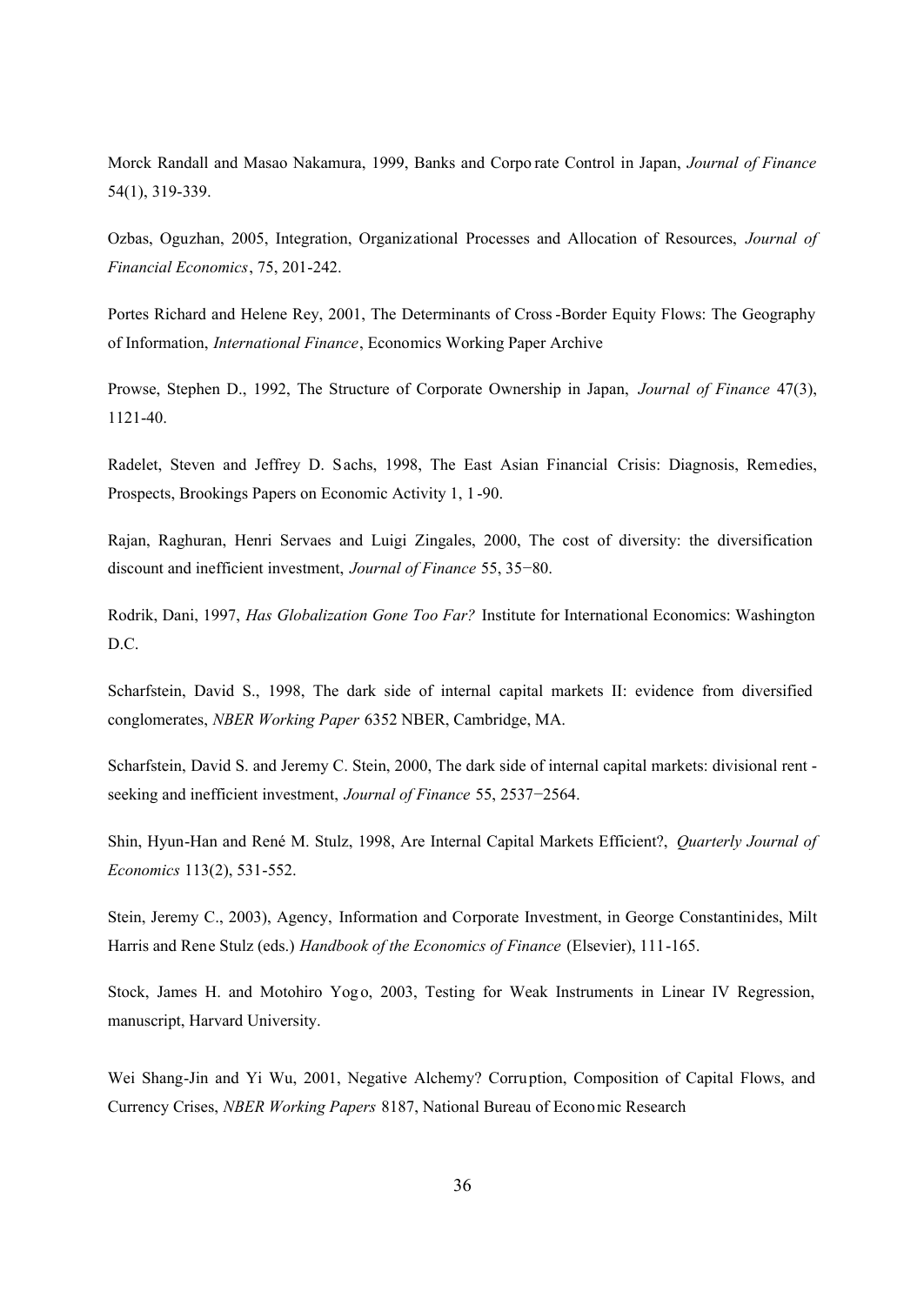Weinstein David E. and Yishay Yafeh, 1998, On the Costs of a Bank -Centered Financial System: Evidence from the Changing Main Bank Relations in Japan, *Journal of Finance* 53(2), 635-672.

Whited, Toni M., 2001, Is it inefficient investment that causes the diversification discount?, *Journal of Finance* 56, 1667−1691.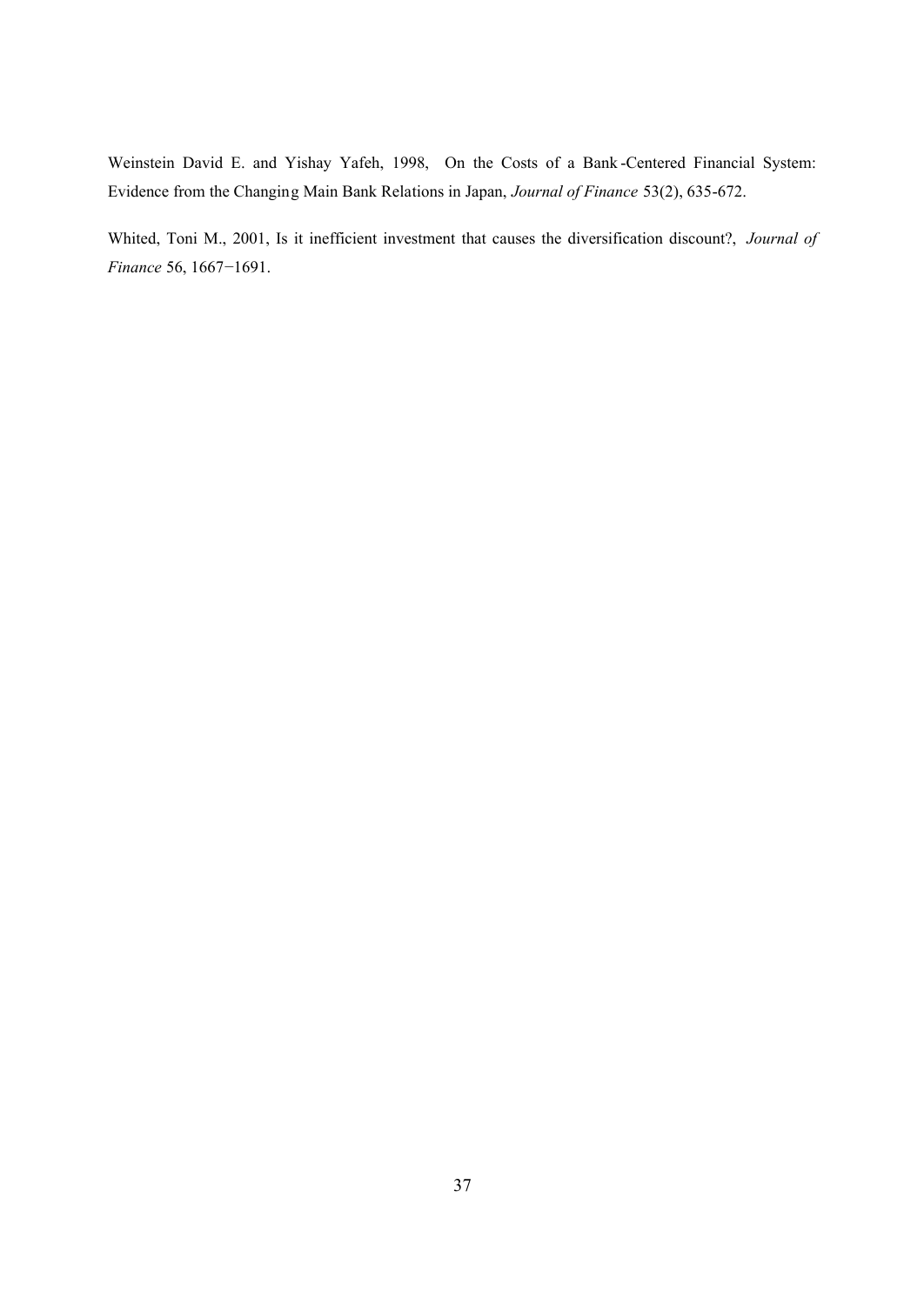## **Appendix: Construction of the data-set**

#### **A. Primary source**

We begin with the population of firms listed on the wo rld's stock exchanges provided by the OSIRIS database published by Bureau van Dijk Electronic Publishi ng which gathers its information from several sources including World'Vest Base, Fitch, Thomson Financial, Reuters, and Moody 's. For 2005, there are 28,915 firms listed on the world's stock exchanges. Table 1 presents the distribution of these firms by country.

#### **B. Identifying stand-alone, owned and owner firms in the data-set.**

The OSIRIS data records a firm as having a parent if another entity has financial and legal responsibility for it, i.e., it holds more than 50 per cent and less than 100 per cent of t he subsidiary's equity.

The OSIRIS data only reports owne rship at one point in time 2005, but we have older ownership data from Dun and Bradstreet which enables us to identify ownership in 1994. After matching these data we exclude firms from the sample if the location of their owner is different in these two da tasets.

We discard subsidiary firms from the sample if they experienced a change in ownership over t he period, or if their ownership information is unavailable, or if key financial information (matched to and coll ected from Datastream) is missing over the period. This leaves us with 4,886 subsidiaries which have been continuously owned and controlled by 1,028 distinct global ultimate firms over the period.

#### **C. Sources and definitions of variables**

The OSIRIS data-base reports a unique identification number for each parent firm that enables us to match firms with financial data on their parents. This was merged with the market and financial data from Datastream.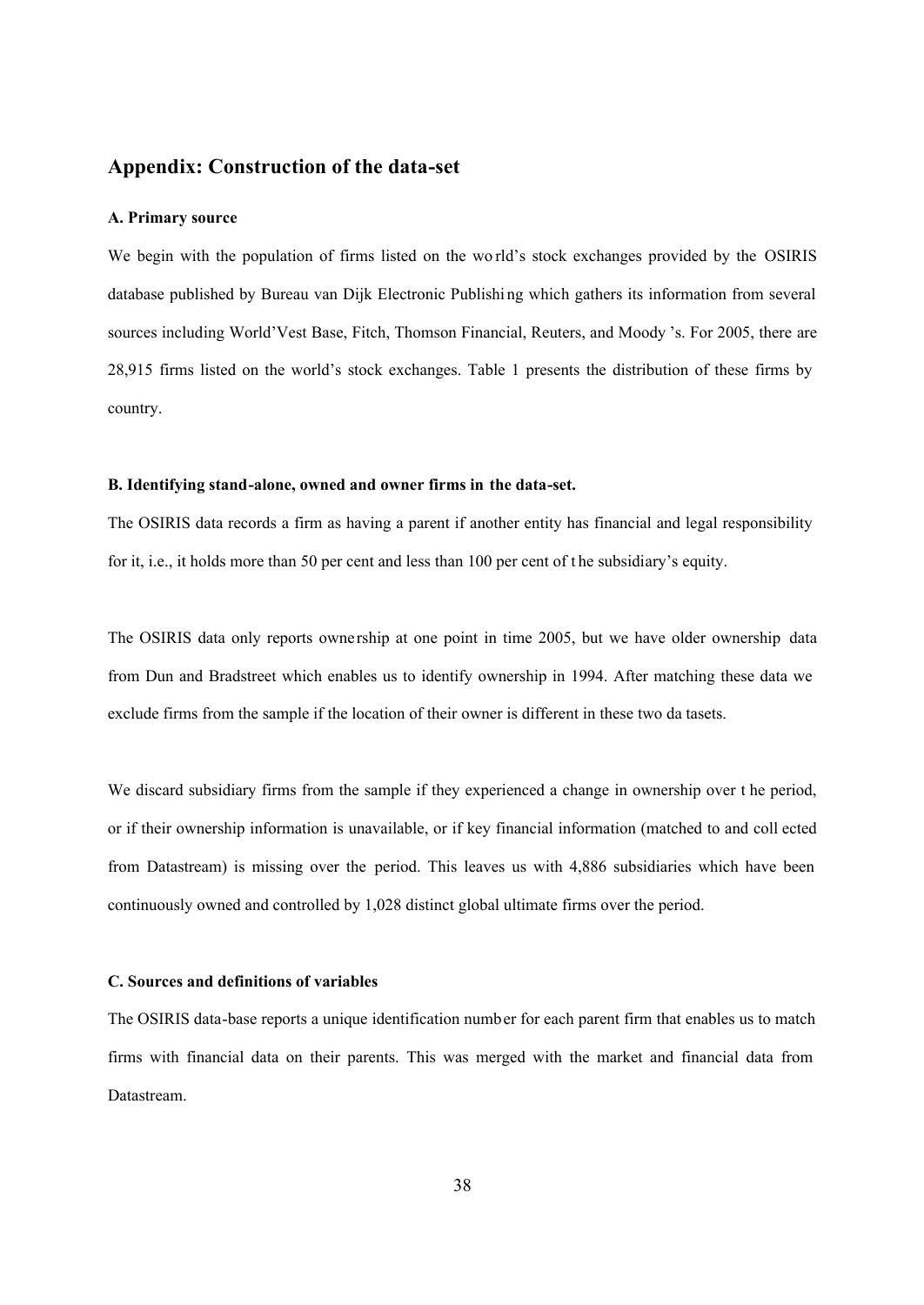The parent's data is given in consolidated form, so we take out the effect of the subsidiary to extract the parent's pure data.<sup>22</sup>

Capital expenditure: funds used to acquire fixed assets including expenditures on plant and equipment, structures and property but excluding any expenditures associated with mergers or acquisitions. To account for differences in size and for inflation over time and to avoid heteroscedasticity we divide investment by total assets at the beginning of the period. Datastream item 08416 Asset Utilization Ratio measured as the annual item Capital Expenditures / (Total Assets - Customer Liabilities on Acceptances).

Average *Q*: the firm's market-to-book ratio at the end of the prior fiscal year. To calculate parent's *Q*, we took the effect of subsidiary variables out of consolidated data in order to get parent's data, i.e. Total *Q* = asset-weighted sum of parent and subsidiary *Q*; from which we calculate unconsolidated *Q*. *Q* is the share price divided by the book value per share (Datastream PTBV).

Liquidity. Cash flow divided by total assets at the start of the y ear. Datastream item 04860 (Net cash flow from operating activities) divided by total assets. *Q* is the share price divided by the book value per share (Datastream PTBV).

Sales growth. Sales growth is the log difference in sales in US\$ from Datastream item number 07240.

Distance to owner is the great circle distance between capital cities of the two countries measured as a percentage of half the earth's circumference (i.e. max is 100).

Employees is Datastream item WC07011.

<sup>&</sup>lt;sup>22</sup> For example we use the employment in the subsidiary  $E_i$  and the total consolidated employment,  $E_T$  to determine the firm's  $Q_j$  which we call parent's  $Q$ , but really refers to the  $Q$  of the entire entity except the subsidiary. The firm's consolidated Q is  $Q_T = ((Q_i * E_i + Q_j * E_j)/E_T)$ . So parent's Q is  $Q_j = (Q_T * E_T Q_i * E_j)/E_j$ .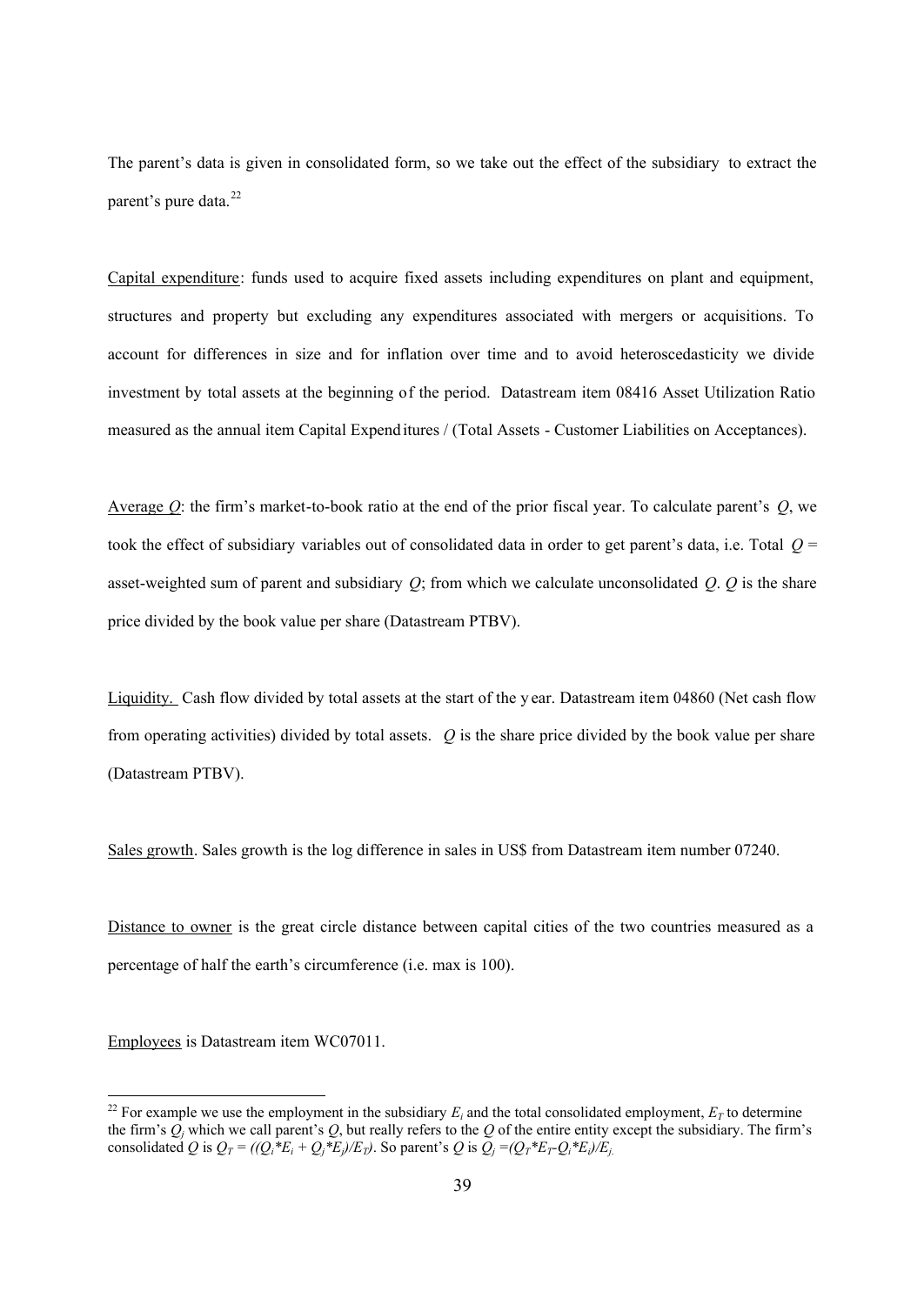Ratio of credit to the private sector to GDP and size of the stock market to GDP.

Recession year dummy. Quarterly GDP data from the IMF's International Financial Statistics (IFS). The recession dummy variable indicating whether a country is experiencing a recession in a particular year is constructed following Braun and Larrain (2005). For each country 'troughs' are identified as years when the current log of real local currency GDP (from World Bank, 2005) deviates by more than one standard deviation from its trend level (computed using the Hod rick-Prescott filter with a smoothing parameter of 100). A local peak is then defined as the most recent year for which cyclical GDP (the difference between actual and trend values) is higher than the previous and posterior y ears. The recession variable is one for the years between the peak and trough (excluding the peak year), and zero for other years.

## **Appendix: Propensity Score Matching Results**

We use matching techniques to account for the possibility that membership of the sample of owned firms is endogenous. In particular we are concerned that the levels of our variable of interest  $(Q<sub>it</sub>)$  may jointly determine the likelihood of a firm being a subsidiary and the relationship between its investment opportunities and its actual investment. We use the propensity sc ore matching method of Rosenbaum and Rubin (1983). We identify the probability that a firm is a subsidiary using a probit model.

$$
P(Sub_{ihc}=1) = F(Z_{ihc}, D_{hc}),
$$

where F is the normal cumulative distribution function,  $Z_{\text{inc}}$  is a vector of firm characteristics including Q, cash flow, and sales growth, and  $D_{hc}$  is a full set of country and industry dummies, where the subscript h is industry and c is country. We use the predicted probability,  $P_{ikc}$ , as a monotone function to select comparison stand-alone observations for each subsidiary observation. The nearest neighbour, k, to each subsidiary observation is selected such that

$$
|P_{\text{ihc}} - P_{\text{khc}}| = \min\{P_{\text{ihc}} - P_{\text{khc}}\}
$$